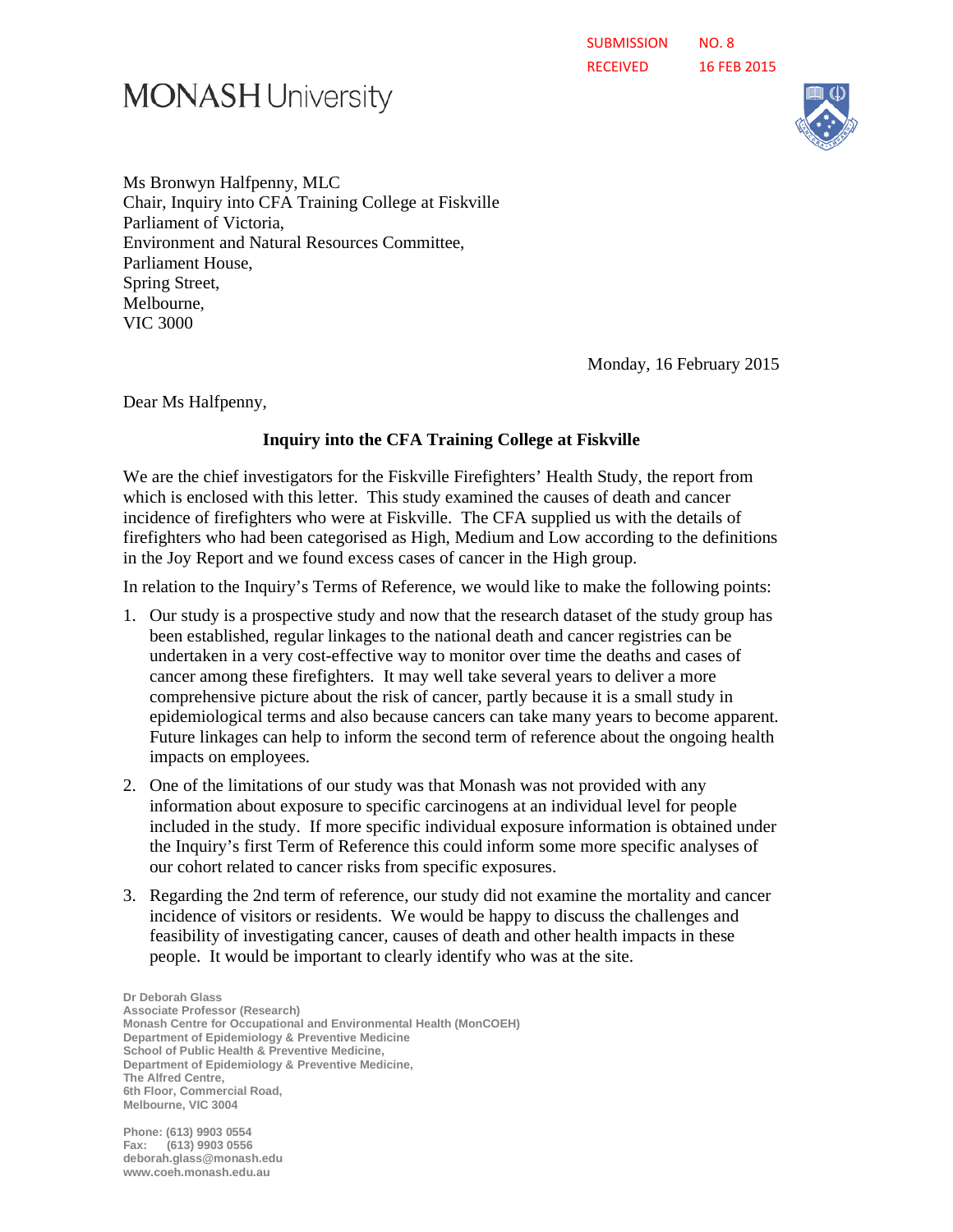4. In another recent Monash study we also found an increased risk of cancer among Australian firefighters, the overwhelming majority of whom were not at Fiskville, but many of whom may have been involved in firefighter training activities elsewhere in Australia. Overseas studies have also identified an increased risk of several cancers among firefighters, but there has been minimal research on firefighter trainers.

Establishing a research centre to undertake regular death and cancer linkages of both the Fiskville workers and the established cohort of Australian firefighters, as well as possible research into the health of visitors and residents, could provide valuable health data to better inform firefighters and their families, as well as inform measures to mitigate ongoing harm.

We hope that this has helped to clarify the purpose and main findings of our cancer and mortality Fiskville study and where this and future research could help inform the Inquiry's deliberations. We would be very happy to discuss this further.

Yours sincerely,



Associate Professor Deborah Glass Professor Malcolm Sim



**Dr Deborah Glass Associate Professor (Research) Monash Centre for Occupational and Environmental Health (MonCOEH) Department of Epidemiology & Preventive Medicine School of Public Health & Preventive Medicine, Department of Epidemiology & Preventive Medicine, The Alfred Centre, 6th Floor, Commercial Road, Melbourne, VIC 3004** 

**Phone: (613) 9903 0554 Fax: (613) 9903 0556 deborah.glass@monash.edu www.coeh.monash.edu.au**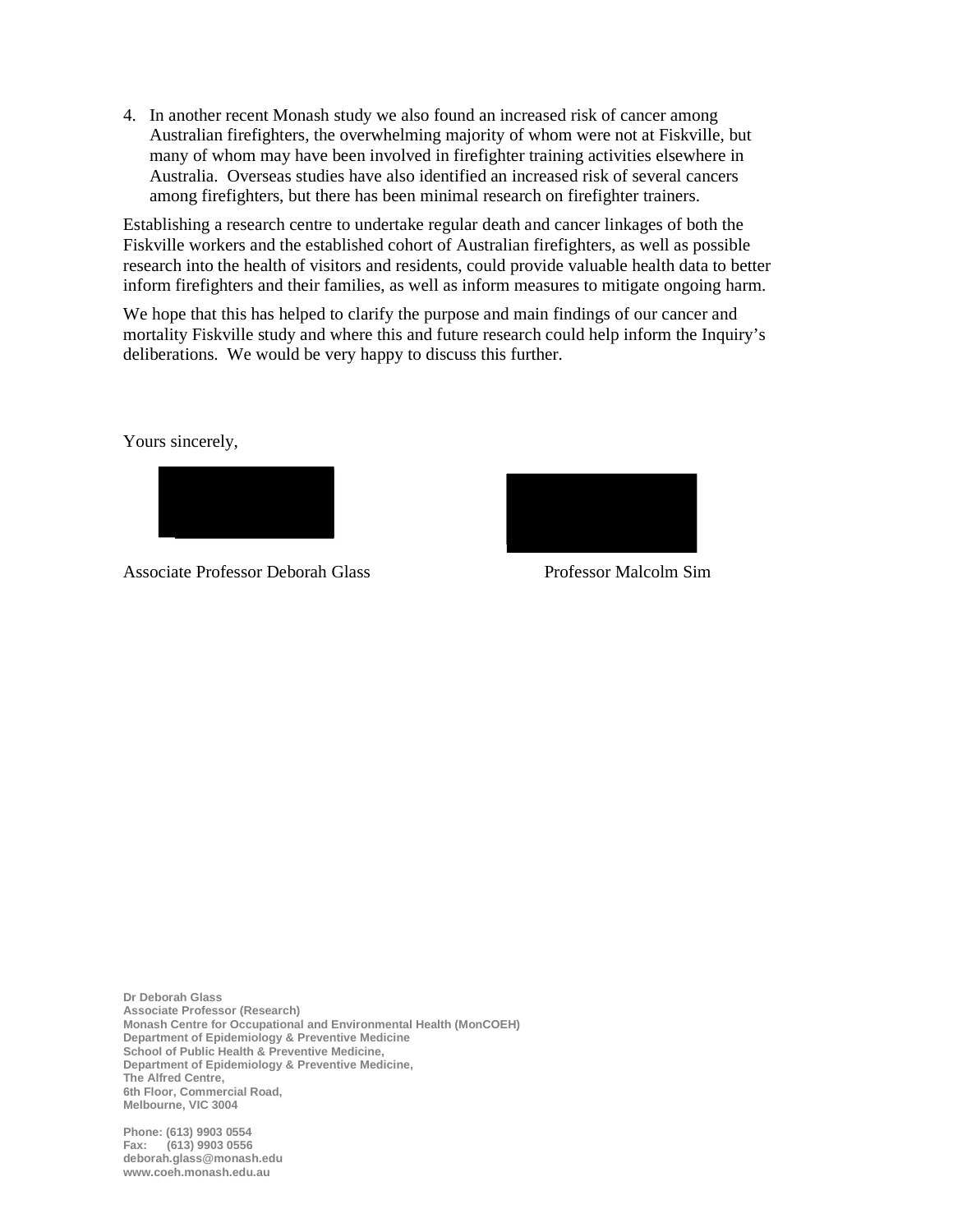

# **Fiskville Firefighters' Health Study**

**Department of Epidemiology and Preventive Medicine** 



# **November 2014**

A/Prof Deborah Glass Prof Malcolm Sim Ms Sabine Pircher Mr Anthony Del Monaco Mr Stephen Vander Hoorn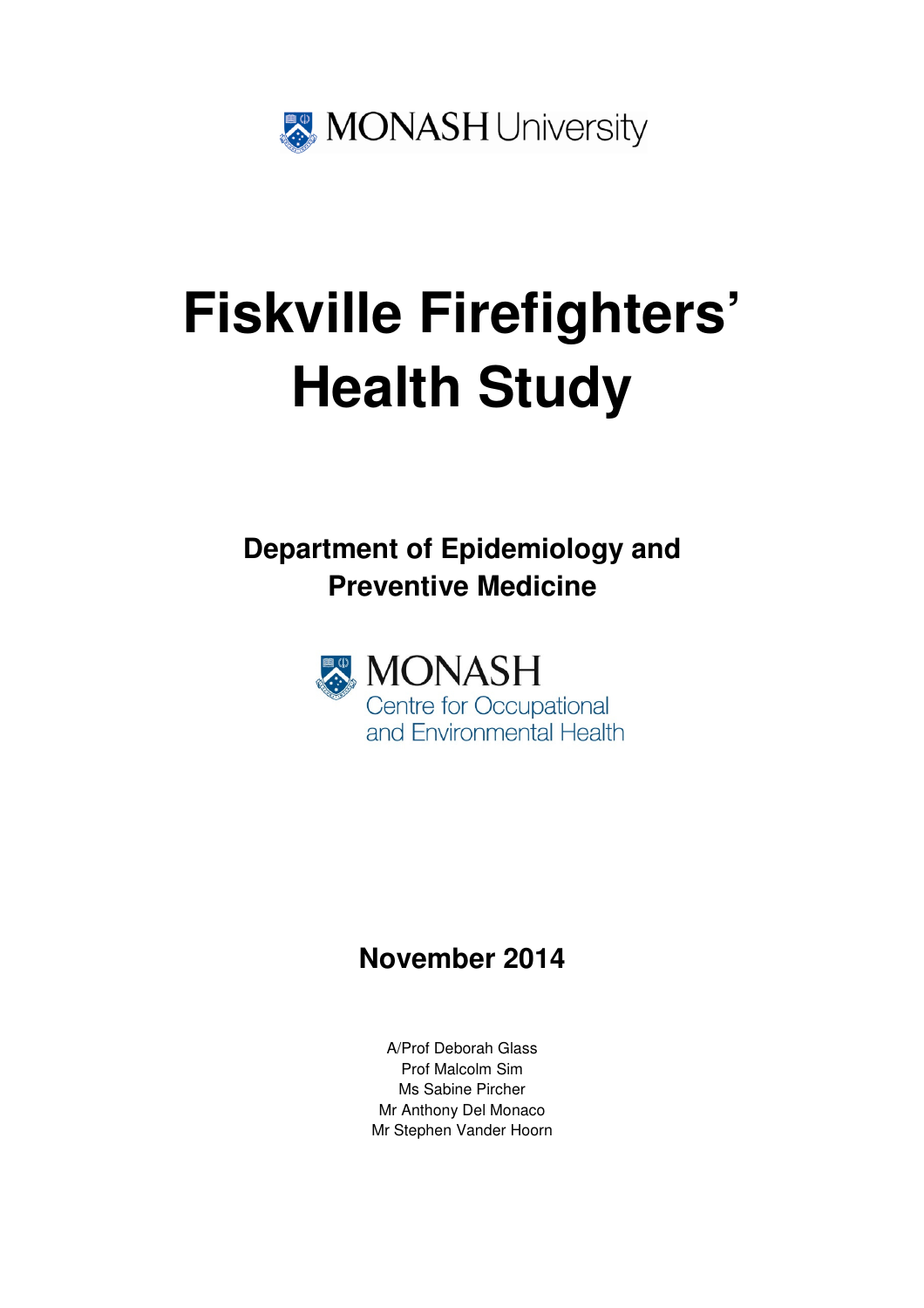#### **STUDY TEAM**

Monash Centre for Occupational and Environmental Health (MonCOEH) Principal Investigator **A/Professor Deborah Glass** Principal Investigator **Professor Malcolm Sim** Professor Malcolm Sim Research Officer **Ms Sabine Pircher** Ms Sabine Pircher Research Fellow/Data Manager Mr Anthony Del Monaco Research Assistant Ms Christina Dimitriadis Administrative Assistance Ms Jane Miosge

Melbourne University Statistical Consulting Centre Statistician Mr Stephen Vander Hoorn Centre Director **Professor Ian Gordon** 

#### **ACKNOWLEDGMENTS**

Monash University would like to acknowledge the CFA's assistance in compiling the cohort, in particular that of Sherry Herman, Andrea Baker and Peter Langridge.

We acknowledge the assistance provided by the Independent Monitor Kieran Walshe.

We also acknowledge the assistance provided by the Australian Institute of Health and Welfare and Victorian Cancer Registry for the timely linkage of the cohort and provision of reference data.

#### **Contact Person:**

Associate Professor Deborah Glass

Monash Centre for Occupational and Environmental Health (MonCOEH) School of Public Health & Preventive Medicine Department of Epidemiology & Preventive Medicine The Alfred Centre 6th Floor, 99 Commercial Road Melbourne, VIC 3004

Tel: +61 3 9903 0554 Fax: +61 3 9903 0576 Email: deborah.glass@monash.edu Website: www.coeh.monash.org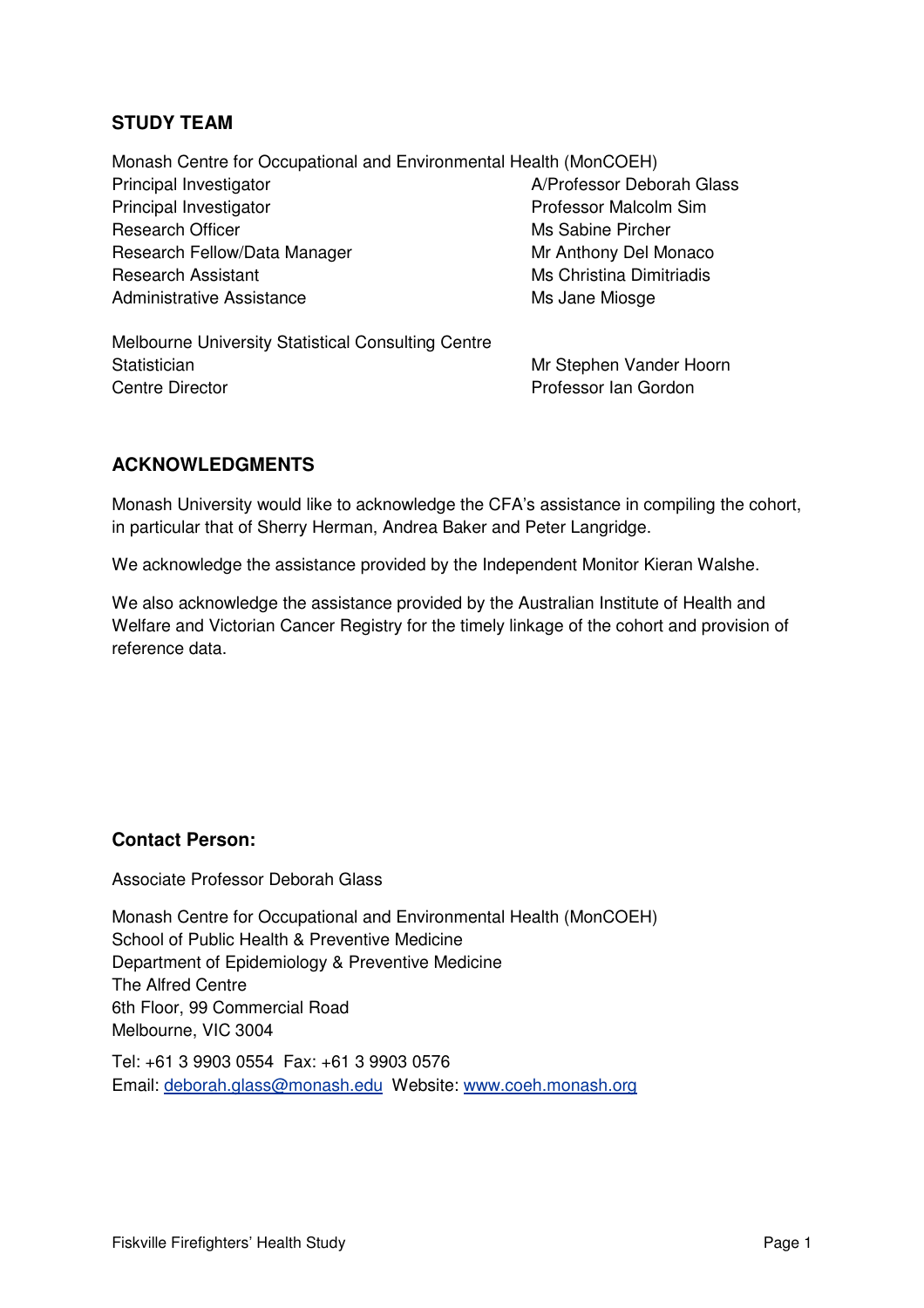# **Table of Contents**

| 1              |     |       |                                                                                     |  |
|----------------|-----|-------|-------------------------------------------------------------------------------------|--|
| $\overline{c}$ |     |       |                                                                                     |  |
|                | 2.1 |       |                                                                                     |  |
|                | 2.2 |       |                                                                                     |  |
| 3              |     |       |                                                                                     |  |
| 4              |     |       |                                                                                     |  |
|                | 4.1 |       |                                                                                     |  |
| 5              |     |       |                                                                                     |  |
| 6              |     |       |                                                                                     |  |
|                | 6.1 |       |                                                                                     |  |
|                | 6.2 |       |                                                                                     |  |
|                | 6.3 |       |                                                                                     |  |
|                | 6.4 |       |                                                                                     |  |
|                | 6.5 |       |                                                                                     |  |
|                |     | 6.5.1 |                                                                                     |  |
|                |     | 6.5.2 |                                                                                     |  |
|                |     | 6.5.3 |                                                                                     |  |
|                |     | 6.5.4 |                                                                                     |  |
|                | 6.6 |       |                                                                                     |  |
|                | 6.7 |       |                                                                                     |  |
|                |     | 6.7.1 |                                                                                     |  |
|                |     | 6.7.2 |                                                                                     |  |
|                |     | 6.7.3 |                                                                                     |  |
| 7              |     |       |                                                                                     |  |
|                | 7.1 |       |                                                                                     |  |
|                | 7.2 |       |                                                                                     |  |
|                |     | 7.2.1 |                                                                                     |  |
|                |     | 7.2.2 |                                                                                     |  |
|                |     | 7.2.3 |                                                                                     |  |
|                | 7.3 |       |                                                                                     |  |
|                |     | 7.3.1 | Mortality results for volunteer firefighters with Fiskville start dates 23          |  |
|                |     | 7.3.2 | Mortality results for cohort members with Fiskville start dates from HR records. 23 |  |
|                |     | 7.3.3 | Extent of effect on mortality risk estimates of missing death matches 24            |  |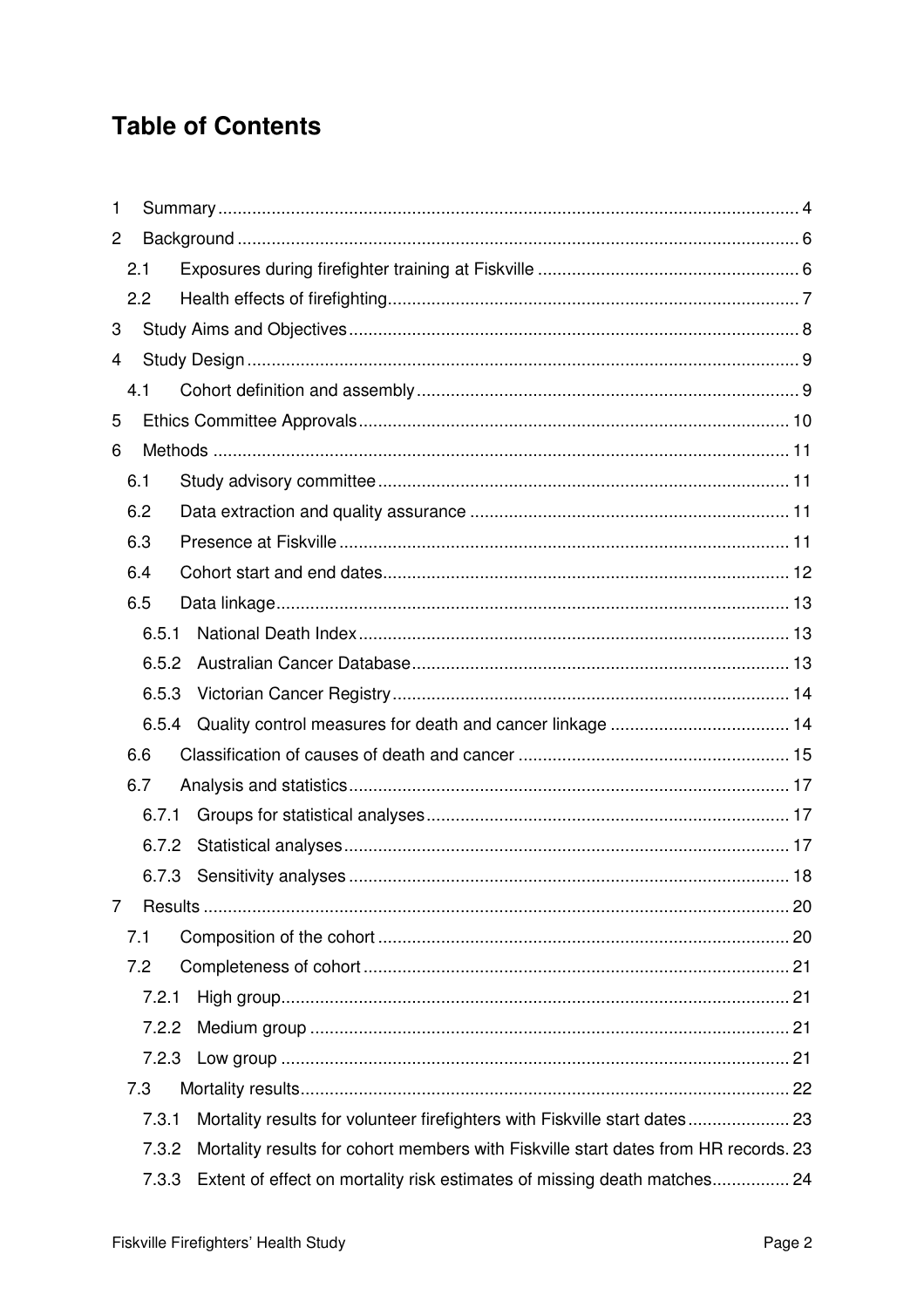| 7.4                                                                                        |  |
|--------------------------------------------------------------------------------------------|--|
| Cancer incidence results for volunteer firefighters with Fiskville start dates 29<br>7.4.1 |  |
| Cancer incidence results for cohort members with Fiskville start dates from HR<br>7.4.2    |  |
|                                                                                            |  |
| 7.4.3 Overall cancer risk compared to Australian-born Victorians 33                        |  |
| 7.5                                                                                        |  |
| 8                                                                                          |  |
| 8.1                                                                                        |  |
| 8.2<br>Comparison of cancer incidence with Australian-born Victorians & all Victorians36   |  |
| 8.3                                                                                        |  |
| 8.4                                                                                        |  |
| 8.5                                                                                        |  |
| 8.5.1                                                                                      |  |
| 8.5.2                                                                                      |  |
| 8.5.3                                                                                      |  |
| 8.5.4                                                                                      |  |
| 8.5.5                                                                                      |  |
| 8.5.6                                                                                      |  |
| 8.5.7                                                                                      |  |
| 8.5.8                                                                                      |  |
| 8.5.9                                                                                      |  |
| 8.5.10                                                                                     |  |
| 8.6                                                                                        |  |
| 9                                                                                          |  |
|                                                                                            |  |
|                                                                                            |  |
|                                                                                            |  |
|                                                                                            |  |
|                                                                                            |  |
|                                                                                            |  |
|                                                                                            |  |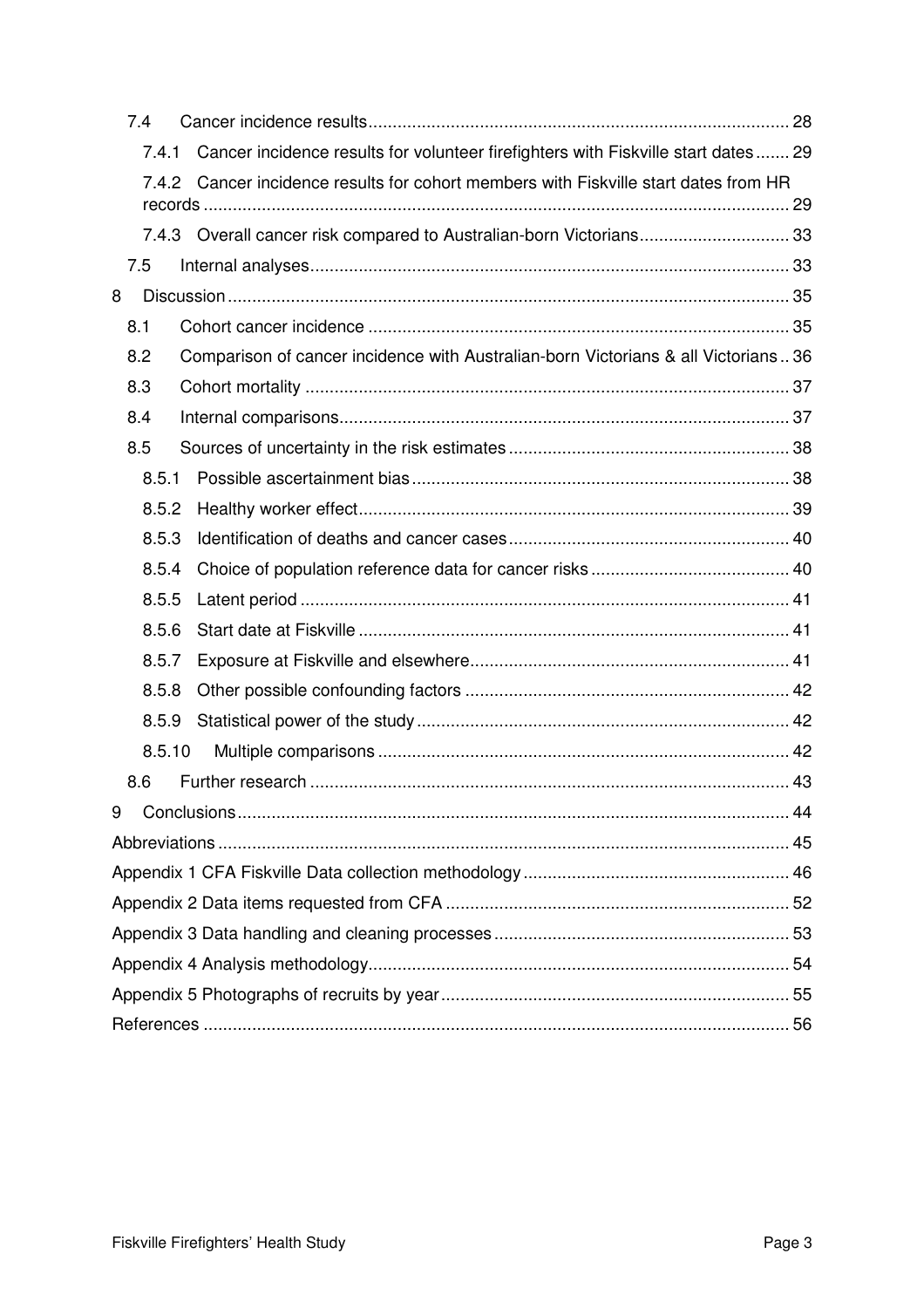# **1 Summary**

In late 2011, concerns were raised about the possible health impacts of training practices at the Country Fire Authority (CFA) Fiskville Training College dating from the 1970s. The CFA commissioned a report into the materials and practices at Fiskville which recommended, among other things, that a health impact study should be carried out, taking into account different levels of exposure.<sup>(1)</sup> As part of this, the CFA commissioned Monash University to investigate the risk of cancer and mortality for individuals grouped according to the Joy Report, as being likely to have had a high, medium or low risk of chronic exposure to a variety of materials.<sup>(1)</sup>

The CFA assembled a data set of five women, and 611 men who had either been trainers or had been trained at Fiskville between 1971 and 1999. These individuals were categorised into High, Medium and Low groups by the CFA. Two women did not appear to have been involved in training at Fiskville and were excluded from the cohort. In addition, there were eight men who had no date of birth, who were excluded due to difficulty linking with the cancer and death registries. The final cohort of 606 people included three women, and had 95 men in the High group, 256 men in the Medium group (105 career firefighters and 151 volunteer firefighters) and 252 men in the Low group.

The cohort was linked to the National Death Index and Australian Cancer Database (both held by the Australian Institute for Health and Welfare) and to the Victorian Cancer Registry. No deaths or cancers were identified for the three women in the cohort. There were 28 deaths and 69 cancers identified among the men in the cohort.

Overall the incidence of cancer was not raised in the cohort as a whole. When compared to the Victorian population, higher than expected cancer rates were observed for melanoma and cancer of the testis in the High group and for brain cancer in the Medium group.

When compared to the Victorian population and to the Australian-born Victorian population, the overall cancer risk was significantly raised for the High group, it was similar to that of both these reference groups for the Medium group and was significantly reduced for the Low group.

When compared to the Low group, there was a statistically significantly increased cancer risk for the Medium and High groups, but the number of cancers in the Low group was very small, resulting in a lot of imprecision in the results and this is likely to impact on the robustness of these findings.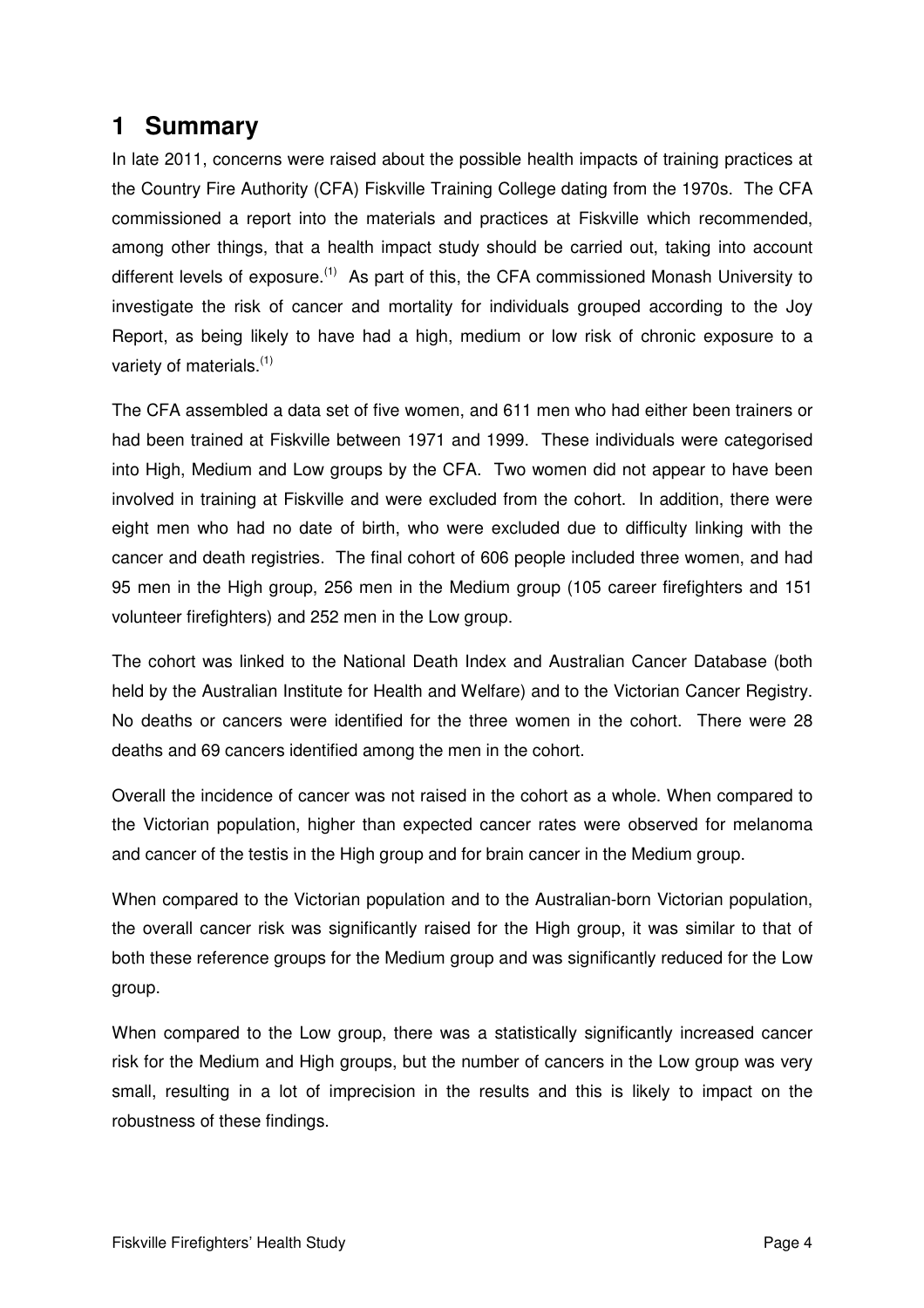When compared to the general Australian population, the overall mortality was statistically significantly decreased for the whole cohort and for the Low and Medium groups within the cohort. This reduction in mortality may be due, at least in part, to the healthy worker effect. For the Low group and the volunteer firefighters in the Medium group in particular, the low mortality may also be a result of an ascertainment bias, that is some individuals who had died may have been less likely to have been identified and included in the cohort. The mortality for the career Medium group and the High group was also reduced but not statistically significantly so.

This study had several limitations, including small numbers in the cohort of firefighters and even smaller numbers when the Low, Medium and High group were examined separately, resulting in considerable imprecision in the findings. There are also concerns about the completeness of the cohort, especially for the Low group and Medium volunteer subgroup and for those who have already died. The lack of information on other lifestyle factors which are known to be related to cancer risk, limitations in the probabilistic matching with the cancer and mortality registries, and difficulty in assigning a start date for work at Fiskville from the variety of data sources provided mean that the findings should be interpreted cautiously.

To try to assess the impact of the several limitations in the completeness and quality of the data used in this study, several uncertainty analyses were undertaken, based on different assumptions about incomplete data. Most of these sensitivity analyses did not result in major differences in the pattern of the findings, which suggests that the study limitations may not have greatly affected the validity of the findings.

Undertaking future linkages when more cancers and deaths will have occurred will provide more robust findings.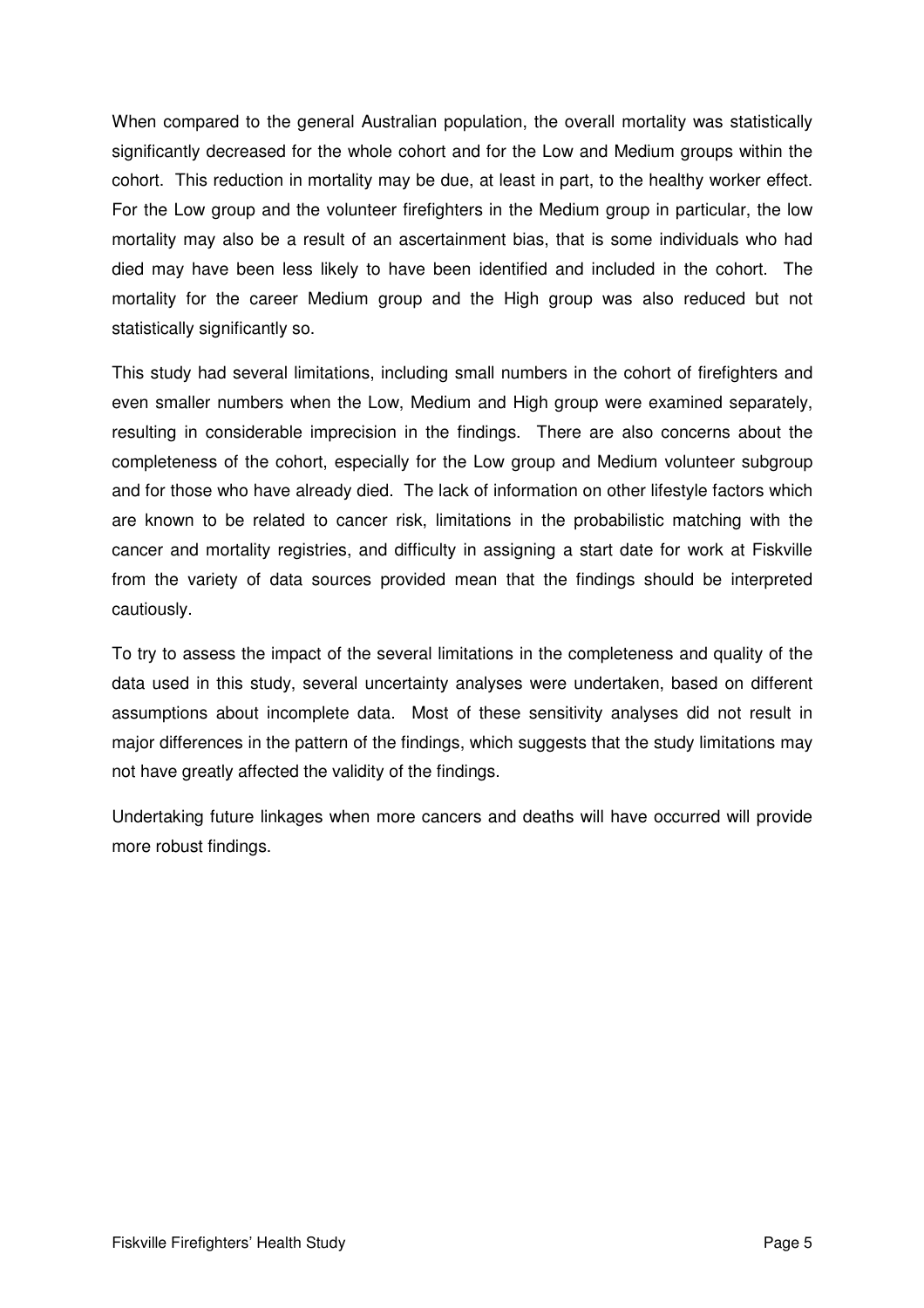# **2 Background**

The CFA Training College, at Fiskville in Victoria, was used by CFA from 1970s onwards for general firefighting training, but had many other uses, including live-in training for CFA career firefighters, fire training for corporate clients and training with Metropolitan Fire Brigade firefighters.<sup>(1)</sup> Fiskville was also the main training centre for three adjoining CFA volunteer regions.

In late 2011, concerns were raised about the possible health impacts of training practices at the CFA Fiskville Training College. Following these concerns, CFA initiated an investigation into the materials and practices used at Fiskville. This was chaired by the former Deputy Chairman of the Victorian Environment Protection Authority and Adjunct Professor at RMIT, Robert Joy. One of the key recommendations of the Joy Report was to conduct a health impact study to examine any possible linkages between exposure to hazardous materials at Fiskville and health effects taking into account different levels of exposure.<sup>(1)</sup>

The CFA commissioned Monash University to undertake a study to investigate the risk of cancer and mortality of certain groups of people identified in the Joy Report, as being likely to have had a high, medium or low "relative risks of chronic (i.e. long-term) exposure" to a variety of materials.<sup>(1)</sup>

The Monash investigators had already been commissioned by the Australasian Fire and Emergency Service Authorities Council (AFAC) to carry out a national study of firefighters' mortality and cancer incidence known as the Australian Firefighters' Health Study and the Fiskville study became a substudy within that larger national study.

## **2.1 Exposures during firefighter training at Fiskville**

The Joy Report presented information on the range and types of exposures at Fiskville. The following materials were listed in the Joy Report as likely to have been used in hot fire training: aviation fuel, crude oil, diesel, kerosene, liquefied petroleum gas, leaded and unleaded petrol, sump and waste oils, methanol, paint thinners, solvents, cars, crates, hay/straw, mattresses, pallets, plastics, tyres and wool. The report noted however, that there were few records from the 1970s about the exact materials used.<sup> $(1)$ </sup> In addition a variety of firefighting foams were used in training and a number of other substances were used as demonstration materials in the HAZMAT shed, including aluminium, chlorine, magnesium shavings, red phosphorous, sodium and sulphur.

Hot fire training includes setting fire to materials in a variety of simulated scenarios and then training in fire suppression. Some work has been done overseas on the exposures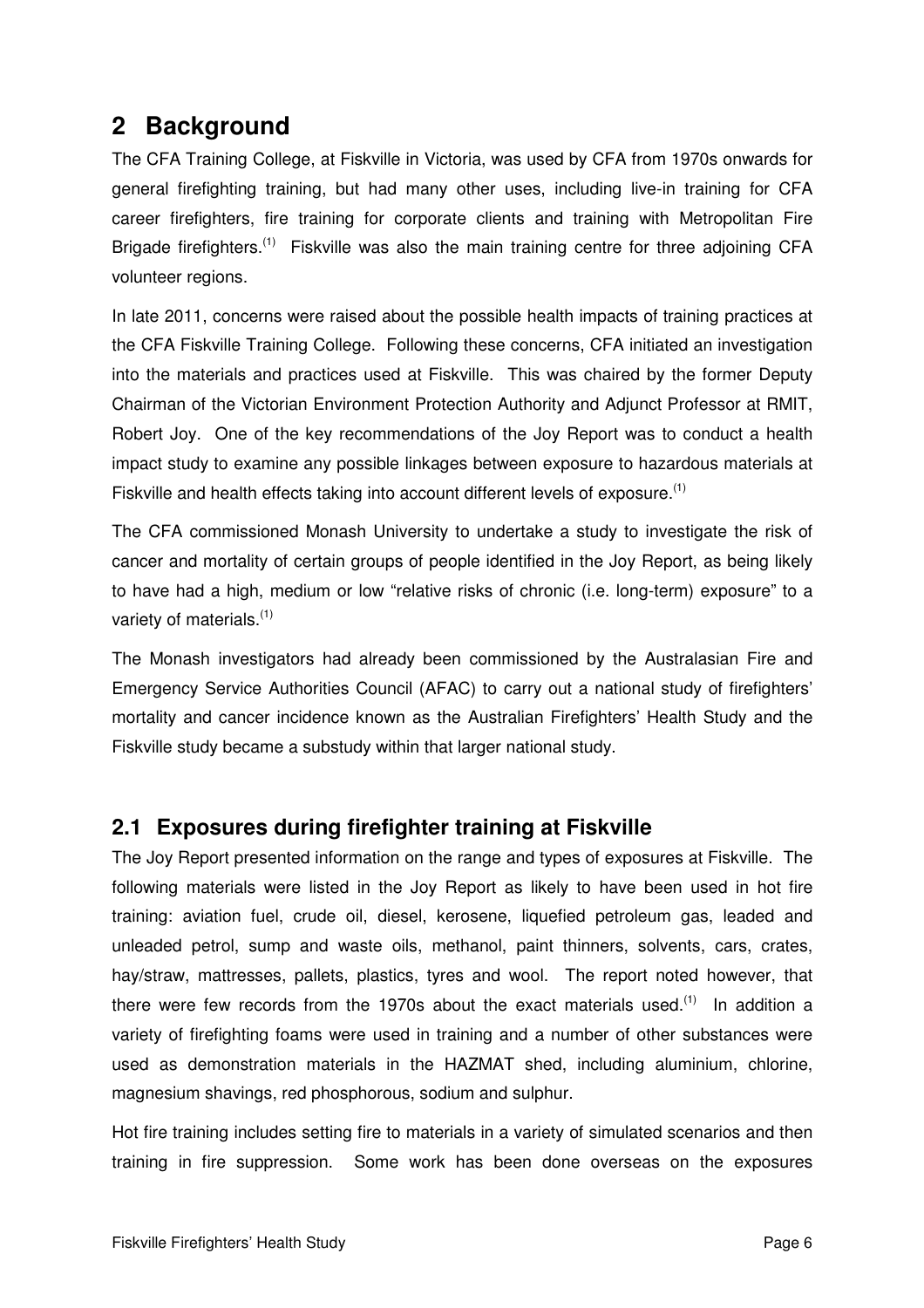encountered in firefighting training when burning a variety of materials in different simulators. Exposures measured in the atmosphere and by biomonitoring has shown that exposure varies with the materials burned. For example burning plywood and chipboard gives rise to more pollutants than burning pure pine or spruce and the exposures measured during propane burning were the lowest.<sup>(2)</sup>

Most of the firefighter trainers in the Fiskville study are also likely to have experienced exposures relevant to usual firefighter duties prior to, alongside and/or after their training role. Most firefighter trainees will also have been exposed to similar hazards in the course of their firefighting activities.

During the course of their work, firefighters can routinely encounter a wide range of hazards. At a fire scene, firefighters are potentially exposed to various mixtures of particulates, toxic gases and fumes and many oxidation and pyrolysis products, including many known or possible carcinogens.(3-8)

Exposure can occur by inhalation, particularly if firefighting was carried out without the use of breathing apparatus (BA). However work on "smoke diving" in simulators by firefighters using BA, showed that exposure to polycyclic aromatic hydrocarbons (PAHs) through dermal routes could be significant.  $(9)$ 

## **2.2 Health effects of firefighting**

The scientific literature indicates that the overall mortality rate in firefighters may be lower than that of the general population, but this is probably explained by the healthy worker effect.<sup> $(10-12)$ </sup> This effect is, at least in part, a result of the selection of fit and healthy people to become firefighters.

There is good evidence that firefighting is associated with an increased risk of cancer.<sup>(13)</sup> Several studies have shown an increased risk of the following cancers: testicular cancer, prostate cancer, non-Hodgkin lymphoma and multiple myeloma.<sup>(10, 11)</sup> There is also some evidence that firefighting is associated with the following cancers: leukaemia, malignant melanoma, mesothelioma and cancers of the buccal cavity/pharynx, stomach, colon, rectum, skin, brain and bladder.<sup>(10-12, 14-16)</sup>

There is limited evidence that there is an increase in cardiac mortality associated with firefighting particularly close to an alarm or turnout.<sup>(17-19)</sup>

Little evidence was found in the scientific literature about the risk of mortality or cancer incidence for volunteer firefighters.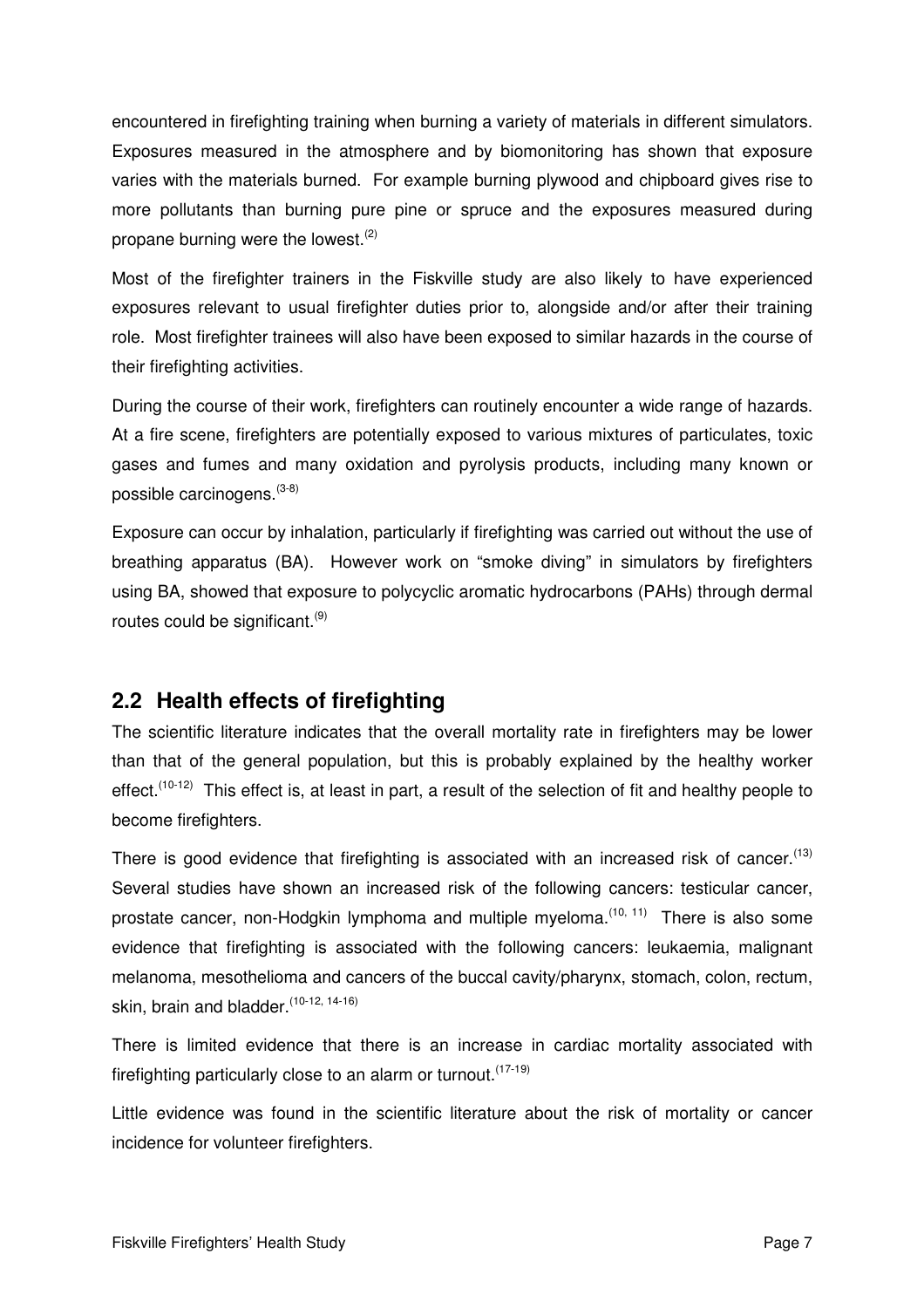# **3 Study Aims and Objectives**

Following the recommendations of the Joy Report, the specific aims of the Fiskville study were, where sufficient numbers permitted, to:

- Investigate the overall mortality rate for CFA Fiskville trainers and trainees compared to the general Australian population.
- Compare the overall mortality rate between the High, Medium and Low groups.
- Investigate the overall cancer incidence for CFA Fiskville trainers and trainees compared to the general Victorian population.
- Compare the overall cancer incidence rate between the High, Medium and Low groups.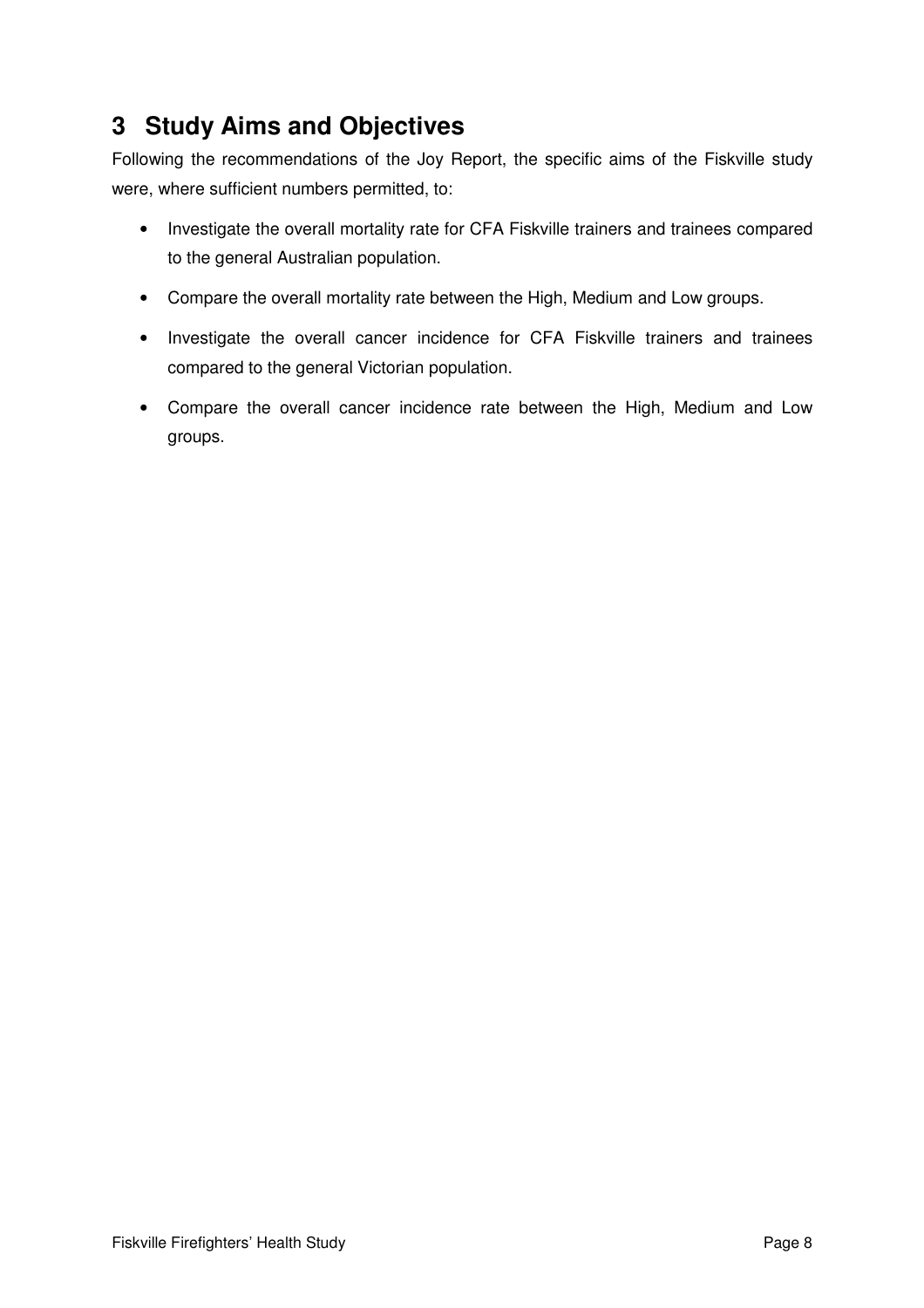# **4 Study Design**

## **4.1 Cohort definition and assembly**

This study was a retrospective cohort study, involving a cohort that was assembled by the CFA from employee and volunteer human resources (HR) records, photographs of groups of trainees, information from issues of the in-house magazine 'The Fireman' and snowballing from personal contacts associated with Fiskville. HR records were incomplete from that period and that is why other, less complete, methods were used to supplement the available HR records. The cohort aimed to include all male and female firefighters who worked or trained at Fiskville for any period of time between 1971 and 1999, which was the period of interest identified in the Joy Report. $(1)$ 

Firefighters who were identified by the CFA as being at Fiskville during the study period were assigned by CFA into High, Medium or Low groups, based on whether a cohort member had worked in a particular job or had been a trainee at Fiskville (Table 1). This categorisation was based on the three groups defined in Table 7.1 of the Joy Report as ranked categories of risk of "chronic exposure" to flammable chemicals, combustion products, foams and recycled firewater.<sup>(1)</sup> The methods used by the CFA to identify the individuals to be included in the cohort and to compile the data set are described in the CFA-prepared document, which is attached as Appendix 1, entitled CFA Data Set Compilation Methodology for the "Cancer Incidence and Mortality Study – Fiskville".

The CFA offered all potential cohort members the opportunity to opt out of the study. Public Notices were placed in several newspapers and the message was further reinforced internally to all CFA members and in CFA's direct communication with potential cohort members. A small number of individuals  $(n=11)$  chose to opt out of the study, and accordingly the data pertaining to those individuals were not provided to Monash (Appendix 1). The cancer status of these individuals was not known but presumably they were alive in 2012 in order to opt out of the study, unless consent had been provided by a family member.

Table 1 shows the numbers of records sent to Monash. It does not include individuals who opted out of the study.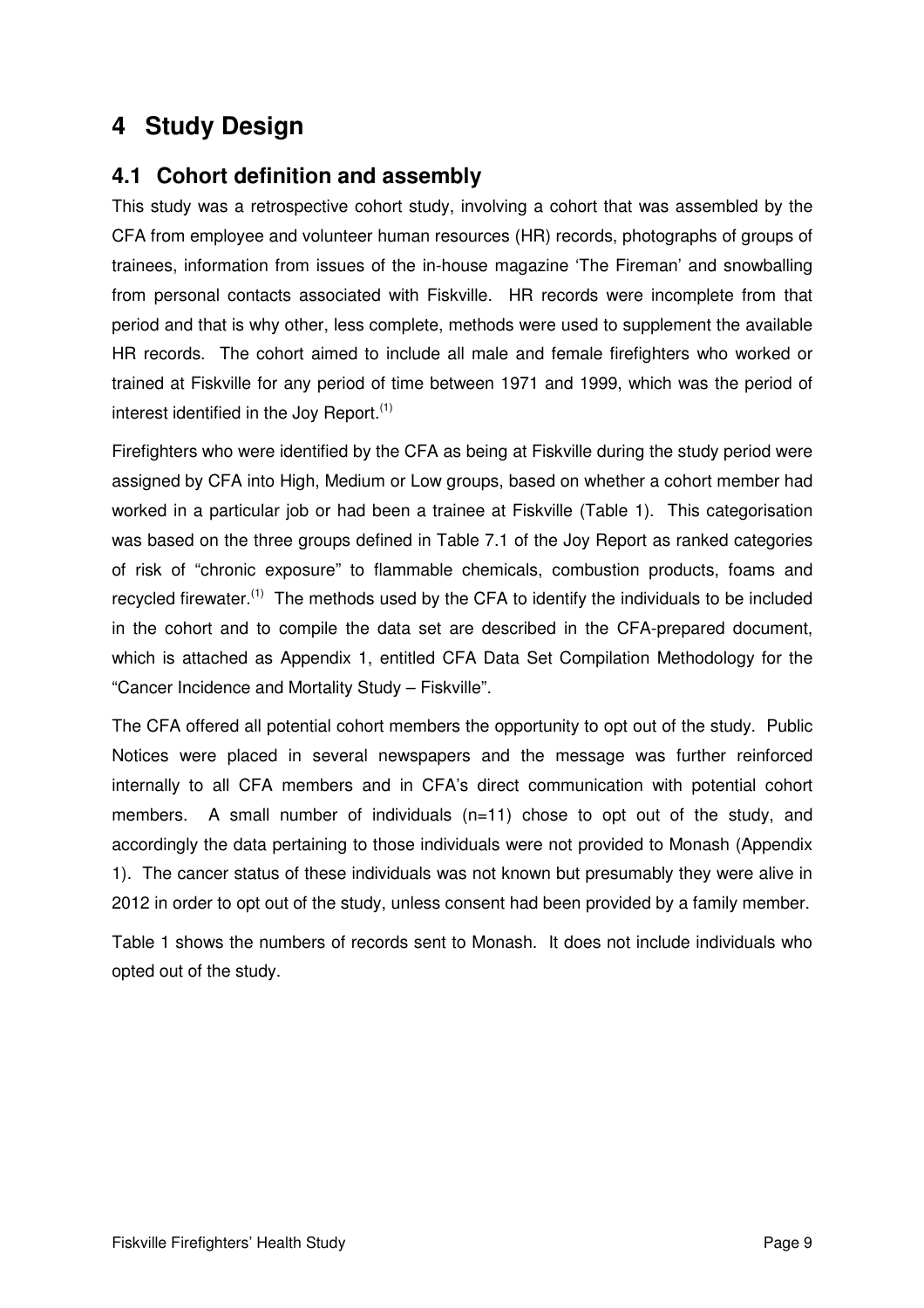Table 1. After Table 7.1 "Qualitative Assessment of Relative Risks of Chronic Exposure of Various Groups – Fiskville [1971-1999]" (1)

| <b>Groups</b>                               | <b>Overall relative risk</b><br>of chronic exposure | Number of records<br>supplied to Monash |
|---------------------------------------------|-----------------------------------------------------|-----------------------------------------|
| PAD Workers, Instructors (full-time)        | High                                                | 96                                      |
| Volunteer & paid Regional Staff Instructors | Medium                                              | 260                                     |
| Paid Trainees (practical firefighting)      | Low                                                 | 260                                     |
| Total                                       |                                                     | 616                                     |

\*PAD means Practical Areas for Drills

# **5 Ethics Committee Approvals**

Monash investigators were granted approval from the Monash University Human Research Ethics Committee with a waiver of individual consent.<sup>(20)</sup> A waiver of the individual consent requirement can be approved by an Ethics Committee when gaining individual consent would likely result in flaws in the conduct of the study, and where the public interest outweighs any infringement of privacy. The CFA provided a letter of approval for the Ethics Committee authorising the release of personal identifying information and occupational history data to Monash University for the purposes of the study.

Ethics committee approval was also granted by Human Research Ethics Committees (HREC) for each of the Australian State and Territory Cancer Registries and the Australian Institute of Health and Welfare (AIHW) HRECs. The AIHW is the custodian of the National Death Index (NDI) and the Australian Cancer Database (ACD), which were used to identify causes of death and cases of cancer in the study. In addition, approval was provided by State Cancer Registry data custodians and Chief Health Officers, where required. While Fiskville is located in Victoria and most of the cohort is still likely to be based there, some cohort members are likely to have moved interstate and the study team sought approval for a national search of cancer registries to identify cases of cancer diagnosed interstate.

After receipt of all necessary Cancer Registry ethics committee approvals, additional approval for data linkage was granted by the AIHW. In respect of the deaths that had been subject to coronial enquiry, approval was also granted by the National Coronial Information Service (NCIS) managed by the Victorian Department of Justice. Additional Coroner approvals were obtained for Western Australian and Victorian Coroner's cases.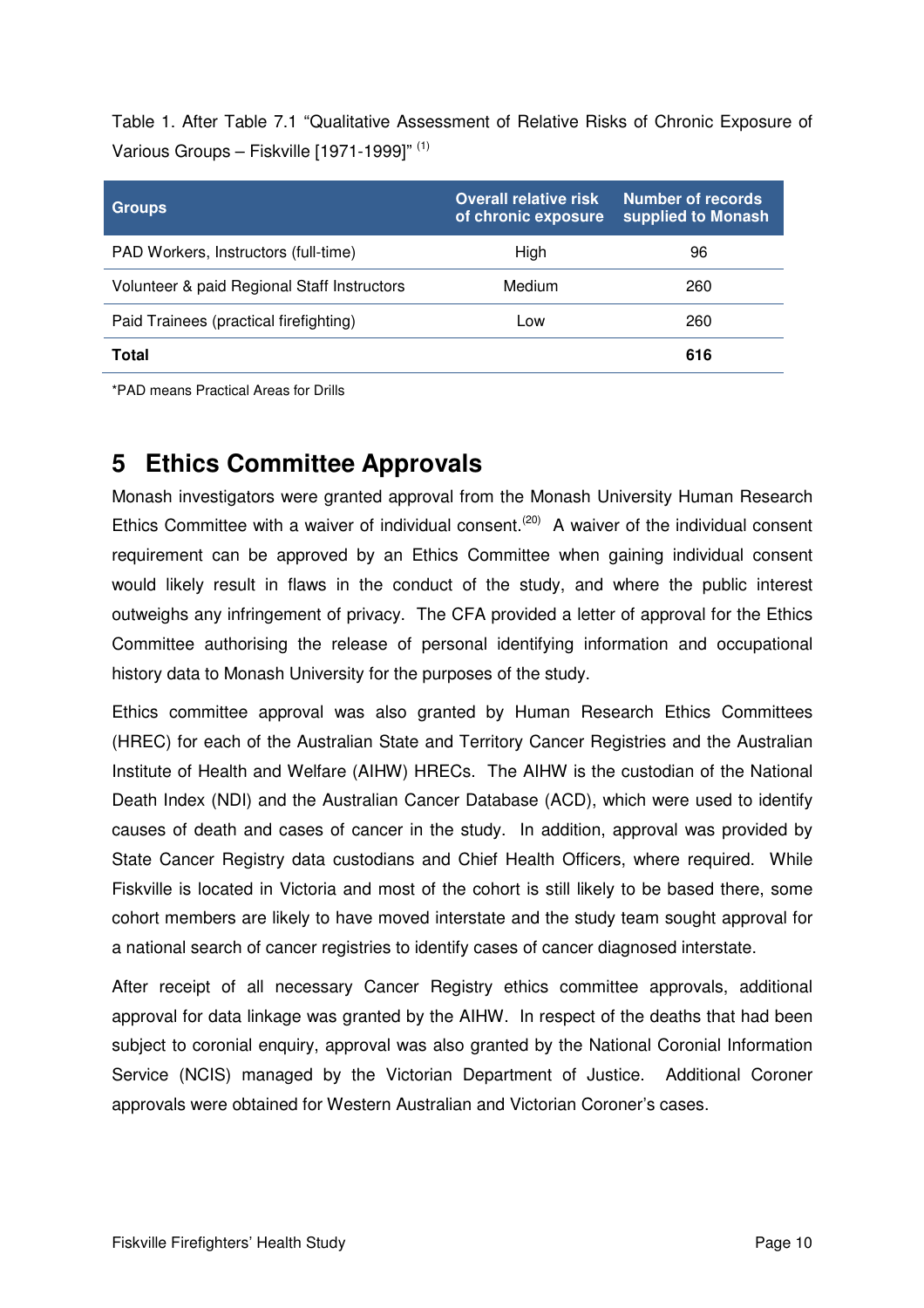# **6 Methods**

#### **6.1 Study advisory committee**

The Monash investigators had already been commissioned by the Australasian Fire and Emergency Service Authorities Council (AFAC) to carry out a national study of firefighters' mortality and cancer incidence known as the Australian Firefighters' Health Study. This study had an Advisory Committee whose membership was drawn from AFAC, firefighter agencies, trade unions and volunteer firefighter organisations. When the Fiskville study began, the CFA nominated an individual to represent the Fiskville firefighters on this committee.

At his request, Mr Kieran Walshe the Independent Monitor for the Fiskville investigation was briefed about the study in April 2013.

#### **6.2 Data extraction and quality assurance**

The CFA supplied Monash University with records for individual firefighters assembled onto a password protected spreadsheet sent via secure file transfer services. The state and national Cancer and Death Registries require several personal identifiers, such as full name and date of birth, in order to link the individuals in the cohort with records held in these registries. The data identified individuals that the CFA believed were deceased and provided their date of death, where known. The data items requested from CFA are listed in Appendix 2.

The data were uploaded into a database and several quality checking procedures were applied. Details of the data handling and checking procedures are provided in Appendix 3.

There were eight individuals with missing dates of birth. The original file from CFA had ten missing birth dates, of these two were identified after the original data set had been provided by CFA.

## **6.3 Presence at Fiskville**

Fiskville employment dates were provided from CFA HR systems for all members of the Low group and for most members of the Medium and High groups. The members of the Medium and High groups were sent a questionnaire by the CFA in which they provided self-reported dates of when they carried out training at Fiskville. Almost all of the members of the High and Medium group returned questionnaires. In some cases, the two or three sources provided conflicting information about when an individual was at Fiskville. In these cases,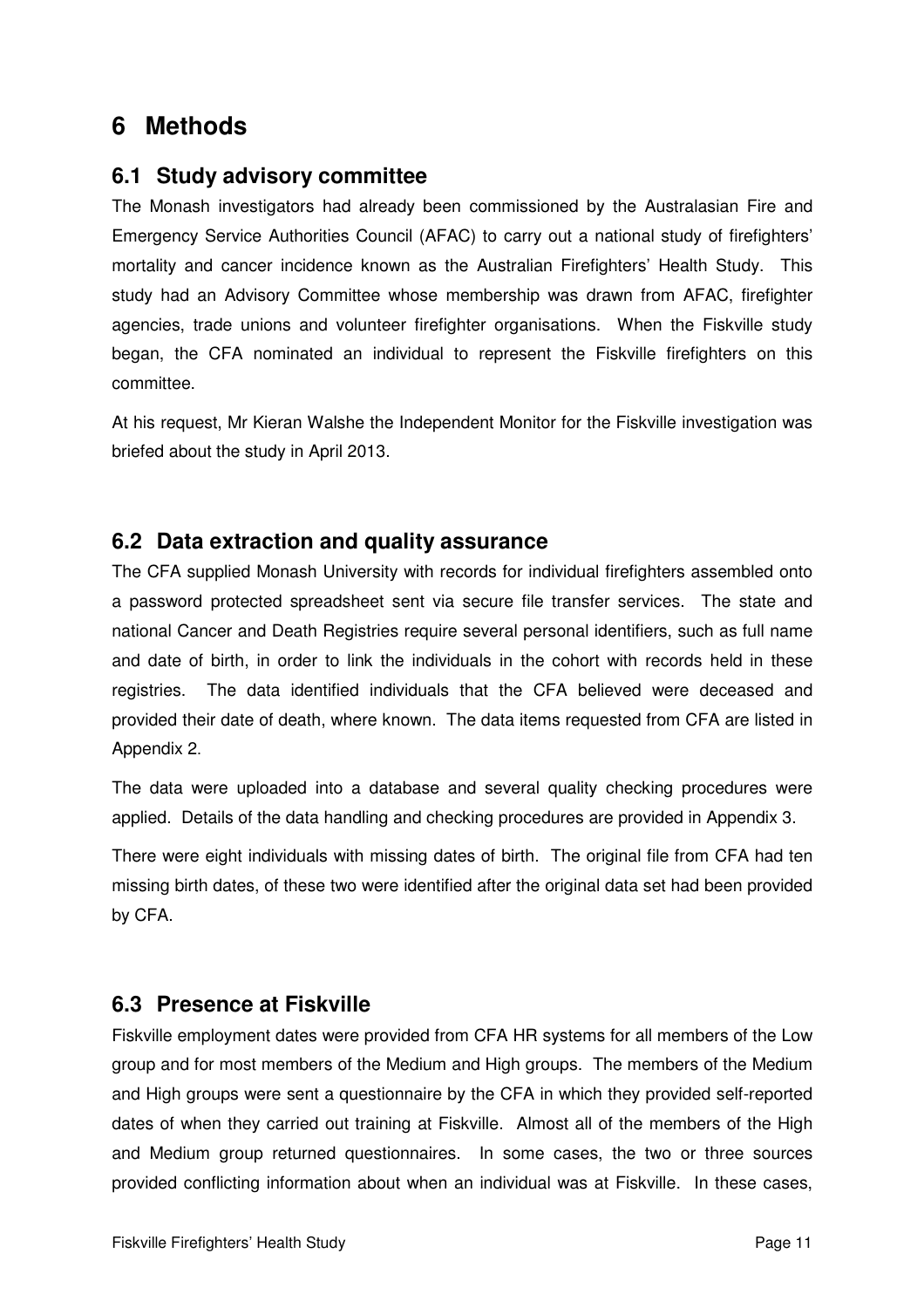each record was examined by Monash researchers and a HR defined Fiskville start date and a self-reported Fiskville start date were identified, being the earliest date of employment at Fiskville recorded.

A small number of records (n=10) had a Fiskville start date imputed by Monash investigators, because no HR start date or Fiskville self-reported employment period was provided with the data from CFA. These imputed start dates were based on the individual's birth date and likely age of first employment, or agency employment/volunteer commencement date. This imputation makes the person-years contributed by these individuals uncertain. The individuals were all volunteer firefighters in the Medium Group who did not have a HR start date and who did not provide a self-reported start date from the questionnaire. This may be because they had moved away and did not receive the questionnaire or were sick or had died.

There were 128 other individuals who only had a self-reported start date, i.e. no Fiskville start date in any HR database record.

Two ineligible women were removed from the cohort before linkage because the records supplied to Monash investigators did not show that they had worked as firefighter trainees or trainers at Fiskville.

## **6.4 Cohort start and end dates**

For the analysis, each cohort member was followed in terms of person-years and cancer or mortality events from a cohort start date. The cohort start date for each cohort member at Fiskville was 01/01/1980 for the death analysis, and 01/01/1982 for the cancer analysis, or the date of first employment at Fiskville, whichever was the later date. This was the date from when each cohort member began to contribute person-years to the analysis. The 01/01/1980 and 01/01/1982 dates were chosen as these were the earliest dates for which the national death data and the national cancer data were available.

Any cancers and/or death occurring after the start date for each cohort member were included in the analyses up until 30/11/2011 for deaths, and 31/12/2012 for cancers, being the last dates for which the national death data and national cancer data respectively, were complete. A cohort member ceased to contribute person-years after their death. Population cancer and mortality reference data from these years were also obtained, so that comparison population risk estimates could be calculated.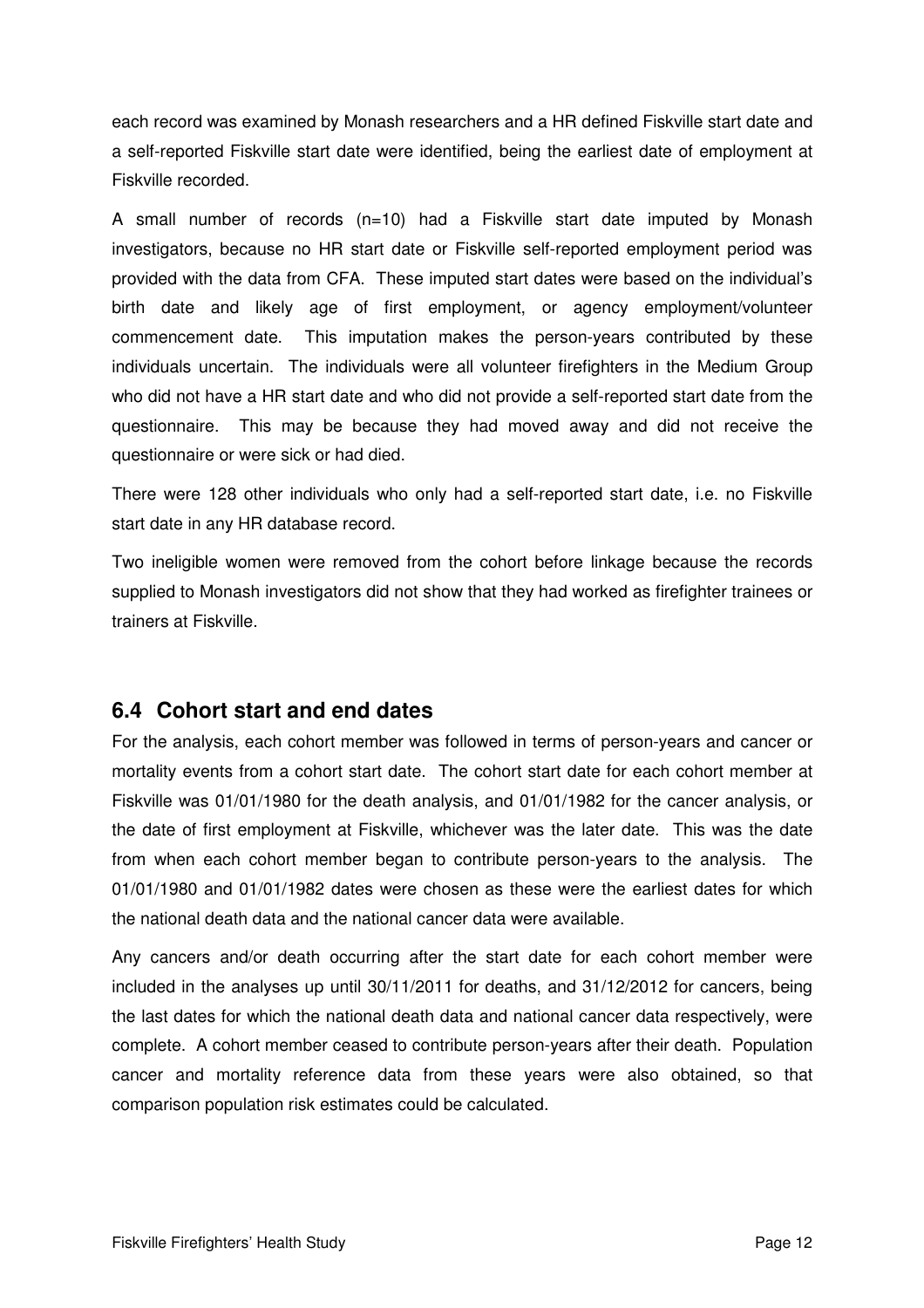The Joy Report states that Fiskville trainers did not start hot fire training until 1974. (page 70,  $(1)$ ) There were two members of the High group who did not appear to have been employed at Fiskville after 1973. Both of these individuals were included in the linkage process.

## **6.5 Data linkage**

The cohort data sent to the AIHW and the Victorian Cancer Registry (VCR) for linkage included: surname, given name(s) and previous name (where known), sex, date of birth and date of last contact. The linkage with the VCR was undertaken, as it was likely that most cancer cases were diagnosed in Victoria and also because the VCR had more recent cancer cases than the ACD. It also provided a check on the Victorian cancer linkage data provided by the AIHW.

Data were sent from Monash to the VCR and AIHW for cancer incidence linkage and to the AIHW for mortality linkage using a secure file transfer service. Linkage results were sent back to Monash using the VCR or AIHW secure file transfer service.

## **6.5.1 National Death Index**

The cohort data was linked to the NDI by the AIHW. At the time of linkage in 2013, the NDI was nationally complete from 01/01/1980, until 30/11/2011 for cause of death coding. The NDI had collected deaths until mid-2013 but the cause of death was not coded so these individuals could not be included in the analyses presented here.

The NDI used a probabilistic linkage program to identify likely and possible matches with existing death records and scored each match with a weight as to the probability of it being a true match. The possible matches were supplied to the Monash researchers for a clerical review and final decision on which records were to be accepted as true matches.

## **6.5.2 Australian Cancer Database**

The ACD was nationally complete from 01/01/1982 to 31/12/2010 except for the ACT and NSW, which were only complete until the end of 2009. Cancers diagnosed after this period outside of Victoria, (see below) were not included in the linkage.

The ACD also uses a probabilistic linkage program to identify possible matches with existing cancer incidence records and these were reviewed at the AIHW to identify likely matches which were then sent to Monash.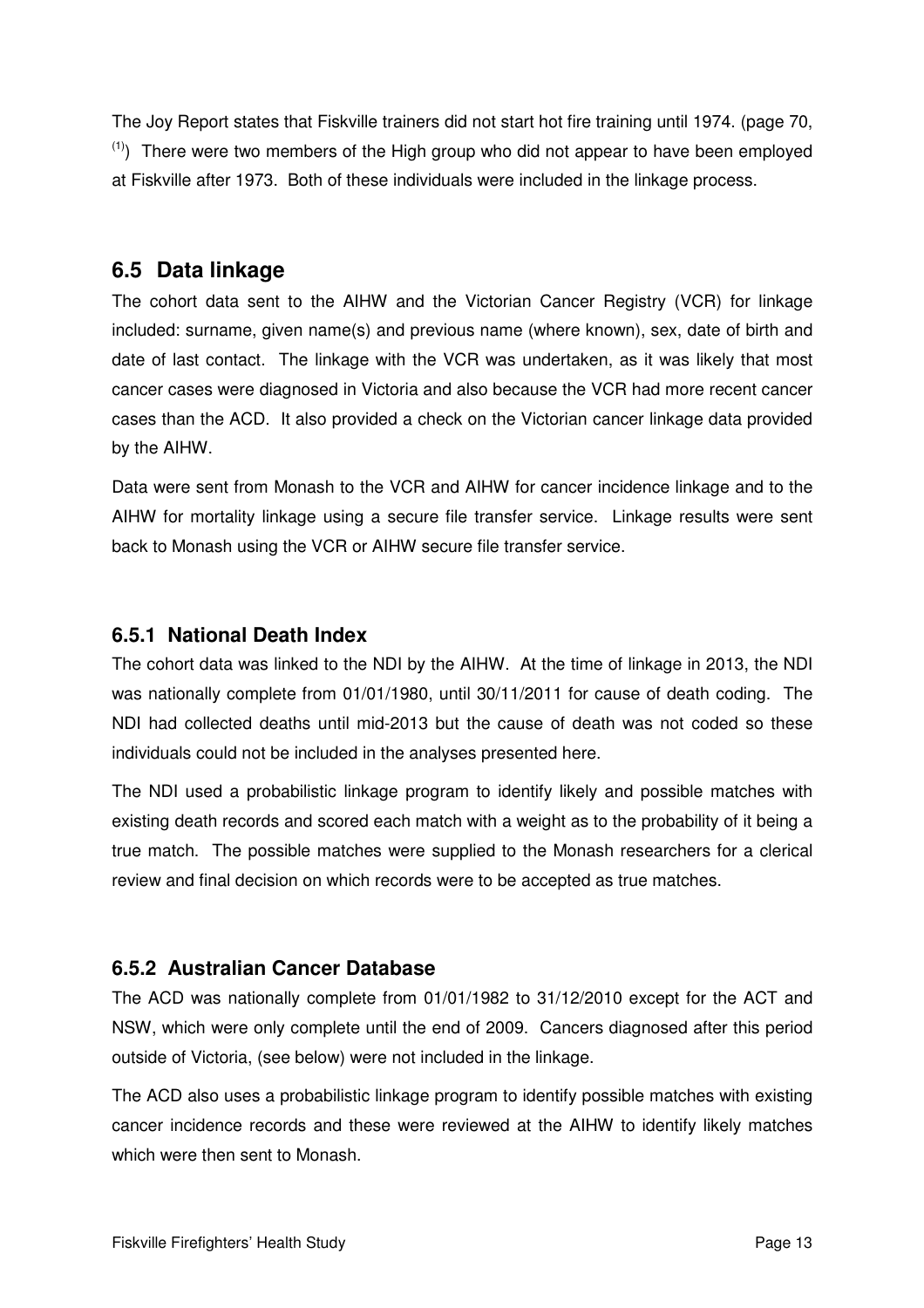A clerical review was carried out by the AIHW for all Fiskville firefighters. The clerical review looked at all possible cancer linkages for each matched member of the cohort and selected the best matches. For privacy reasons the AIHW was not able to release identified individuals for the clerical review to be carried out by Monash investigators and a deidentified lists of cancer cases was returned to Monash University.

#### **6.5.3 Victorian Cancer Registry**

All the Fiskville cohort members' data were also sent to the VCR for linkage to the registry data and to identify early cancers not captured by the ACD. The VCR data were complete from 01/01/1982 to 31/12/2012 but the VCR includes some cancer cases diagnosed before 1982. The VCR-derived data were used as the base set of cancer data for these analyses because it was complete to a later date than the national data. (Additional interstate cancers from the ACD were added to these data.) Victorian cancer data were complete until the end of 2012, but cancer data from other states were only complete to the end of 2010 (end of 2009 for NSW/ACT).

#### **6.5.4 Quality control measures for death and cancer linkage**

Those cohort members who left CFA before 1980 were also compared to historic death records available from Victoria, Queensland, NSW and ACT in order to identify possible matches occurring before the NDI registration was complete in 1980. This was to remove deceased members from the cohort who would have never appeared in the national linkage because they had died before the NDI commenced. No cohort members who left before 1980 were identified as deceased through these searches.

The names of individual firefighters who appeared in the media in relation to Fiskville, were noted and their deaths and cancers (where identified) were cross checked with the VCR, ACD and NDI data to ensure that they had been correctly ascertained.

The data from the VCR and AIHW was also validated in the following ways:

- NDI cancer deaths were compared to the ACD/VCR cancer incidence matches to ensure that all cancer deaths had also been registered as incident cancers.
- Death notifications which were provided by the CFA were checked against possible death matches to ensure all deaths were correctly ascertained.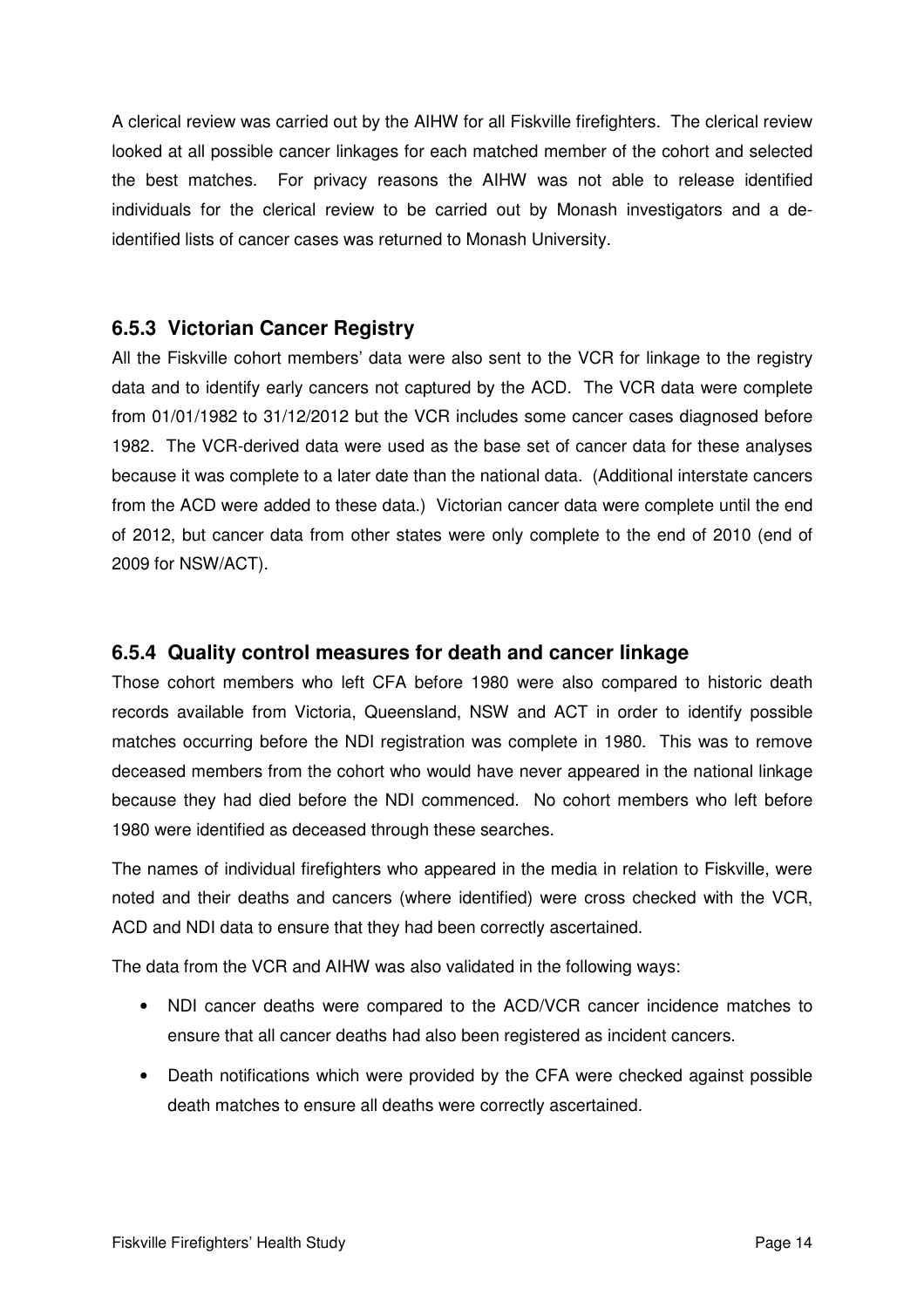## **6.6 Classification of causes of death and cancer**

The International Classification of Diseases (ICD) coding system has been used in this study to report causes of cancer and death, which enables comparison with other studies.

Cause of death for death notifications was coded by the Australian Bureau of Statistics (ABS) according to ICD-9<sup>(21)</sup> for records up to the end of 1996, and according to ICD-10<sup>(22)</sup> for records from 1997 onwards. Together with the introduction of the ICD-10, the ABS implemented the Automated Coding System (ACS) in 1997 for processing deaths. The ACS provides more consistent coding practices and has enabled more efficient production of statistics for multiple causes of death since 1997.

Applicable ICD-9 codes and ICD-10 codes were grouped in similar broad categories such as 'All Malignancies' or 'All Injury and Trauma' which includes all external causes (Table 2). All deaths were counted in the 'All Death Causes Combined' category and every death was assigned to a broad death category classification, including an 'Other' classification which captures all deaths that were not assigned to one of the major groups of deaths.

| <b>Cause of death</b>     | ICD-9 codes (1983-1996)                                | ICD-10 codes (since 1997)             |
|---------------------------|--------------------------------------------------------|---------------------------------------|
| All Malignancies          | 140 - 208, 238.4, 238.6,<br>238.7, 273.3, 273.8, 273.9 | C00 - C97, D45 - D46, D47.1,<br>D47.3 |
| <b>All Circulatory</b>    | $390 - 459$                                            | $100 - 199$                           |
| All Respiratory           | $460 - 519$                                            | J00 - J99                             |
| All Digestive             | $520 - 579$                                            | K00 - K93                             |
| All Injury and Trauma     | E800 - 999                                             | V01 - Y98                             |
| All Other Causes          |                                                        |                                       |
| All Death Causes Combined | $000 - 999$                                            | A00 - Z99                             |

Table 2. Cause of death classification in ICD-9 and ICD-10 used in this study

All cancer incidence records at the VCR and nationally in the ACD were coded according to ICD-10. Therefore, categories of cancer-type, based on ICD-10 codes, were grouped to a broad cancer category (Table 3). Where the numbers of cancers were very low they were amalgamated into the 'Other and Unknown' category.

Where a cancer had spread, only the site of the original primary cancer was included in the results. However, if a person was diagnosed with more than one primary cancer then all of the cancers were included in the analyses.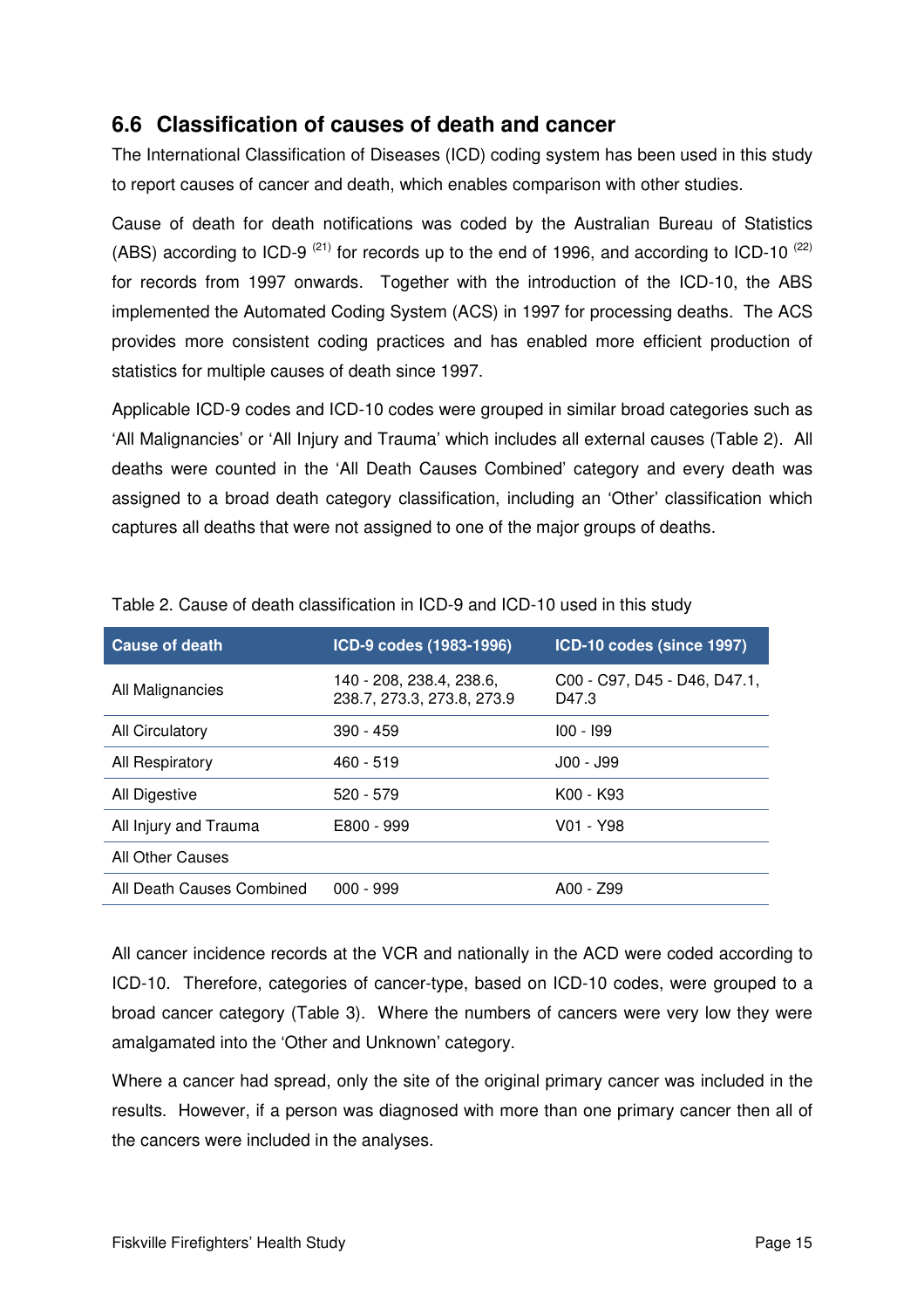Table 3. Cancer classification in ICD-10 used in this study

| <b>Cancer Categories</b>                                                                                                                                                | ICD-10 codes                          |
|-------------------------------------------------------------------------------------------------------------------------------------------------------------------------|---------------------------------------|
| Lip, Buccal Cavity and Pharynx                                                                                                                                          | C00-C14                               |
| Digestive Organs<br>(Oesophagus, Stomach, Colon, Rectum, Liver, Pancreas)                                                                                               | $C15 - C25$                           |
| Colorectal                                                                                                                                                              | C <sub>18</sub> -C <sub>21</sub>      |
| Respiratory and Intra Thoracic System<br>(Lung and Larynx)                                                                                                              | C <sub>30</sub> - C <sub>38</sub>     |
| Melanoma                                                                                                                                                                | C43                                   |
| Male Reproductive System                                                                                                                                                | C60 - C63                             |
| Prostate                                                                                                                                                                | C61                                   |
| Testis                                                                                                                                                                  | C62                                   |
| <b>Urinary Tract</b><br>(Kidney and Bladder)                                                                                                                            | C64 - C68                             |
| <b>Brain and Nervous System</b>                                                                                                                                         | C70 - C72                             |
| Lymphoid, Haematopoietic and Related Tissue (LH cancer)<br>(Non-Hodgkin Lymphoma, Multiple Myeloma, Leukaemia,<br>Myelodysplastic Syndrome, Myeloproliferative Disease) | C81 - C96 D45 - D46, D47.1,<br>D47.3  |
| Other and Unknown                                                                                                                                                       |                                       |
| All Malignancies                                                                                                                                                        | C00 - C97, D45 - D46,<br>D47.1, D47.3 |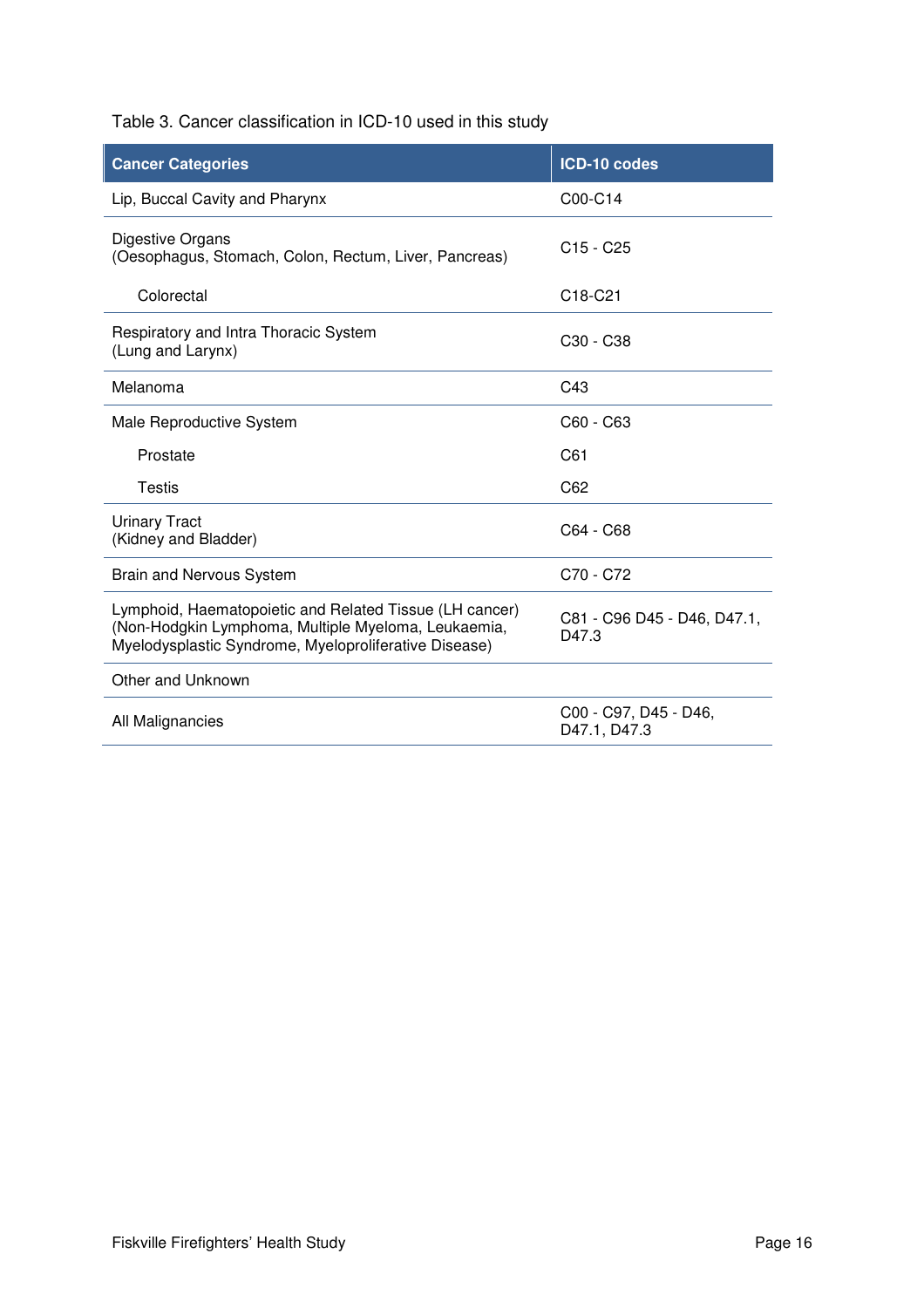## **6.7 Analysis and statistics**

#### **6.7.1 Groups for statistical analyses**

Each cohort member had been assigned by CFA to one of the three groups, High, Medium or Low and all person-years and cancer or death events were similarly assigned to those groups. If a cohort member had held a position in more than one of the groups, they were assigned to the higher group for the purpose of the analyses. People in the Medium group who held both a career and volunteer position were assigned to the career group.

There were too few women  $(n=3)$  to estimate their risks in a meaningful way, so the statistical analyses present the results for men only.

The mortality and cancer incidence of the men in the whole cohort were identified. The men in the High, Medium and Low groups were then separately compared to the mortality of the general Australian population and the cancer incidence of the general Victorian population.

The risks for the Medium group were further examined when divided into career and volunteer firefighters because these two groups have different selection criteria to become firefighters and were likely to have had different firefighting exposure and employment histories.

#### **6.7.2 Statistical analyses**

The data for men were analysed by comparing the mortality of the cohort with that expected based on the Australian national population data, because the death linkage was undertaken at a national level. The population reference rates were taken from data published by the AIHW. $(23)$ 

The cancer incidence in the cohort was primarily obtained from the VCR and so it was compared to the cancer incidence of the general Victorian population, also provided by the  $VCR.$ <sup>(24)</sup> State rates of some cancers can differ e.g. for melanoma, so state cancer incidence rates were the most appropriate comparison for this cohort.

The numbers of observed deaths and cancer cases were compared to the numbers expected based on age and sex standardised rates from the reference populations and the risks (SMR: Standardised Mortality Ratio and SIR: Standardised Incidence Ratio) were estimated from this comparison using Stata software.<sup>(25)</sup> More details about the statistical methodology are presented in Appendix 4.<sup>(26)</sup>

The overall SMR was calculated for all men and separately for each of the High, Medium and Low groups and, where numbers permitted, SMRs were calculated for the major causes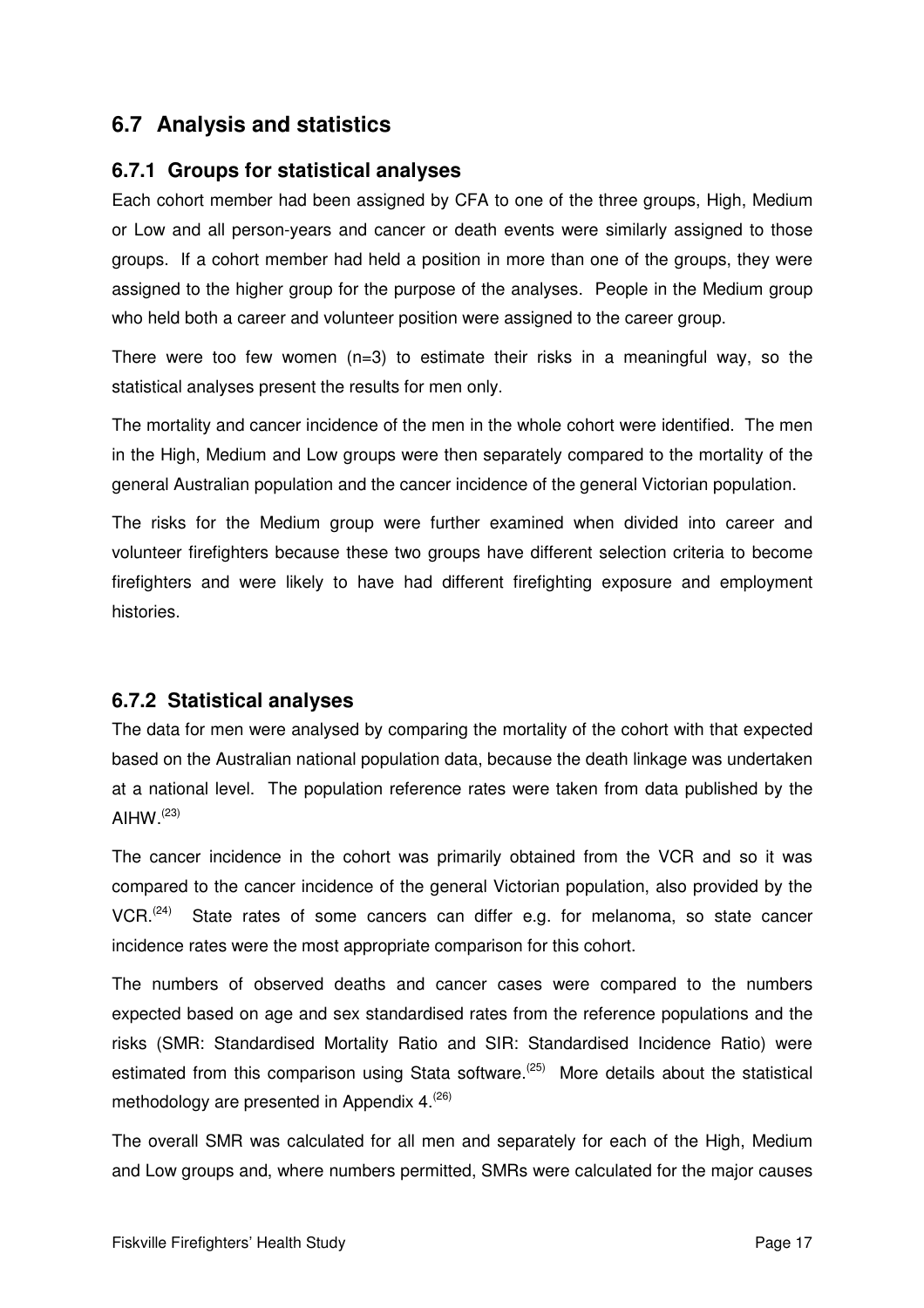of death categories. The SMRs for the Medium group separated into career and volunteer firefighters were also calculated.

The overall SIR was calculated for men and separately for each of the High, Medium and Low groups and, where numbers permitted, SIRs were calculated for the major cancer categories. The SIRs for the Medium group separated into career and volunteer firefighters were also calculated.

An internal comparison was undertaken for men in the three groups, to calculate the Relative Mortality Ratio (RMR) for overall mortality, and the Relative Incidence Ratio (RIR) for overall cancer risk among the High and Medium groups compared to the mortality and cancer incidence of the Low group.

#### **6.7.3 Sensitivity analyses**

The following sensitivity analyses were undertaken to investigate the effect on the risk estimates of the data limitations.

#### **1. Investigation of lower than expected mortality for the Low group**

The overall mortality risk for the Low group was calculated with follow up commencing only from 1998 because examination of the records for the Low group suggested that ascertainment of this group is likely not complete before this date.

#### **2. Removing those with no Fiskville start date from HR records nor from self-report**

Death and cancer incidence rates were re-calculated for those cohort members with a job history drawn from the one of the HR data sources or from a self-reported job history. This removed ten Medium group volunteer firefighters with no recorded Fiskville start date from any source.

#### **3. Removing those with no Fiskville start date from HR records**

Overall death and cancer incidence risks were re-calculated for only those cohort members with a job history extracted from one of the HR data sources, removing 139 individuals with no HR-sourced Fiskville start date. This excluded nine members of the High group and 130 members of the Medium group, of which 64 were volunteer and 66 were career firefighters.

#### **5. Comparison of overall cancer risk with Australian-born Victorians**

Monash was not provided with any country of birth data for cohort members. However if it is assumed that members of the cohort were more likely to have been born in Australia, comparison with cancer rates among Australian-born Victorian residents would be appropriate. It should be noted that the Victorian reference population data did not have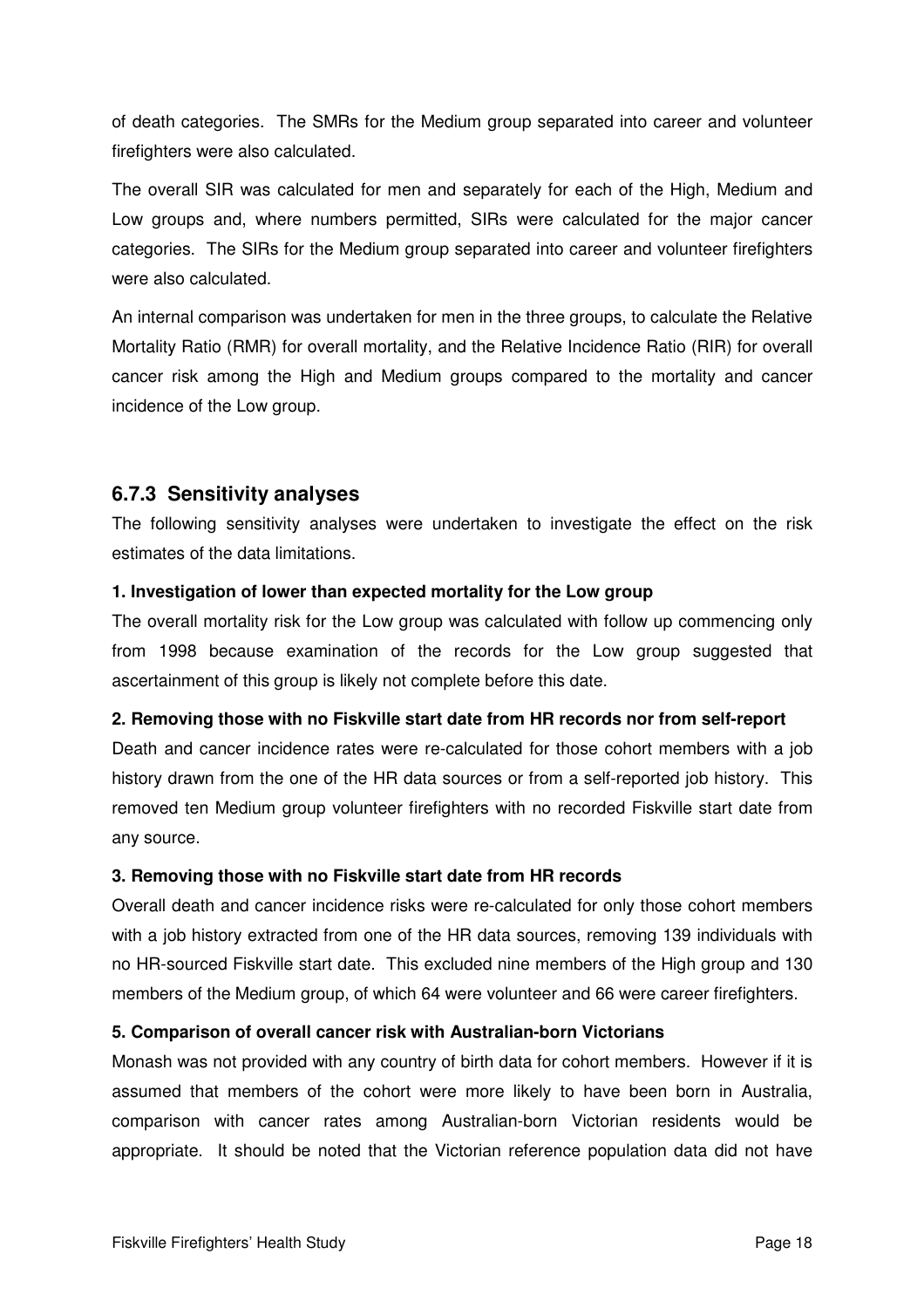complete capture of country of origin data for all cancer cases, so there were considerable uncertainties in this analysis.

#### **6. Extent of effect on mortality risk estimates of missing death matches**

While CFA had provided Monash with a list of people in the cohort who they believed were deceased, three of these assumed deaths were not identified in the NDI linkage. There are many reasons why a death may not be identified in the NDI linkage, including having died overseas and uncertainties in the probability linkage process itself. Therefore, the overall mortality risk for the cohort was re-calculated to include all those individuals who were recorded as possibly deceased by CFA (and for whom a date of birth was available) in addition to those identified in the NDI linkage.

## **7. Number of missing cohort members needed to explain elevated cancer rate in High group**

The number of missing cohort members needed to explain elevated cancer rate in High group was estimated. This was done by calculating the number of firefighters, that would have to be missing from the High group for the cancer incidence to be the same as that of the Victorian population i.e. result in an SIR of 1. This calculation assumed that the missing firefighters were of similar age and cohort start date to the rest of the High group.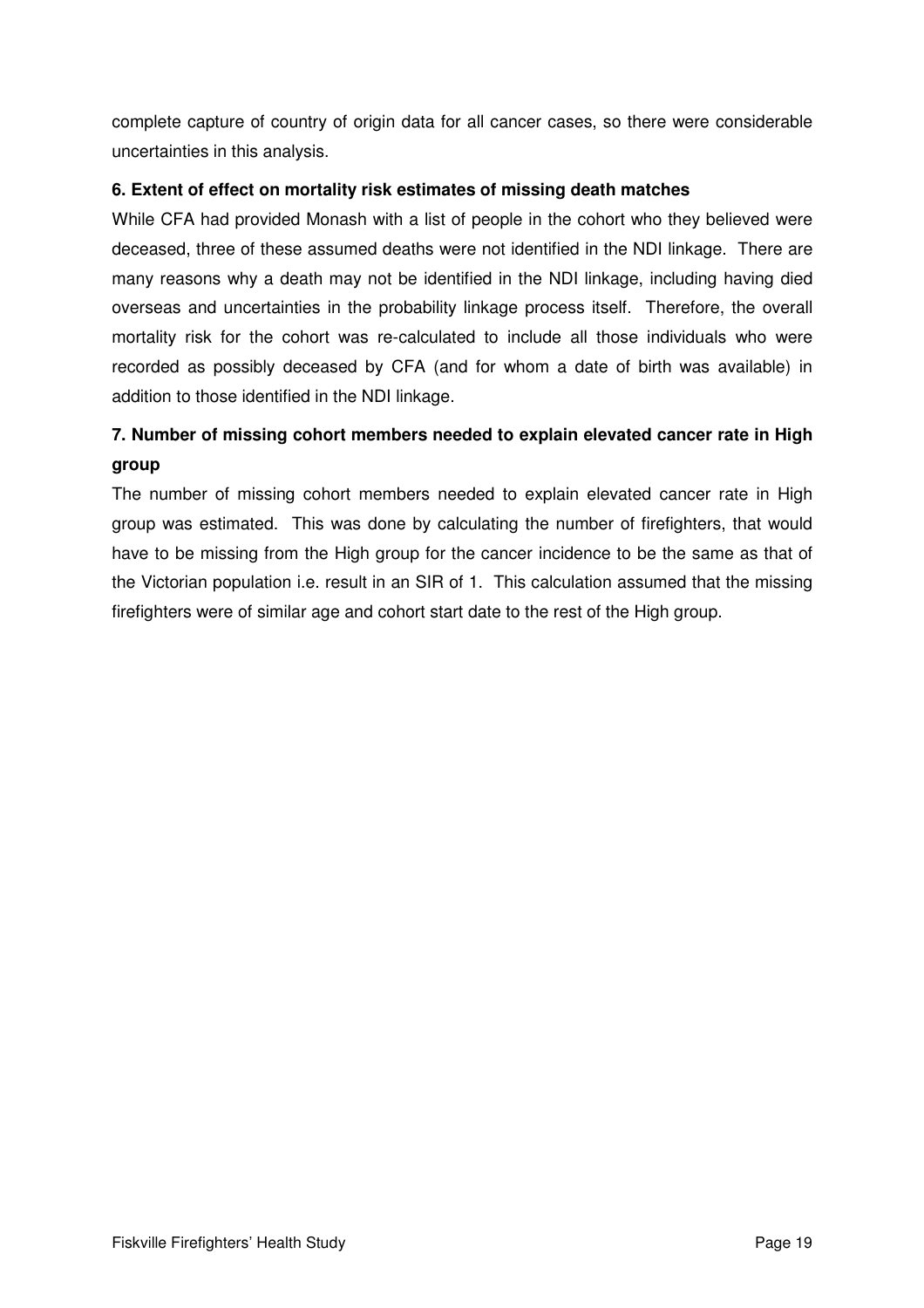# **7 Results**

## **7.1 Composition of the cohort**

There were 614 records, comprising 611 men and three women, submitted to VCR and AIHW for linkage. None of the women were found to have a death or cancer incidence record in the linkage. Therefore, no further analysis of the female members of the cohort was possible and all of the presented results are for men.

Table 4 presents a summary description of the men in the cohort including the person-years at risk, numbers of deaths and cancers and ages of the men at various time points. The average length of follow up of individual men in the cohort for mortality was 25.5 years.

|                                                        |                | <b>Medium group</b> |                  | <b>High group</b> | <b>Whole</b> |  |
|--------------------------------------------------------|----------------|---------------------|------------------|-------------------|--------------|--|
|                                                        | Low group      | <b>Career</b>       | <b>Volunteer</b> |                   | cohort       |  |
| Number of men                                          | 257            | 105                 | 154              | 95                | 611          |  |
| Number of men with<br><b>DOB</b>                       | 252            | 105                 | 151              | 95                | 603          |  |
| Mean age (SD) at cohort<br>start date                  | 26.6(4.5)      | 31.9(11.0)          | 32.8(8.0)        | 32.9(7.8)         | 30.1(8.0)    |  |
|                                                        |                |                     |                  |                   |              |  |
| <b>Mortality</b>                                       |                |                     |                  |                   |              |  |
| Person-years of follow up                              | 6193           | 2673                | 4021             | 2507              | 15392        |  |
| Mean age (SD) alive by<br>30/11/2011                   | 51.2(7.2)      | 56.3(8.8)           | 59.3(8.8)        | 58.9 (9.3)        | 55.2 (9.0)   |  |
| Number of deaths from<br>NDI linkage                   | $\overline{c}$ | 11                  | 8                | $\overline{7}$    | 28           |  |
| Mean age (SD) at death<br>if deceased by<br>30/11/2011 | 52.4 (14.0)    | 66.7 (16.8)         | 61.5(5.6)        | 63.7 (10.3)       | 63.4 (12.6)  |  |
|                                                        |                |                     |                  |                   |              |  |
| <b>Cancer incidence</b>                                |                |                     |                  |                   |              |  |
| Person-years of follow up                              | 6353           | 2684                | 4026             | 2517              | 15579        |  |
| Mean age (SD) at<br>diagnosis of first cancer          | 50.7(9.8)      | 60.1(8.8)           | 57.8 (9.3)       | 60.1 (10.0)       | 58.5 (9.7)   |  |
| Number of cancers                                      | 6              | 16                  | 22               | 25                | 69*          |  |
|                                                        |                |                     |                  |                   |              |  |
| <b>HR</b> data                                         |                |                     |                  |                   |              |  |
| Number with<br>HR start date                           | 257            | 96                  | 33               | 86                | 472          |  |
| Number with assumed<br>HR start date                   | 0              | 0                   | 10               | $\Omega$          | 10           |  |

Table 4. Description of men in the Fiskville cohort

\* Four men had more than one primary cancer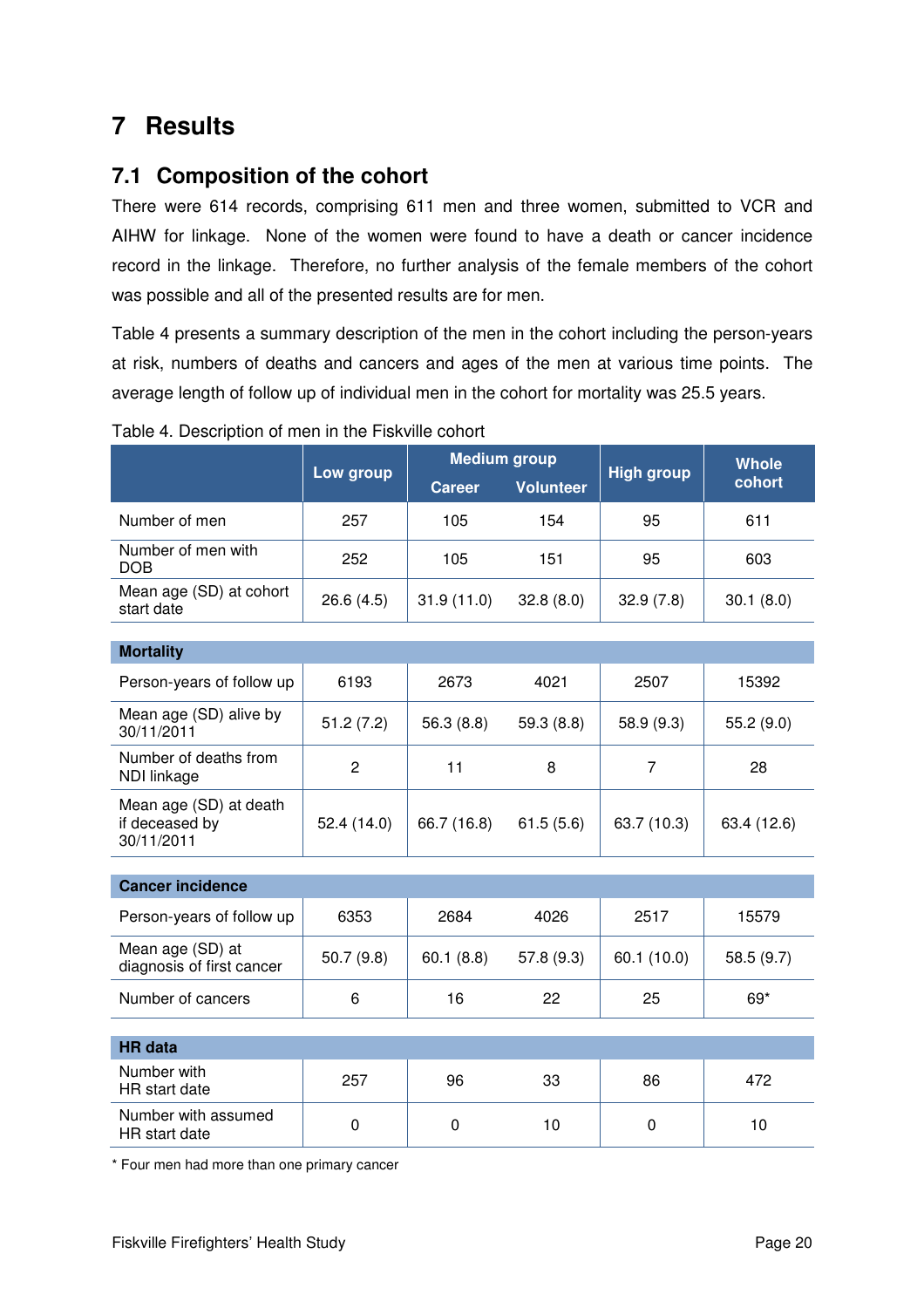## **7.2 Completeness of cohort**

## **7.2.1 High group**

This group included all paid PAD workers and fulltime paid instructors. The CFA are confident that all the relevant people been identified from the database and from the group photographs taken at Fiskville.

The CFA notified Monash investigators that nine members of this group were deceased. Seven of these deaths occurred in the follow up time period of the study and all of these deaths were found in the NDI linkage. There were no missing dates of birth for the members of the High group, so linkage quality is likely to be high.

#### **7.2.2 Medium group**

The Medium group was made up of two sets of people:

1. Paid Regional Officers (ROs) and Assistant Regional Officers (ARO's) who, as part of their employment spent time as PAD operators or trainers at Fiskville in the relevant time frame. The CFA are confident that all the relevant individuals have been identified from the database and from the group photographs taken at Fiskville (Appendix 1).

2. Volunteer instructors identified by the CFA. The CFA are confident that the majority of these have been identified, but consider that it is possible that a small number of volunteer instructors have not been identified. Those volunteer firefighters who left the CFA before the RMS HR system, was set up in 1994, are more likely to be missing than more recent volunteer firefighters.

The CFA notified Monash investigators that 24 members of the Medium group were deceased. Of these, 22 deaths occurred within the study follow up period and 19 of these deaths were found in the NDI linkage. Linkage quality is likely to be low for the three deaths not found on the NDI linkage, one of which was missing a birth date and none of the records had a notified death date recorded so that it was possible that they had died before or after the study period or they had possibly died overseas. Dates of birth were missing for three members of the Medium group including for one of the unidentified deaths.

## **7.2.3 Low group**

This group was made up of CFA career firefighters who commenced employment with CFA between 1971 and 1999 and were trained at Fiskville. The CFA are confident that the majority of these recruit firefighters have been identified.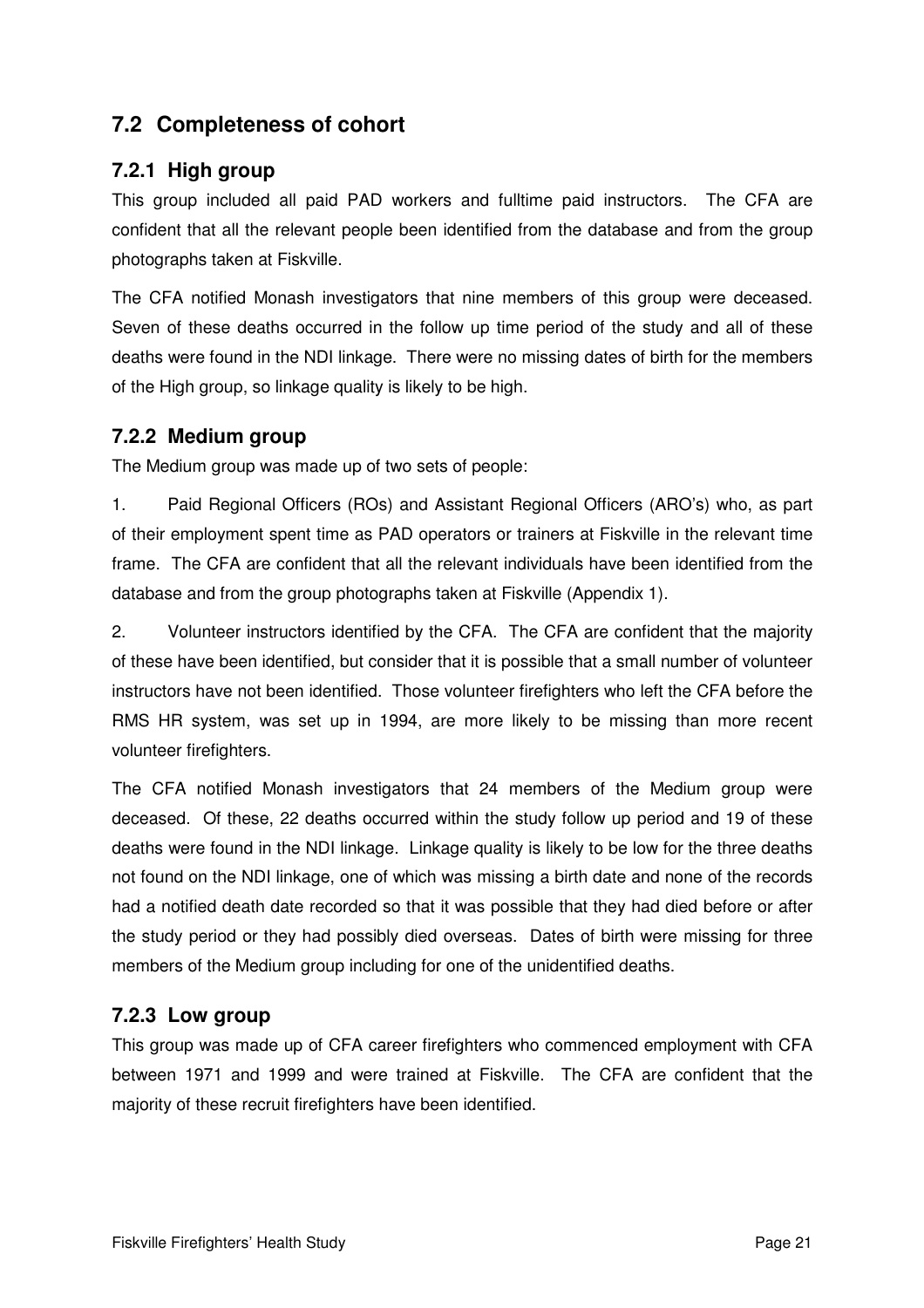The CFA notified Monash investigators that one member of this group was thought to be deceased and this person was identified on the NDI. Five members of the group were missing a birth date.

## **7.3 Mortality results**

There were 28 deaths identified in the NDI linkage, and 16 of these were from cancer. There were no additional deaths identified before 1980 in searches of historic State-based registries, including that of Victoria, but four deaths were identified from the NDI after follow up ceased on 30/11/2011. No cause of death was available for these four deaths,.

The SMRs and 95% confidence intervals are presented in Table 5 for overall mortality and for the major death categories compared to the general Australian population. The overall SMR was significantly lower than expected for the whole cohort and for the Low and Medium groups. The SMR for the High group was similar to that of the Medium group but had wide confidence intervals and was not statistically significantly reduced. In the case of the Low group the overall SMR was extremely low, SMR 0.15 (95% CI 0.02 - 0.55). This SMR was so low that it suggests that there may have been a problem with sufficient historical ascertainment of people who met the criteria for inclusion in the Low group, especially in relation to people who had died.

Examination of the records for the Low group suggested that the group is more completely ascertained from 1998; that is there may be a greater proportion of firefighters missing from the records before this date. When 1998 was used as the date from which follow up commenced for the mortality analysis, the SMR increased slightly; SMR 0.23 (0.03 - 0.82) but was still very low, so ascertainment of people who have died is still likely to be a problem even with those at Fiskville since 1998.

When the mortality of the groups were examined by death category (Table 6), most categories showed lower than expected numbers of deaths with wide confidence intervals and none of the SMRs were significantly different from 1.0. There were no deaths from respiratory or digestive causes. The only major cause of death category where the observed number was greater than expected was for cancer mortality for the High group, but the small increase was not statistically significant.

The Medium group is made up of both career and volunteer firefighters and their risks were examined separately. Table 6 shows that the risk of death for career and volunteer firefighters in the Medium group was low and had wide confidence intervals compared to the general Australian population. The volunteer firefighters had a very reduced and statistically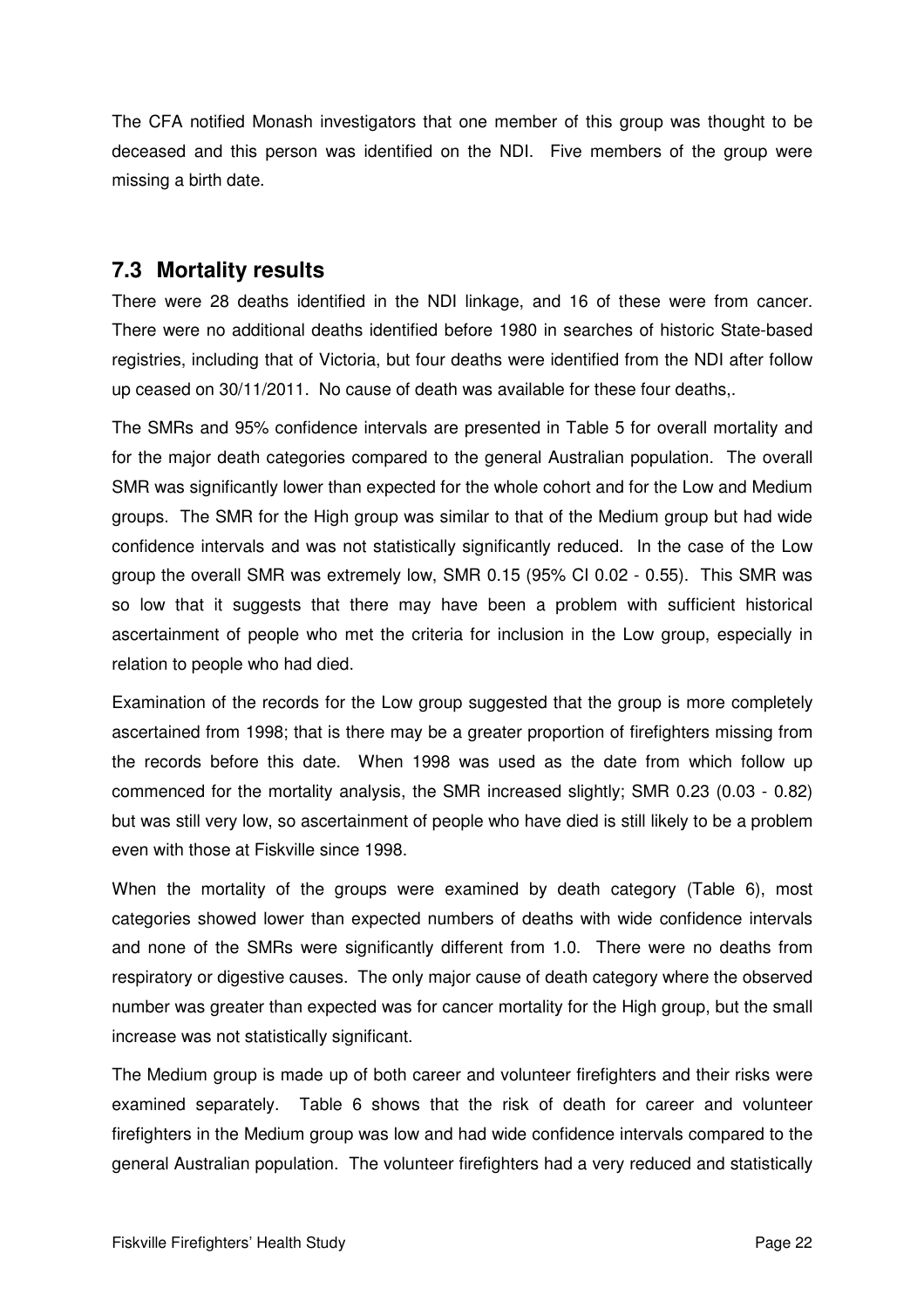significant low SMR. The career firefighters' SMR was also reduced, but this was not statistically significant and it was substantially higher than the SMR for the volunteer firefighters (0.7 vs 0.5), which is more in line with the all cause SMRs found in industrial cohorts. The numbers in both groups were small however and none of the individual causes of death was statistically significantly reduced.

#### **7.3.1 Mortality results for volunteer firefighters with Fiskville start dates**

The SMRs and 95% confidence intervals are presented in Table 6 for overall mortality and for the major causes of death when those individuals without an HR Fiskville start date or a self-reported start date were removed from the analyses  $(n=10)$ . All the individuals removed were volunteer firefighters. When the ten individuals without start dates were removed from the analyses, six deaths, including all five cancer deaths, were removed from the Medium volunteer group and the overall SMR was extremely low and was similar to that of the Low group.

## **7.3.2 Mortality results for cohort members with Fiskville start dates from HR records**

When cohort members who did not have Fiskville start dates in their HR records were removed from the analyses (n=139), the overall mortality for the remaining cohort members was still significantly reduced when compared to that of the national population. For the members of the cohort with start dates obtained from HR records, the SMR for overall mortality was 0.52 (0.32 - 0.78) (Table 7), very similar to that of the whole cohort (Table 5).

All members of the Low group had HR recorded start dates so their SMR did not change. The SMR increased slightly for the Medium group with HR-recorded start dates but was no longer statistically significantly reduced, SMR 0.66 (0.35 - 1.14), unlike that for the entire Medium group (Table 5). The Medium group without HR recorded start dates accounted for 32% of the deaths (6/19) but 56% of the cancer deaths (5/9). None of the High group without HR recorded start dates had died.

The exclusion of these individuals resulted in some slight reduction in power but for the Low and High group did not change the overall findings. For the Medium group it is suggestive evidence of bias in that the cancer deaths were somewhat over-represented in those without HR-recorded start dates.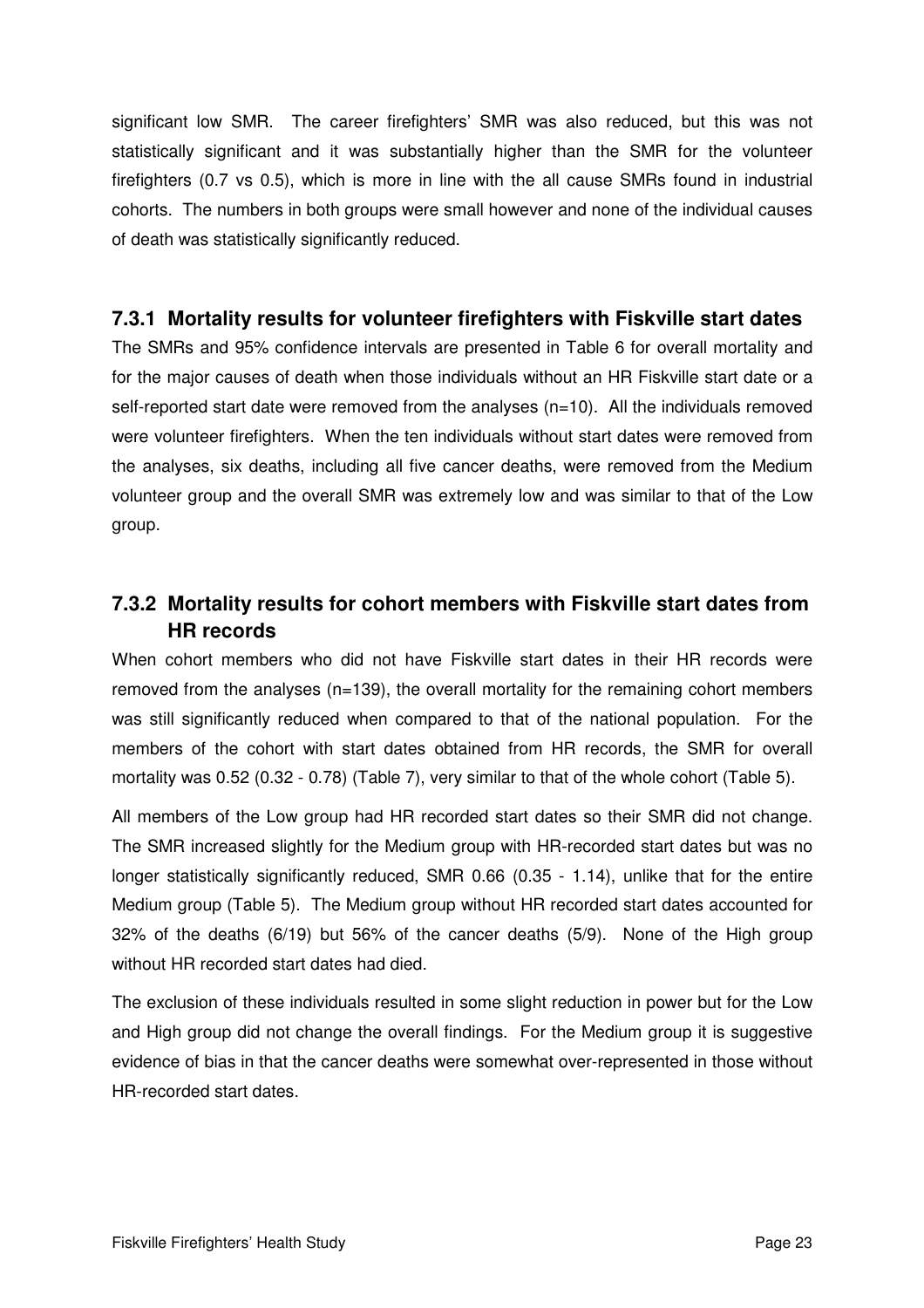## **7.3.3 Extent of effect on mortality risk estimates of missing death matches**

There were two members of the Medium group with death notifications from the CFA which fell within the study period, for whom a date of birth was available but who were not identified in the NDI linkage. If both these deaths had been identified in the NDI, the Medium group would have had an SMR of 0.66 (0.41 - 1.01), i.e. the mortality would not be statistically significantly lower than that of the Australian population. Without these two deaths the SMR was 0.60 (0.36 - 0.94).

The effect on the SMR for the whole cohort was very small, with the two additional deaths the SMR was 0.53 (0.36 - 0.76), so it was little changed from the original SMR 0.50 (0.33 - 0.72).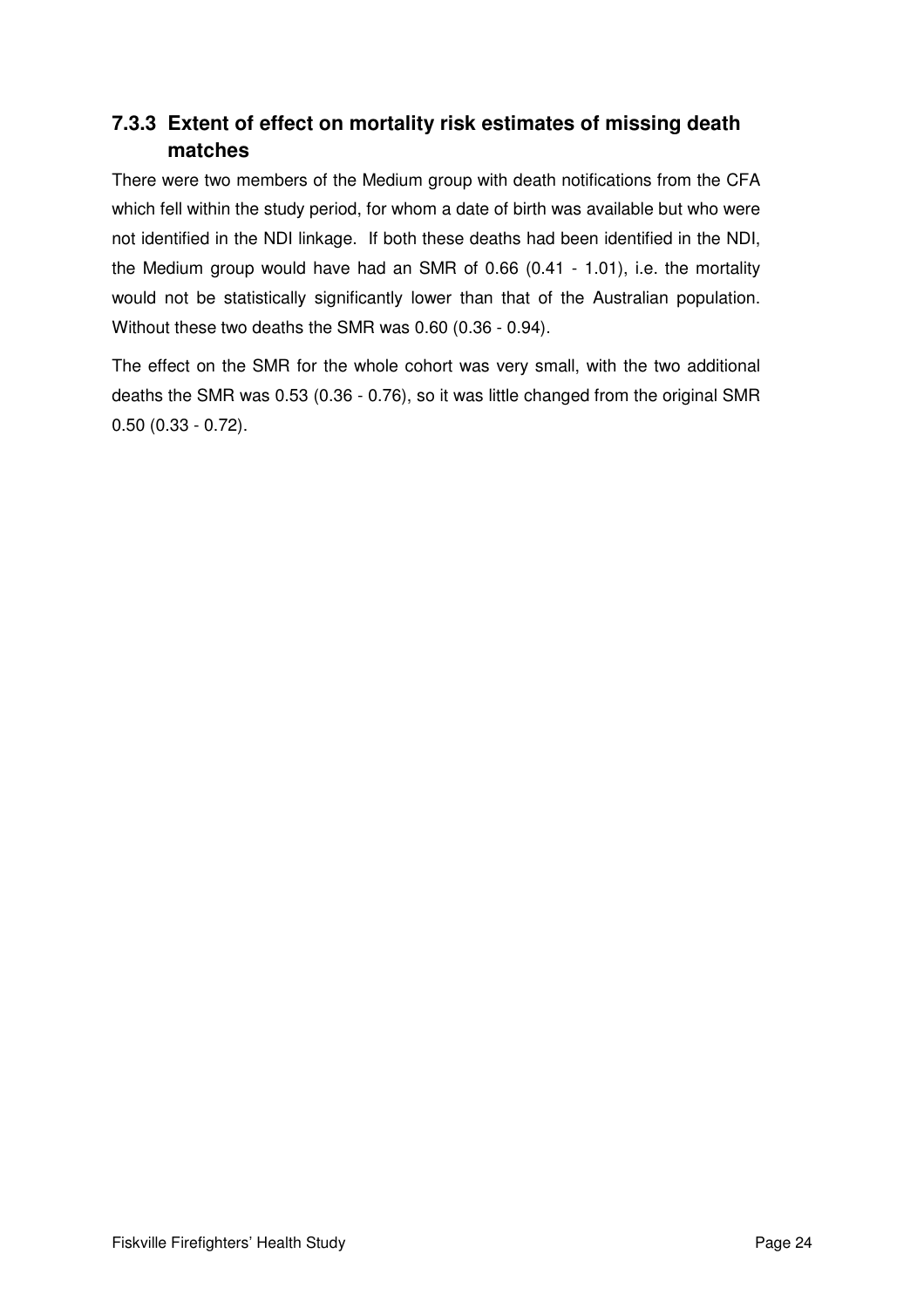| <b>Cause of death</b>  |                |       | Low (N=252)         | Medium (N=256) |       |                     |          |       | High $(N=95)$       | All (N=603) |       |                     |
|------------------------|----------------|-------|---------------------|----------------|-------|---------------------|----------|-------|---------------------|-------------|-------|---------------------|
| categories             | $\circ$        | E.    | <b>SMR (95% CI)</b> | $\mathbf O$    | Е.    | <b>SMR (95% CI)</b> | $\circ$  | E.    | <b>SMR (95% CI)</b> | O           | E.    | <b>SMR (95% CI)</b> |
| All Malignancies       |                | 3.40  | $0.29(0.01 - 1.64)$ | 9              | 10.38 | $0.87(0.40 - 1.65)$ | 6        | 4.10  | $1.47(0.54 - 3.19)$ | 16          | 17.87 | $0.90(0.51 - 1.45)$ |
| <b>All Circulatory</b> | 0              | 2.53  |                     |                | 9.77  | $0.72(0.29 - 1.48)$ |          | 3.28  | $0.30(0.01 - 1.70)$ | 8           | 15.58 | $0.51(0.22 - 1.01)$ |
| All Respiratory        | $\overline{0}$ | 0.37  |                     | $\Omega$       | 1.90  |                     | 0        | 0.62  |                     | 0           | 2.89  |                     |
| All Digestive          | $\overline{0}$ | 0.61  |                     | $\mathbf{0}$   | 1.34  |                     | 0        | 0.51  |                     | $\Omega$    | 2.45  |                     |
| All Injury & Trauma    |                | 4.22  | $0.24(0.01 - 1.32)$ | 3              | 4.33  | $0.69(0.14 - 2.03)$ | $\Omega$ | .56   |                     | 4           | 10.11 | $0.40(0.11 - 1.01)$ |
| All Other Causes       | $\Omega$       | 1.92  |                     | $\mathbf{0}$   | 3.94  |                     | 0        | .40   |                     | 0           | 7.26  |                     |
| All Causes of Death    | $\overline{2}$ | 13.04 | $0.15(0.02 - 0.55)$ | 19             | 31.65 | $0.60(0.36 - 0.94)$ | 7        | 11.46 | $0.61(0.25 - 1.26)$ | 28          | 56.14 | $0.50(0.33 - 0.72)$ |

Table 5. Standardised Mortality Ratios (SMR)\* and 95% confidence intervals (95% CI) for male deaths to 30/11/2011 compared to the national population

\* Statistically significantly reduced SMR results are in bold **blue**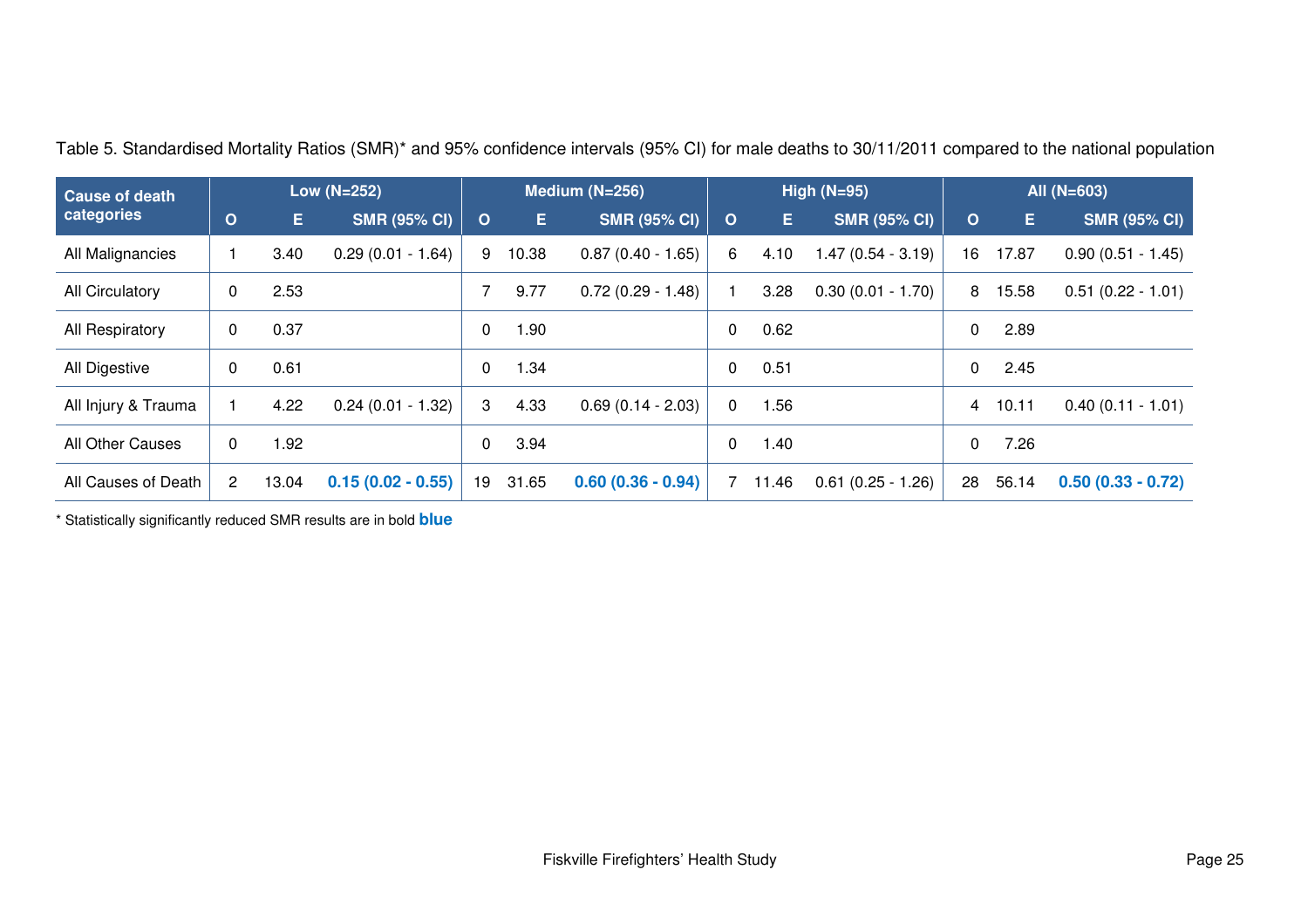Table 6. Standardised Mortality Ratios (SMR)\* and 95% confidence intervals (95% CI) for male deaths to 30/11/2011 compared to the national population among Medium group by employment status and presence of a Fiskville start date

| <b>Cause of death categories</b> |              |       | <b>Medium Career (N=105)</b> |              |       | Medium Volunteer all (N=151) | <b>Medium Volunteer with</b><br>Fiskville start date (N=141) |       |                     |  |
|----------------------------------|--------------|-------|------------------------------|--------------|-------|------------------------------|--------------------------------------------------------------|-------|---------------------|--|
|                                  | $\mathbf{o}$ | E.    | <b>SMR (95% CI)</b>          | $\mathbf{o}$ | E.    | <b>SMR (95% CI)</b>          | $\mathbf O$                                                  | Е.    | <b>SMR (95% CI)</b> |  |
| All Malignancies                 | 4            | 4.51  | $0.89(0.24 - 2.27)$          | 5            | 5.87  | $0.85(0.28 - 1.99)$          | 0                                                            | 5.55  |                     |  |
| All Circulatory                  |              | 5.58  | $0.90(0.29 - 2.09)$          | 2            | 4.19  | $0.48(0.06 - 1.72)$          |                                                              | 3.95  | $0.25(0.01 - 1.41)$ |  |
| All Respiratory                  |              | 1.15  |                              | 0            | 0.74  |                              | 0                                                            | 0.71  |                     |  |
| All Digestive                    | 0            | 0.60  |                              | $\mathbf{0}$ | 0.74  |                              | 0                                                            | 0.70  |                     |  |
| All Injury & Trauma              | 2            | 1.85  | $1.08(0.13 - 3.90)$          |              | 2.48  | $0.40(0.01 - 2.25)$          |                                                              | 2.35  | $0.43(0.01 - 2.37)$ |  |
| All Other Causes                 | 0            | 1.98  |                              | 0            | 1.96  |                              | 0                                                            | 1.86  |                     |  |
| All Causes of Death              |              | 15.67 | $0.70(0.35 - 1.26)$          | 8            | 15.98 | $0.50(0.22 - 0.99)$          | 2                                                            | 15.12 | $0.13(0.02 - 0.48)$ |  |

\* Statistically significantly reduced SMR results are in bold **blue**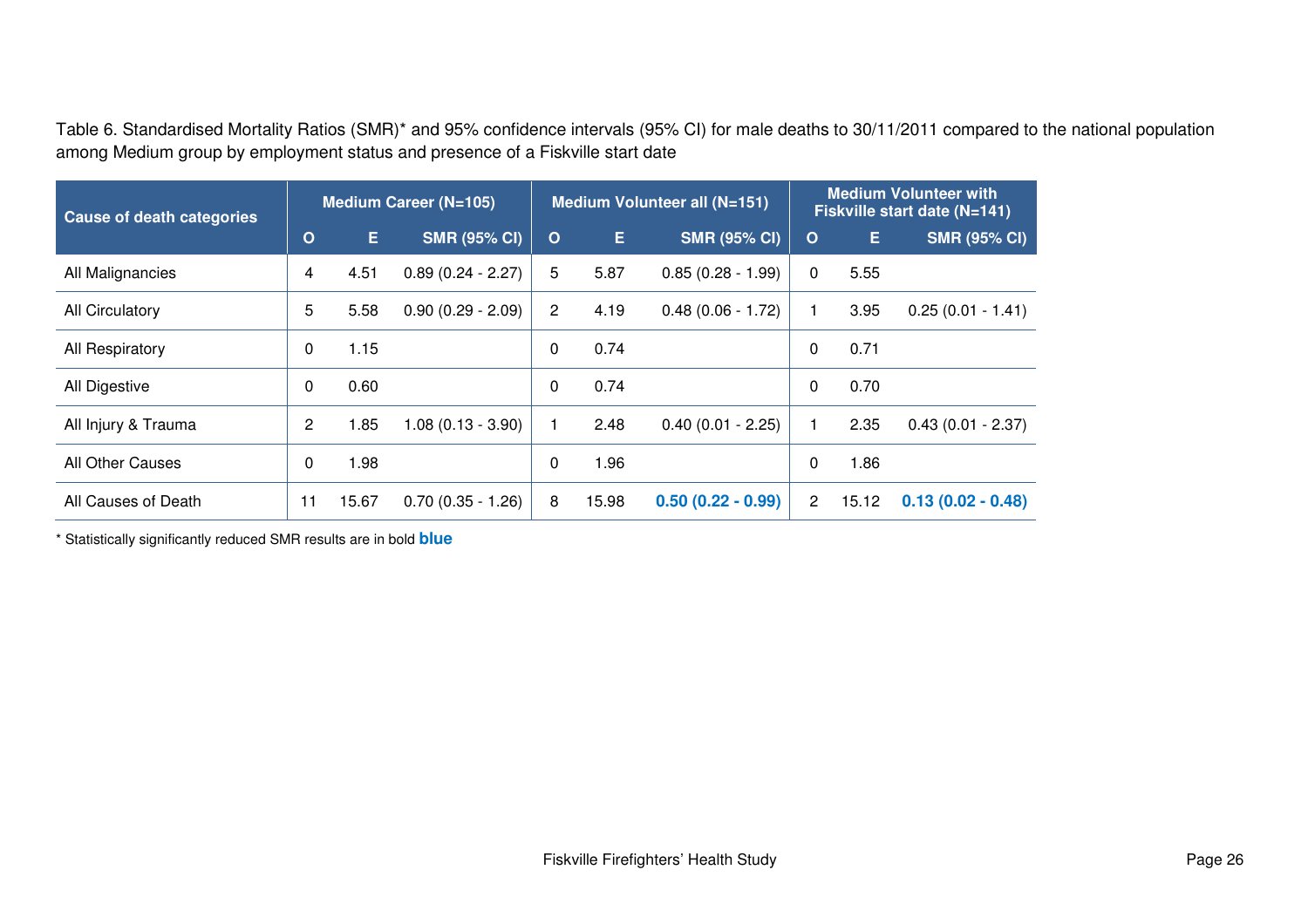Table 7. Standardised Mortality Ratios (SMR)\* and 95% confidence intervals (95% CI) for male deaths to 30/11/2011 compared to the national population forindividuals with an HR recorded start date

| <b>Cause of death categories</b> |   | Low (N=252) |                     |          |       | Medium $(N=126)$    | High $(N=86)$ |      |                     |              | All (N=664) |                     |  |
|----------------------------------|---|-------------|---------------------|----------|-------|---------------------|---------------|------|---------------------|--------------|-------------|---------------------|--|
|                                  |   | Е.          | <b>SMR (95% CI)</b> | $\circ$  | Е.    | <b>SMR (95% CI)</b> | $\circ$       | E.   | <b>SMR (95% CI)</b> | $\mathbf{O}$ | Е           | <b>SMR (95% CI)</b> |  |
| All Malignancies                 |   | 3.40        | $0.29(0.01 - 1.64)$ | 4        | 6.07  | $0.66(0.18 - 1.69)$ | 6.            | 3.53 | 1.70 (0.62 - 3.70)  | 11           | 13          | $0.85(0.42 - 1.51)$ |  |
| All Circulatory                  | 0 | 2.53        |                     | 6        | 6.72  | $0.89(0.33 - 1.94)$ |               | 2.86 | $0.35(0.01 - 1.95)$ |              | 12.12       | $0.58(0.23 - 1.19)$ |  |
| All Respiratory                  |   | 0.37        |                     | 0        | 1.38  |                     | 0             | 0.54 |                     | 0            | 2.29        |                     |  |
| All Digestive                    | 0 | 0.61        |                     | $\Omega$ | 0.76  |                     | 0             | 0.44 |                     | 0            | 1.82        |                     |  |
| All Injury & Trauma              |   | 4.22        | $0.24(0.01 - 1.32)$ | 3        | 2.22  | 1.35 (0.28 - 3.96)  | $\mathbf 0$   | 1.39 |                     | 4            | 7.83        | $0.51(0.14 - 1.31)$ |  |
| All Other Causes                 |   | 1.92        |                     | $\Omega$ | 2.43  |                     | 0             | 1.22 |                     | 0            | 5.57        |                     |  |
| All Causes of Death              |   | 13.04       | $0.15(0.02 - 0.55)$ | 13       | 19.57 | $0.66(0.35 - 1.14)$ | 7             | 9.99 | $0.70(0.28 - 1.44)$ | 22           | 42.6        | $0.52(0.32 - 0.78)$ |  |

\* Statistically significantly reduced SMR results are in bold **blue**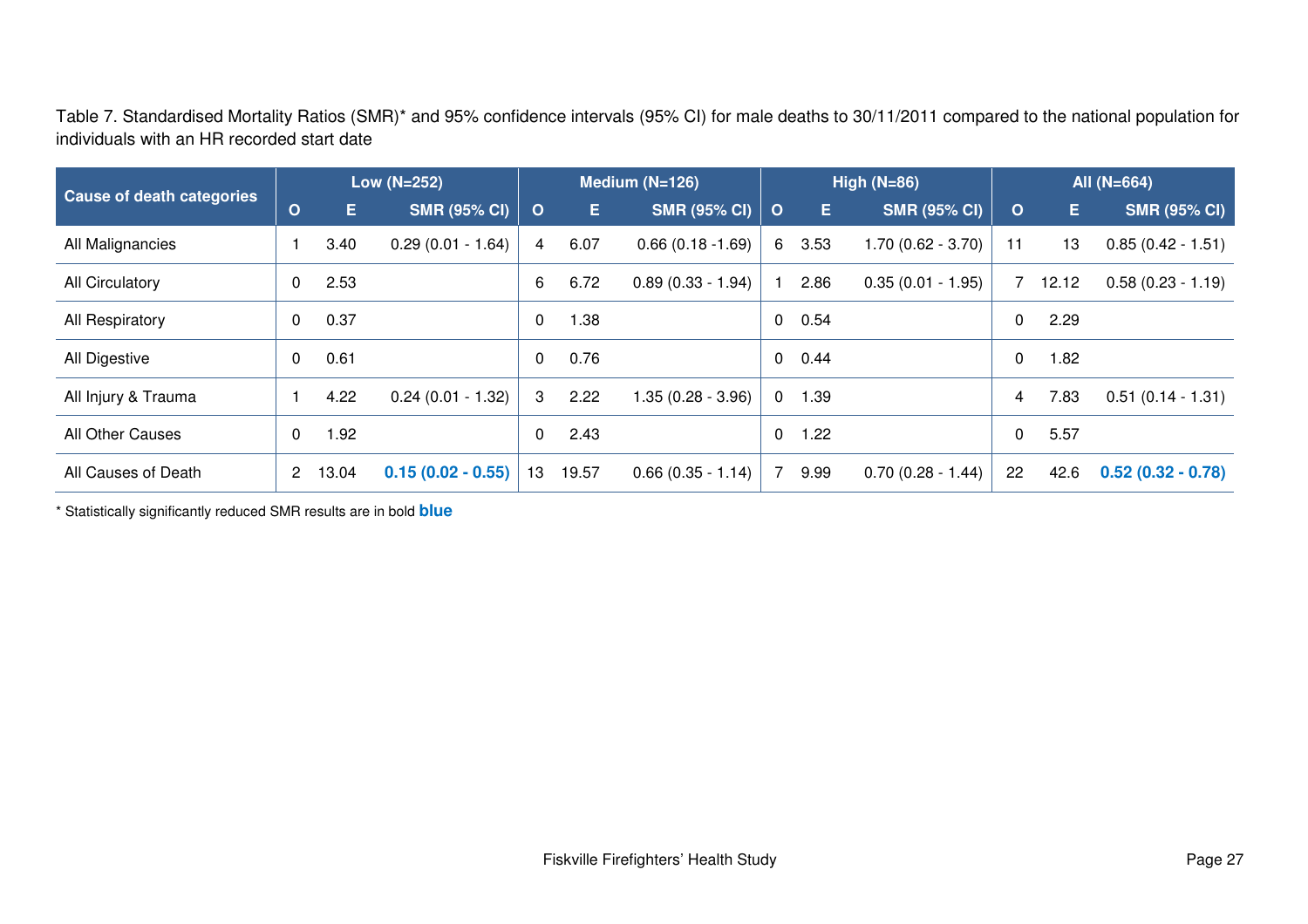## **7.4 Cancer incidence results**

For the years 1982 to 2012 for which the VCR has complete coverage of reported cancers in Victoria, there were 66 primary incidence malignant cancers found in 62 cohort members. An additional three cancer matches in three cohort members were found in the national linkage to the ACD, which means that they occurred in people who had moved interstate. This means that there were 69 matched primary malignant cancers included in the analyses. The SIRs and 95% confidence intervals are presented in Table 8 for overall cancer incidence and for the major cancer subtypes.

In addition, the VCR returned five cancers which were not included in the analyses because they were outside the dates of the study follow up period. They were:

- One cancer match from 1979 was diagnosed before the relevant recorded Fiskville start date
- Four cancer matches from 2013

The observed number of all cancers was slightly in excess of the expected number of cancers, but the increase was not statistically significant. There was a significantly increased risk of brain cancer SIR 3.52 (1.14 - 8.22) and melanoma SIR 2.08 (1.14 - 3.50) for the cohort as a whole. There were no mesotheliomas identified in the cohort. There were six cancers in the 'Other and Unknown' group.

The overall cancer SIR for the High group was statistically significantly increased, SIR 1.85 (1.20 - 2.73). Observed cancers were higher than expected for all the cancer categories examined for the High group, except for the respiratory tract, but the only statistically significant excesses were for melanoma SIR 4.59 (1.68 - 9.99) and cancer of the testis SIR 11.87 (1.44 - 42.9). For the High group to have an overall cancer rate similar to that of the general population, sensitivity analyses suggest that the cohort would have to be missing approximately 80 male cancer-free firefighters of similar age and cohort start date.

The overall cancer risk for the Low group was statistically significantly reduced SIR 0.40 (0.15 - 0.87). The group did not show any higher than expected rates for any cancer type, apart from a small excess for melanoma, but this was not statistically significant.

The Medium group had a slight excess in the number of overall cancers compared with expected, but this was not statistically significant. There was a statistically significant excess of brain cancer SIR 5.74 (1.56 - 14.7) in this group. The Medium group was made up of career and volunteer firefighters, so their risks were examined separately. Table 9 shows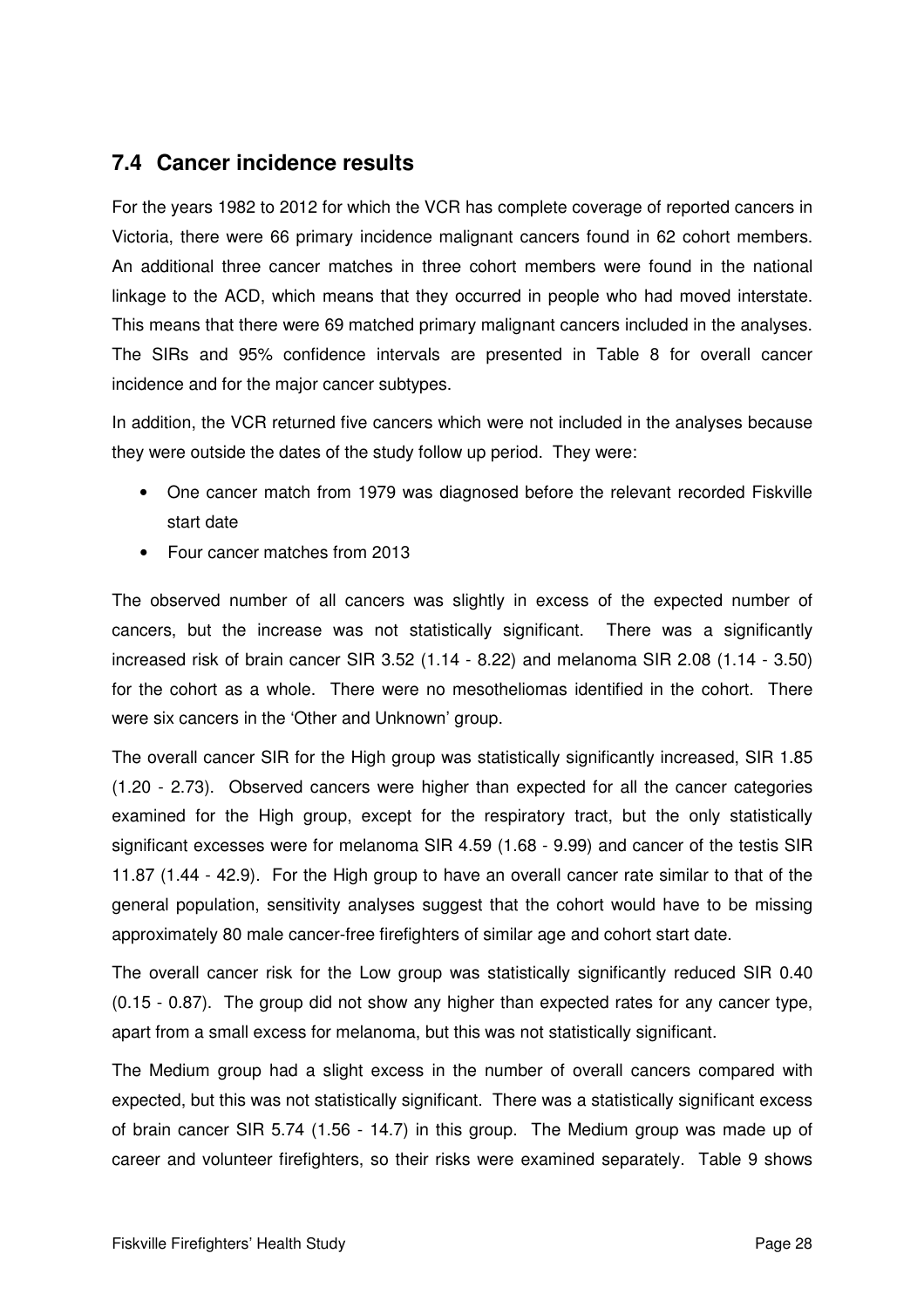that there were no statistically significantly raised or lowered SIRs for any cancer type when the groups were examined separately, but the numbers for brain cancer were very small in both of the career and volunteer subgroups and there was a lot of imprecision in the SIRs for this type of cancer. There were no male reproductive cancers among the career firefighters, although three prostate cancer cases were expected.

## **7.4.1 Cancer incidence results for volunteer firefighters with Fiskville start dates**

A sensitivity analysis was performed by exclusion of the ten volunteer firefighters without Fiskville start dates. The SIRs for the Medium group with and without these individuals are presented in Table 9. Five cancer cases were identified among volunteer firefighters with no Fiskville start date; these were two brain cancers, two digestive system cancers and one thyroid cancer. When these cancers were removed the overall cancer SIR for volunteer firefighters dropped, but was still not significantly significant. The SIR for brain and nervous system for the whole Medium group with a Fiskville start date remained raised; SIR 2.96 (0.36 - 10.71), but was not statistically significant.

## **7.4.2 Cancer incidence results for cohort members with Fiskville start dates from HR records**

A sensitivity analysis was performed by exclusion of all those with no HR-derived start date (n=139) (Table 10). The overall SIR for those with an HR start date was not significantly raised, SIR 1.20 (0.90 - 1.57). This is similar to the overall SIR reported in Table 8 for the whole cohort.

The SIR for the brain and nervous system cancers in the Medium group was now no longer statistically significantly raised, because two of the four brain cancers in this group were from individuals with no HR recorded start date.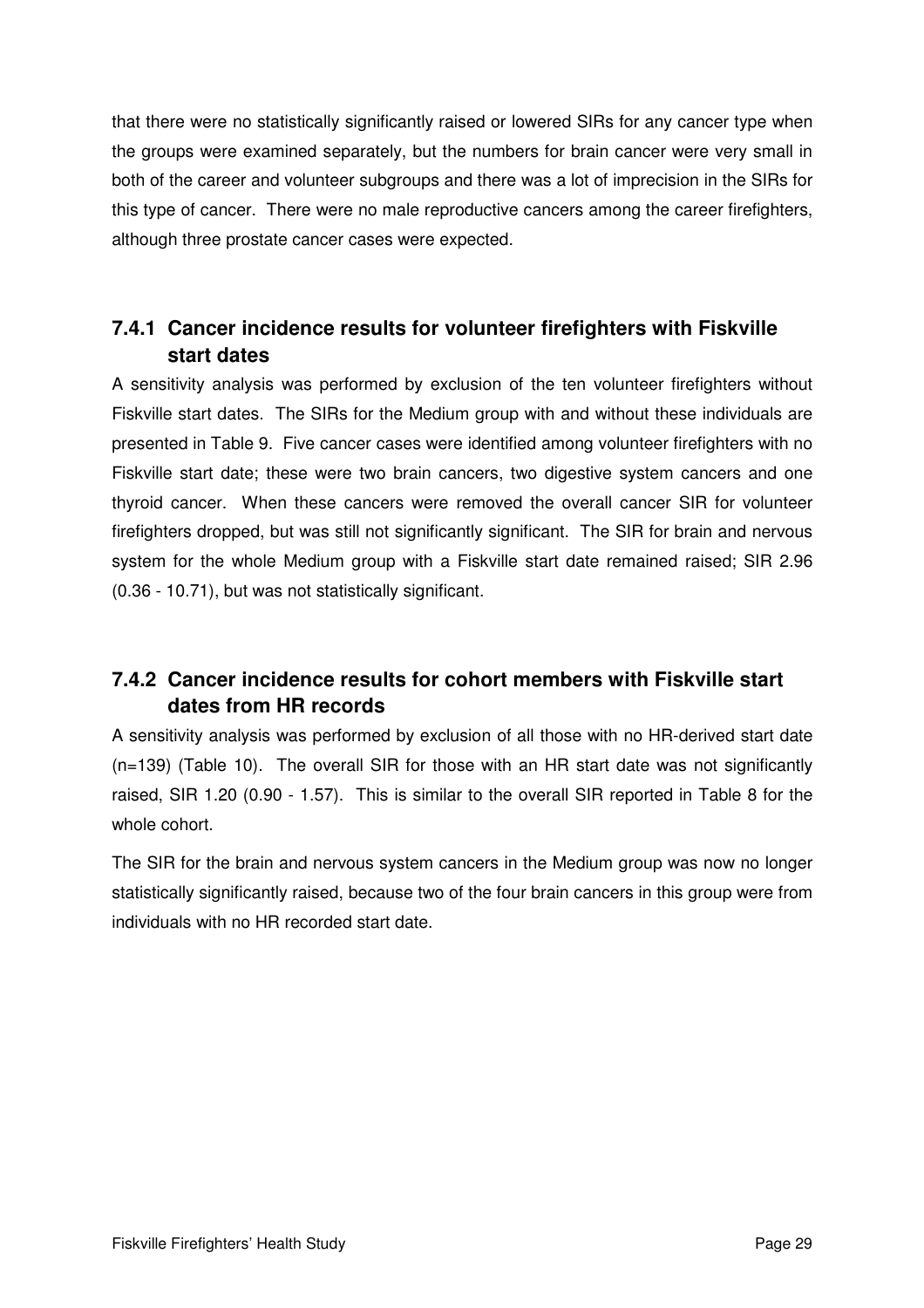Table 8. Standardised Incidence Ratios (SIR)\* and 95% confidence intervals (95% CI) for male cancer incidence to the end of 2012 compared to the Victorian population

| <b>Cancer Categories</b>         |                         |       | <b>Low (N=252)</b>     | Medium (N=256) |       |                     | High $(N=95)$  |       |                      |                | All (N=603) |                     |  |
|----------------------------------|-------------------------|-------|------------------------|----------------|-------|---------------------|----------------|-------|----------------------|----------------|-------------|---------------------|--|
|                                  | $\mathbf{o}$            | E.    | <b>SIR (95% CI)</b>    | $\mathbf 0$    | Е     | <b>SIR (95% CI)</b> | $\mathbf 0$    | Е     | <b>SIR (95% CI)</b>  | $\circ$        | Е.          | <b>SIR (95% CI)</b> |  |
| Lip, buccal cavity &<br>pharynx  | $\mathbf 0$             | 0.86  |                        | 1              | 1.54  | $0.65(0.02 - 3.62)$ |                | 0.62  | $1.61(0.04 - 8.98)$  | $\overline{2}$ | 3.01        | $0.66(0.08 - 2.40)$ |  |
| Digestive                        | 0                       | 2.87  |                        | 9              | 7.19  | $1.25(0.57 - 2.38)$ | 3              | 2.93  | $1.02(0.21 - 2.99)$  | 12             | 12.99       | $0.92(0.48 - 1.61)$ |  |
| Colorectal                       | 0                       | 1.70  |                        | 4              | 4.26  | $0.94(0.26 - 2.40)$ | $\mathbf{2}$   | 1.79  | $1.12(0.14 - 4.05)$  | 6              | 7.75        | $0.77(0.28 - 1.68)$ |  |
| Respiratory                      | 0                       | 1.13  |                        | 3              | 3.56  | $0.84(0.17 - 2.46)$ |                | 1.48  | $0.68$ (0.02 - 3.77) | 4              | 6.17        | $0.65(0.18 - 1.66)$ |  |
| Melanoma                         | 3                       | 2.10  | $1.43(0.29 - 4.18)$    | 5              | 3.31  | $1.51(0.49 - 3.52)$ | 6              | 1.31  | $4.59(1.68 - 9.99)$  | 14             | 6.72        | $2.08(1.14 - 3.50)$ |  |
| Male reproductive                | $\overline{\mathbf{c}}$ | 3.86  | $0.52(0.06 - 1.87)$    | $\overline{7}$ | 9.82  | $0.71(0.29 - 1.47)$ | $\overline{7}$ | 3.95  | $1.77(0.71 - 3.65)$  | 16             | 17.63       | $0.91(0.52 - 1.47)$ |  |
| Prostate                         | $\overline{c}$          | 3.16  | $0.63$ $(0.08 - 2.28)$ | 7              | 8.90  | $0.79(0.32 - 1.62)$ | 5              | 3.50  | $1.43(0.46 - 3.34)$  | 14             | 15.56       | $0.90(0.49 - 1.51)$ |  |
| Testis                           | 0                       | 0.64  |                        | 0              | 0.48  |                     | $\overline{2}$ | 0.17  | $11.9(1.44 - 42.9)$  | $\overline{2}$ | 1.29        | $1.55(0.19 - 5.60)$ |  |
| Urinary tract                    | 0                       | 0.86  |                        | 1              | 1.98  | $0.50(0.01 - 2.81)$ |                | 0.79  | $1.27(0.03 - 7.07)$  | $\mathbf{2}$   | 3.63        | $0.55(0.07 - 1.99)$ |  |
| Brain & nervous system           | 0                       | 0.45  |                        | 4              | 0.70  | $5.74(1.56 - 14.7)$ |                | 0.28  | $3.63(0.09 - 20.3)$  | 5              | 1.42        | $3.52(1.14 - 8.22)$ |  |
| Lymphoid &<br>Haematopoetic (LH) | 0                       | 1.94  |                        | 4              | 3.58  | $1.12(0.30 - 2.86)$ | 4              | 1.41  | $2.83(0.77 - 7.24)$  | 8              | 6.94        | $1.15(0.50 - 2.27)$ |  |
| Other & unknown                  | $\mathbf{1}$            | 1.01  | $0.99(0.03 - 5.51)$    | 4              | 1.90  | $2.11(0.57 - 5.39)$ |                | 0.75  | 1.34 (0.03 - 7.45    | 6              | 3.66        | $1.64(0.60 - 3.57)$ |  |
| Overall                          | 6                       | 15.05 | $0.40(0.15 - 0.87)$    | 38             | 33.57 | $1.13(0.80 - 1.55)$ | 25             | 13.51 | $1.85(1.20 - 2.73)$  | 69             | 62.14       | $1.11(0.86 - 1.41)$ |  |

\* Statistically significantly elevated SIR results are in bold **red**, statistically significantly reduced SIR results are in bold **blue**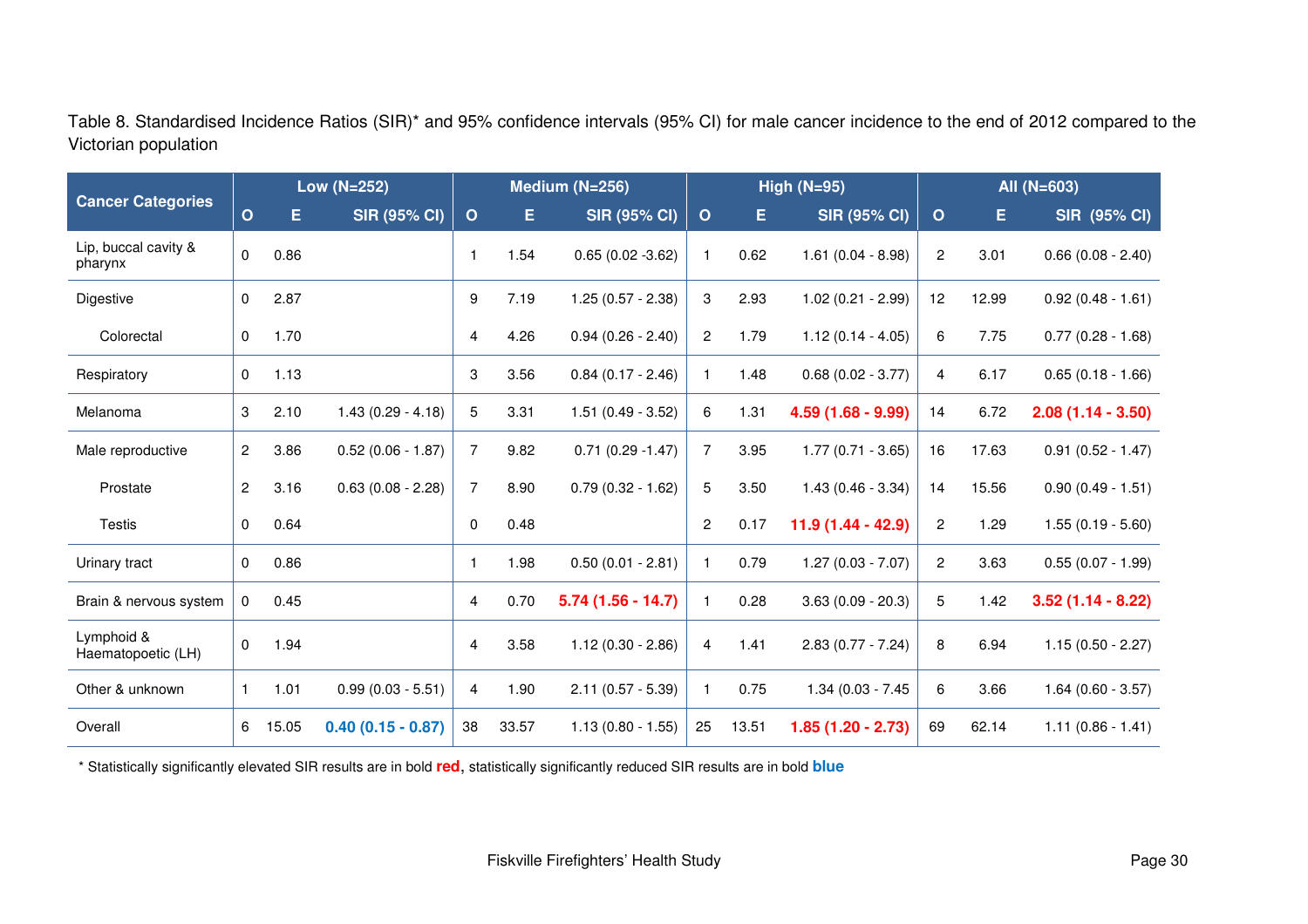Table 9. Standardised Incidence Ratios (SIR) and 95% confidence intervals (95% CI) for male cancer incidence among Medium Group by employment status and presence of Fiskville start date to the end of 2012 compared to the Victorian population

| <b>Cancer Categories</b>      |                |       | <b>Medium Career (N=105)</b> |                |       | Medium Volunteer all (N=151) | <b>Medium Volunteer with</b><br>Fiskville start date (N=141) |       |                     |  |
|-------------------------------|----------------|-------|------------------------------|----------------|-------|------------------------------|--------------------------------------------------------------|-------|---------------------|--|
|                               | $\mathbf{o}$   | Е     | <b>SIR (95% CI)</b>          | $\mathbf{o}$   | E.    | <b>SIR (95% CI)</b>          | $\mathbf{o}$                                                 | E     | <b>SIR (95% CI)</b> |  |
| Lip, buccal cavity & pharynx  | $\mathbf{1}$   | 0.57  | $1.74(0.04 - 9.72)$          | $\mathbf 0$    | 0.96  |                              | 0                                                            | 0.91  |                     |  |
| Digestive                     | 5              | 2.73  | $1.83(0.59 - 4.27)$          | 4              | 4.46  | $0.90(0.24 - 2.30)$          | $\overline{c}$                                               | 4.23  | $0.47(0.06 - 1.71)$ |  |
| Colorectal                    | 3              | 1.56  | $1.93(0.40 - 5.63)$          | 1              | 2.71  | $0.37(0.01 - 2.06)$          | $\mathbf{1}$                                                 | 2.56  | $0.39(0.01 - 2.17)$ |  |
| Respiratory system            | 1              | 1.40  | $0.71(0.02 - 3.97)$          | $\overline{2}$ | 2.16  | $0.93(0.11 - 3.35)$          | $\overline{2}$                                               | 2.05  | $0.98(0.12 - 3.53)$ |  |
| Melanoma                      | 3              | 1.23  | $2.45(0.50 - 7.15)$          | $\overline{c}$ | 2.08  | $0.96(0.12 - 3.47)$          | $\overline{c}$                                               | 1.98  | $1.01(0.12 - 3.66)$ |  |
| Male-reproductive             | 0              | 3.52  |                              | $\overline{7}$ | 6.3   | $1.11(0.44 - 2.29)$          | $\overline{7}$                                               | 6.01  | $1.17(0.47 - 2.40)$ |  |
| Prostate                      | 0              | 3.28  |                              | 7              | 5.62  | $1.25(0.50 - 2.57)$          | $\overline{7}$                                               | 5.34  | $1.31(0.53 - 2.70)$ |  |
| <b>Testis</b>                 | 0              | 0.21  |                              | $\mathbf{0}$   | 0.27  |                              | 0                                                            | 0.26  |                     |  |
| Urinary-tract                 | 0              | 0.79  |                              | 1              | 1.20  | $0.84(0.02 - 4.66)$          | 1                                                            | 1.14  | $0.88(0.02 - 4.90)$ |  |
| Brain & Nervous System        | $\overline{c}$ | 0.26  | $7.59(0.92 - 27.4)$          | $\overline{c}$ | 0.43  | $4.62(0.56 - 16.67)$         | 0                                                            | 0.41  |                     |  |
| Lymphoid & Haematopoetic (LH) | 3              | 1.39  | $2.16(0.45 - 6.31)$          | 1.             | 2.19  | $0.46(0.01 - 2.54)$          | $\mathbf{1}$                                                 | 2.08  | $0.48(0.01 - 2.67)$ |  |
| Other & unknown               | $\mathbf{1}$   | 0.77  | $1.30(0.03 - 7.22)$          | 3              | 1.13  | $2.66$ (0.55 - 7.77)         | $\overline{c}$                                               | 1.07  | $1.87(0.23 - 6.75)$ |  |
| Overall                       | 16             | 12.66 | $1.26(0.72 - 2.05)$          | 22             | 20.91 | $1.05(0.66 - 1.59)$          | 17                                                           | 19.86 | $0.86(0.50 - 1.37)$ |  |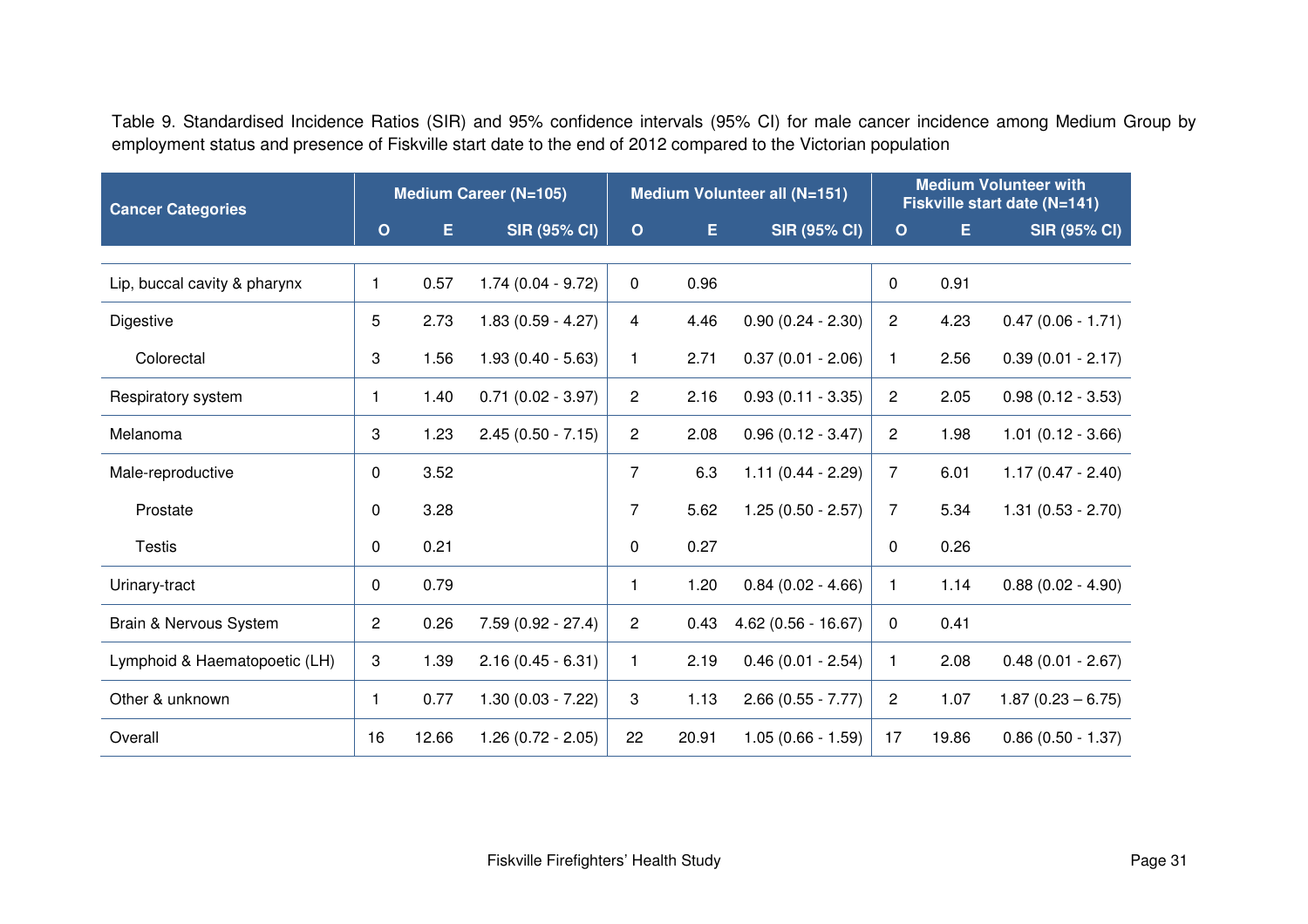| Table 10. Standardised Incidence Ratios (SIR)* and 95% confidence intervals (95% CI) for male cancer incidence by group to the end of 2012 |
|--------------------------------------------------------------------------------------------------------------------------------------------|
| compared to the whole Victorian population for those firefighters with HR recorded start dates                                             |

| <b>Cancer Categories</b>         |                | Low (N=252) |                     | Medium (N=126) |       | High $(N=86)$        |                |       | All $(N=464)$       |                 |       |                        |
|----------------------------------|----------------|-------------|---------------------|----------------|-------|----------------------|----------------|-------|---------------------|-----------------|-------|------------------------|
|                                  |                | E.          | <b>SIR (95% CI)</b> | C.             | Е     | <b>SIR (95% CI)</b>  | $\mathsf{C}$   | E.    | <b>SIR (95% CI)</b> | $\overline{C}$  | Е     | <b>SIR (95% CI)</b>    |
| Lip, buccal cavity &<br>pharynx  | $\mathbf 0$    | 0.86        |                     | -1             | 0.77  | $1.29(0.03 - 7.21)$  |                | 0.54  | $1.84(0.05 - 10.3)$ | $\overline{c}$  | 2.17  | $0.92(0.11 - 3.32)$    |
| Digestive                        | $\mathbf 0$    | 2.87        |                     | 6              | 3.84  | $1.56(0.57 - 3.40)$  | 3              | 2.53  | $1.19(0.24 - 3.47)$ | 9               | 9.23  | $0.98(0.45 - 1.85)$    |
| Colorectal                       | 0              | 1.70        |                     | 3              | 2.24  | $1.34(0.28 - 3.91)$  | $\mathbf{2}$   | 1.53  | $1.30(0.16 - 4.71)$ | 5               | 5.48  | $0.91$ $(0.30 - 2.13)$ |
| Respiratory                      | $\mathbf 0$    | 1.13        |                     | $\mathbf{1}$   | 1.99  | $0.50(0.01 - 2.79)$  |                | 1.27  | $0.79(0.02 - 4.40)$ | $\overline{2}$  | 4.39  | $0.46(0.06 - 1.65)$    |
| Melanoma                         | 3              | 2.10        | $1.43(0.29 - 4.18)$ | 5              | 1.63  | $3.06(1.00 - 7.15)$  | 6              | 1.14  | $5.25(1.93 - 11.4)$ | 14              | 4.87  | $2.87(1.57 - 4.82)$    |
| Male reproductive                | $\overline{c}$ | 3.86        | $0.52(0.06 - 1.87)$ | $\overline{a}$ | 5.00  | $0.80$ (0.22 - 2.05) | 6              | 3.38  | $1.77(0.65 - 3.86)$ | 12 <sub>2</sub> | 12.25 | $0.98(0.51 - 1.71)$    |
| Prostate                         | $\overline{c}$ | 3.16        | $0.63(0.08 - 2.28)$ | 4              | 4.52  | $0.89(0.24 - 2.27)$  | 4              | 3.06  | $1.31(0.36 - 3.35)$ | 10              | 10.74 | $0.93(0.45 - 1.71)$    |
| Testis                           | 0              | 0.64        |                     | $\mathbf 0$    | 0.24  |                      | $\overline{c}$ | 0.15  | $13.0(1.58 - 47.1)$ | $\overline{2}$  | 1.03  | $1.94(0.23 - 7.00)$    |
| Urinary tract                    | 0              | 0.86        |                     | $\mathbf{1}$   | 1.07  | $0.93(0.02 - 5.21)$  |                | 0.68  | $1.47(0.04 - 8.19)$ | $\overline{c}$  | 2.61  | $0.77(0.09 - 2.77)$    |
| Brain & nervous system           | 0              | 0.45        |                     | $\overline{c}$ | 0.35  | $5.76(0.70 - 20.8)$  |                | 0.24  | $4.15(0.11 - 23.1)$ | 3               | 1.04  | $2.90(0.60 - 8.47)$    |
| Lymphoid &<br>Haematopoetic (LH) | $\mathbf 0$    | 1.94        |                     | 3              | 1.87  | $1.60(0.33 - 4.68)$  | $\overline{4}$ | 1.23  | $3.26(0.89 - 8.35)$ | 7               | 5.04  | $1.39(0.56 - 2.86)$    |
| Other & unknown                  | $\mathbf{1}$   | 1.01        | $0.99(0.03 - 5.51)$ | 0              | 1.02  |                      |                | 0.65  | $1.54(0.04 - 8.55)$ | 2               | 2.68  | $0.74(0.09 - 2.69)$    |
| Overall                          | 6              | 15.05       | $0.40(0.15 - 0.87)$ | 23             | 17.55 | $1.31(0.83 - 1.97)$  | 24             | 11.66 | $2.06(1.32 - 3.06)$ | 53              | 44.26 | $1.20(0.90 - 1.57)$    |

\* Statistically significantly elevated SIR results are in bold **red**, statistically significantly reduced SIR results are in bold **blue**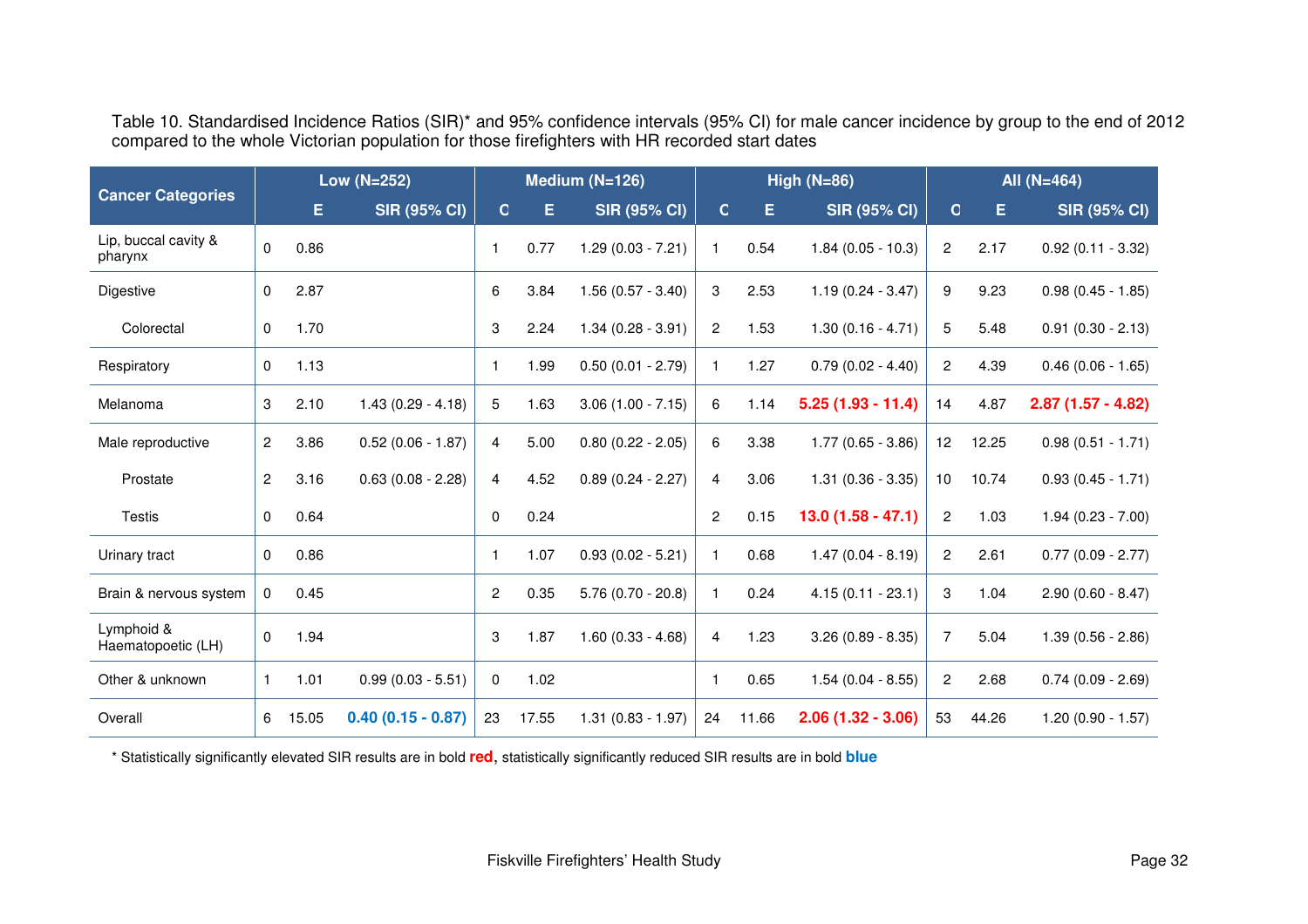## **7.4.3 Overall cancer risk compared to Australian-born Victorians**

Table 11 shows the cancer risk in the cohort when compared to the rates for the general Victorian population and when compared to the rates for Australian-born Victorians. When compared to Australian-born Victorians the SIRs were slightly reduced but the pattern remained, with the High group still showing a statistically significant excess of cancer and the Low group a significant reduction.

Table 11. Comparison of male cancer SIRs\* compared to all Victorians and to Australianborn Victorians

| <b>Groups</b> | <b>Compared to all</b><br><b>Victorians</b> | <b>Compared to</b><br><b>Australian-born</b><br><b>Victorians</b> |
|---------------|---------------------------------------------|-------------------------------------------------------------------|
| Low           | $0.40(0.15 - 0.87)$                         | $0.35(0.13 - 0.76)$                                               |
| Medium        | $1.13(0.80 - 1.55)$                         | $0.99(0.70 - 1.36)$                                               |
| High          | $1.85(1.20 - 2.73)$                         | $1.61(1.04 - 2.38)$                                               |
| Whole cohort  | $1.11(0.86 - 1.41)$                         | $0.97(0.75 - 1.23)$                                               |

\* Statistically significantly elevated SIR results are in bold **red**, statistically significantly reduced SIR results are in bold **blue**

## **7.5 Internal analyses**

The overall mortality and cancer incidence rates for the Medium and High groups were compared to the Low group as the reference population. In both of the following analyses, there were fewer deaths/cancers in the Low group.

Table 12 shows that although the relative mortality was higher for the Medium and High groups when compared to the Low group. There was a lot of imprecision and no statistically significant difference between Relative Mortality Ratio (RMR) for the three groups after adjustment for age and calendar year.

Table 12. All cause RMR for the Medium and High groups compared to the Low group

| <b>All cause mortality</b> | <b>Number of deaths</b> | <b>RMR (95% CI)*</b> |
|----------------------------|-------------------------|----------------------|
| Low                        | 2                       |                      |
| Medium                     | 19                      | $3.49(0.77 - 15.9)$  |
| High                       |                         | $3.25(0.64 - 16.5)$  |

\* adjusted for age and calendar year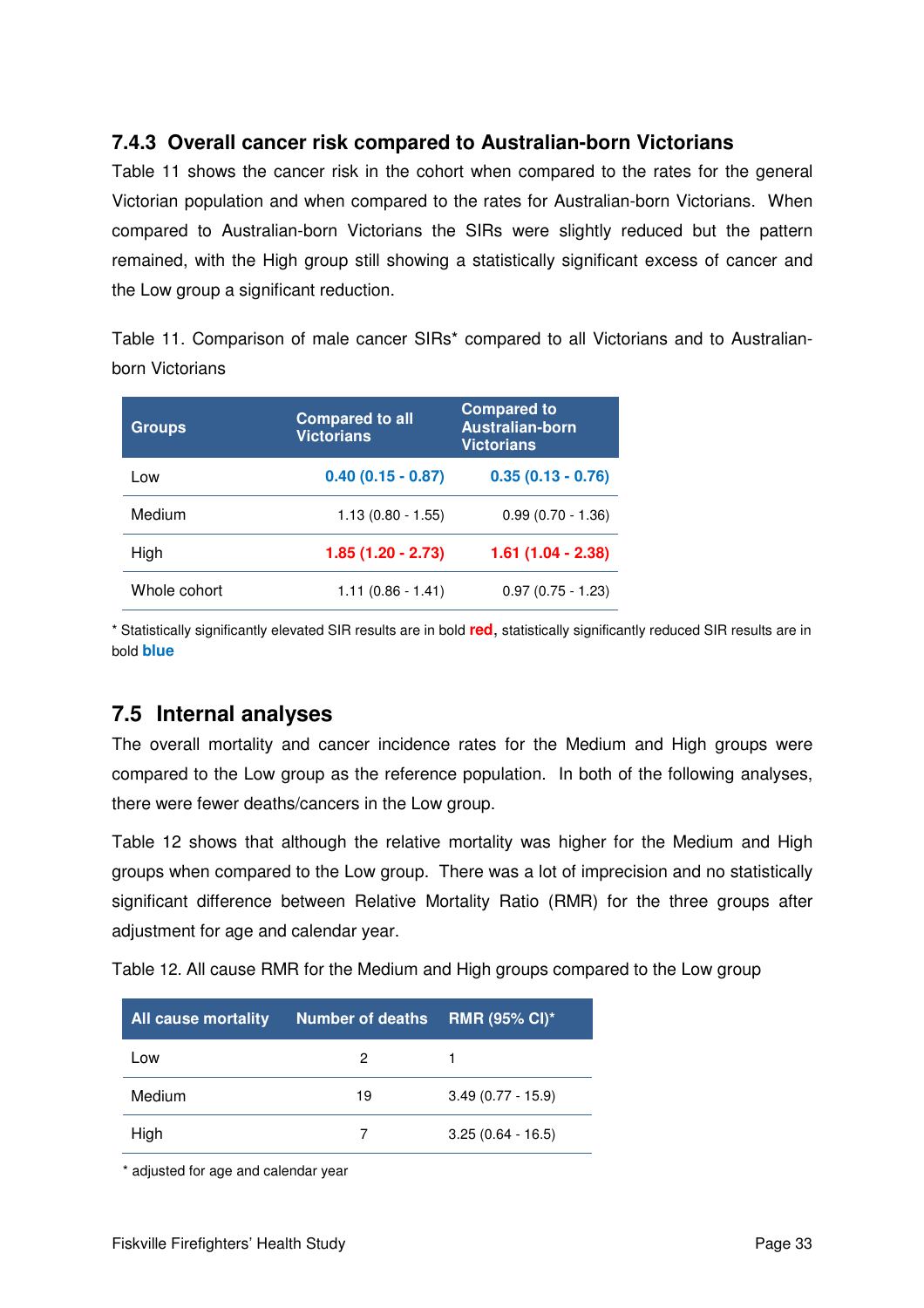Comparing the cancer incidence rates between the groups by calculating the Relative Incidence Ratio (RIR), showed that there was a significant and level-related difference between the High and Medium groups' cancer incidence when compared with the Low group after adjustment for age and calendar year (Table 13).

Table 13. All cause RIR\*\* for the Medium and High groups compared to the Low group

| All cause cancer | <b>Number of cancers</b> | <b>RIR (95% CI)*</b> |
|------------------|--------------------------|----------------------|
| Low              | 6                        |                      |
| Medium           | 23                       | $2.66(1.09 - 6.51)$  |
| High             | 24                       | $4.22(1.67 - 10.7)$  |

\* adjusted for age and calendar year

\*\* Statistically significantly elevated RIR results are in bold **red**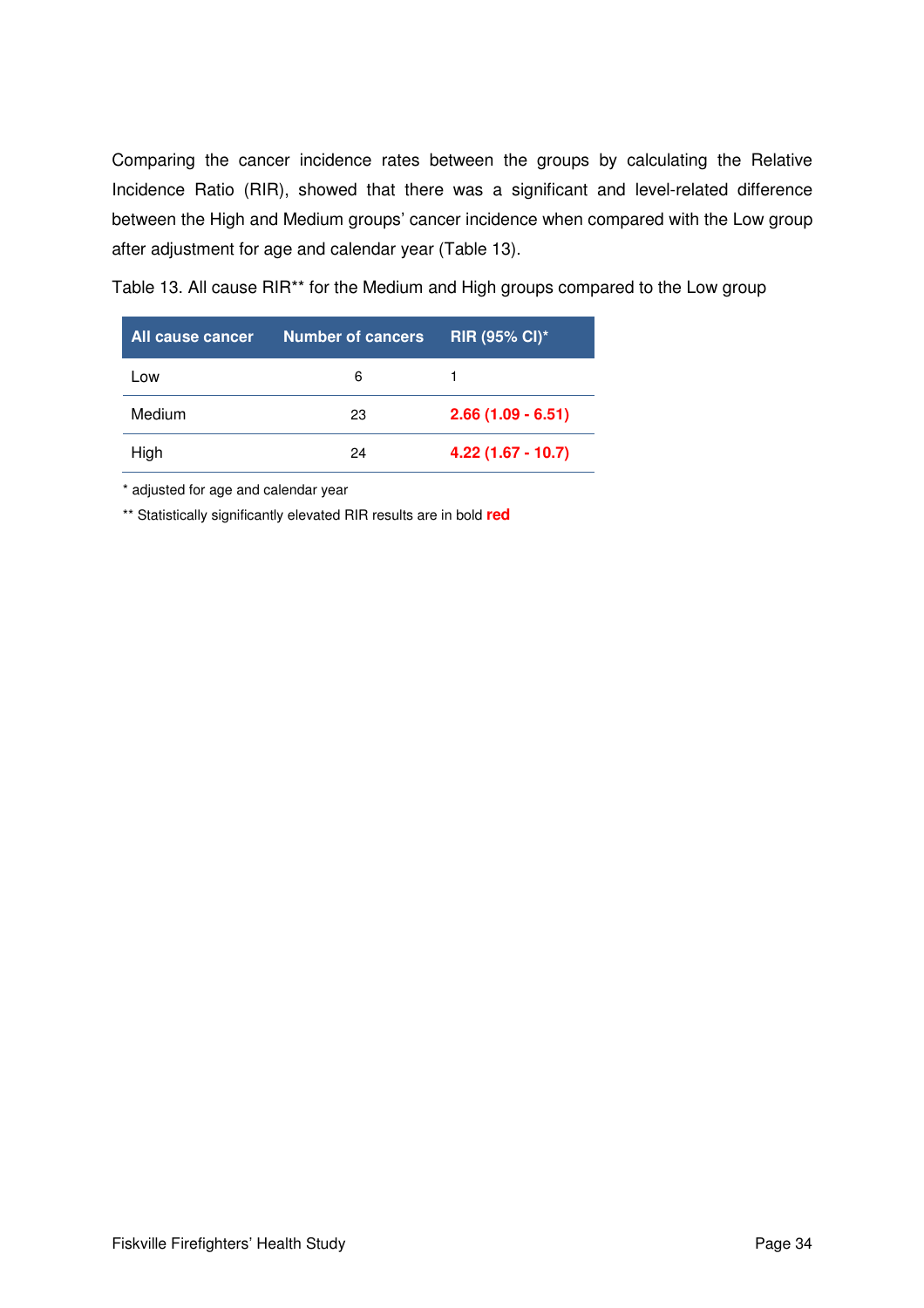# **8 Discussion**

## **8.1 Cohort cancer incidence**

Overall the incidence of cancer was not raised in the cohort as a whole. However, there was a significantly elevated number of cases of melanoma and of cancers of the brain and nervous system for the cohort as a whole.

The High group had a statistically significant elevation in overall cancer incidence mainly because of elevations in the cancer rates for melanoma and cancer of the testis. The sensitivity analyses suggest that this group would have to be missing 81 firefighters to account for this number of cancers overall. There were only 95 firefighters in this group however. The CFA have confidence that this group has been completely identified and it is very unlikely that the CFA's recruitment strategy would have missed almost half of the PAD operators and full-time instructors.

Within the cohort, the overall cancer incidence was not elevated for volunteer firefighters in the Medium group and was significantly reduced for the Low group. The overall cancer rate was elevated but not statistically significantly so for the career firefighters in the Medium group.

The Medium group did not have an overall excess of cancer, but five of the cancer cases were among the ten individuals with no HR or self-reported start date which raises the question of whether there was a selective inclusion of cancer cases i.e. that there was a cancer reporting bias operating.

The number of brain cancers was statistically significantly elevated for the Medium group but not for the other two groups. These results are based on very small numbers, as would be expected for this rare cancer. Two of these cancers were among ten volunteer firefighters with no Fiskville start date from HR records or from self-report. When these ten individuals were removed, the SIR for cancer of the brain and nervous system for the Medium group was still raised, but not significantly so.

The exclusion of individuals from analyses on the basis of no start date may be more likely to exclude those who have died because they would not have been able to self-report a start date. Exclusion of these individuals may therefore be a source of bias which would reduce the observed mortality and cancer incidence.

The exclusion of High and Medium group firefighters from analyses on the basis of no HR start date may also be more likely to exclude those who have died because they had been removed from the database and were not recalled by fellow firefighters. Exclusion of these individuals could therefore be a source of bias which would similarly reduce the observed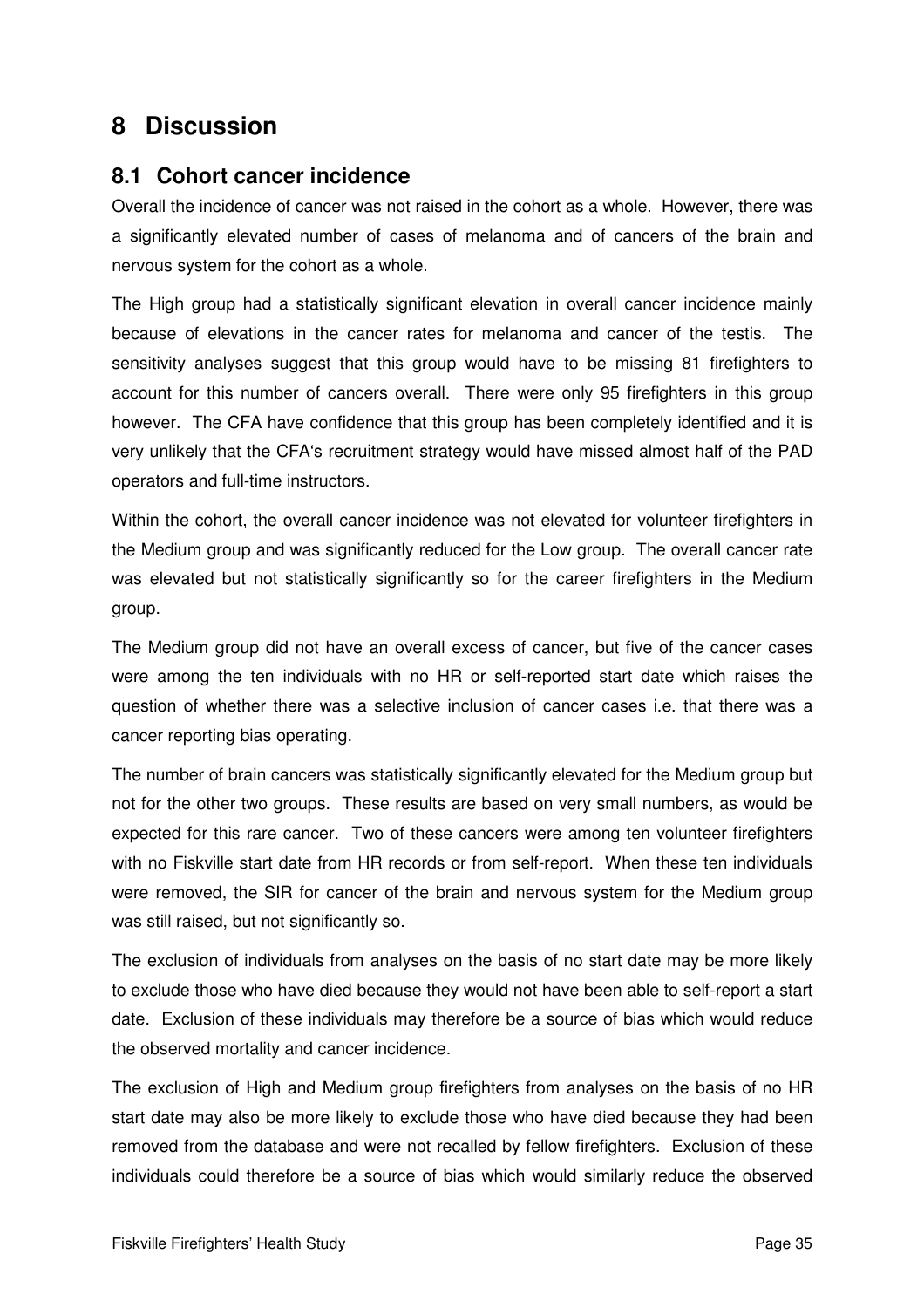mortality and cancer incidence. If these individuals are included however, there may be a bias in recalling those who had died of cancer and preferentially including them in the cohort which would overestimate risk. Low group members were not asked to self-report a start date and no such dates were missing from HR records.

The cancer linkage was completed to 2012 in Victoria, but only to 2010 for the rest of Australia, and only until 2009 for NSW and ACT. Therefore, there may be additional cancers missing for the years 2010 to 2012 that were diagnosed in other states, however, as there were only three cancers matched interstate overall, it is unlikely that many, if any, cancers from those years are missing.

No published studies of the cancer incidence and/or mortality of firefighter trainers or trainees were identified. However elevated rates of cancer types in excess in this study, brain and nervous system, melanoma and testicular cancer have been observed in other studies of firefighters.<sup>(10)</sup> Other studies of firefighters have shown an increased risk of other cancers: prostate cancer and LH cancer (non-Hodgkin lymphoma, multiple myeloma and leukaemia).<sup>(10)</sup> This study found higher than expected numbers of prostate and LH cancers but the increase was not statistically significant. This study may not have been sufficiently powered to examine the subtypes of LH cancers. There is some evidence that firefighting is also associated with increased risk of other cancers including mesothelioma and cancers of the buccal cavity/pharynx, stomach, colon, rectum, skin and bladder but excesses were not identified in this study.<sup>(10-12, 14-16)</sup>

## **8.2 Comparison of cancer incidence with Australian-born Victorians and all Victorians**

Information on country of birth was not available for the cohort members. However, it is possible that the members of the CFA are more likely to be Australian born than the general Australian population so it was decided to compare the overall cancer rates with that of Australian-born Victorians as a further sensitivity analysis. Table 11 shows that although the SIRs are somewhat reduced, the pattern remains, with the High group showing a statistically significant excess of cancer and the Low group a significant reduction.

It was decided a priori not to examine rates of specific cancer categories because there was a concern about missing data for the population figures. Country of birth was not recorded in a proportion of cancer cases notified to VCR, in particular for melanoma and prostate cancer. The comparison data provided by VCR imputed the missing data for these two cancers assuming that it was at random in proportion to the Victorian population, i.e. not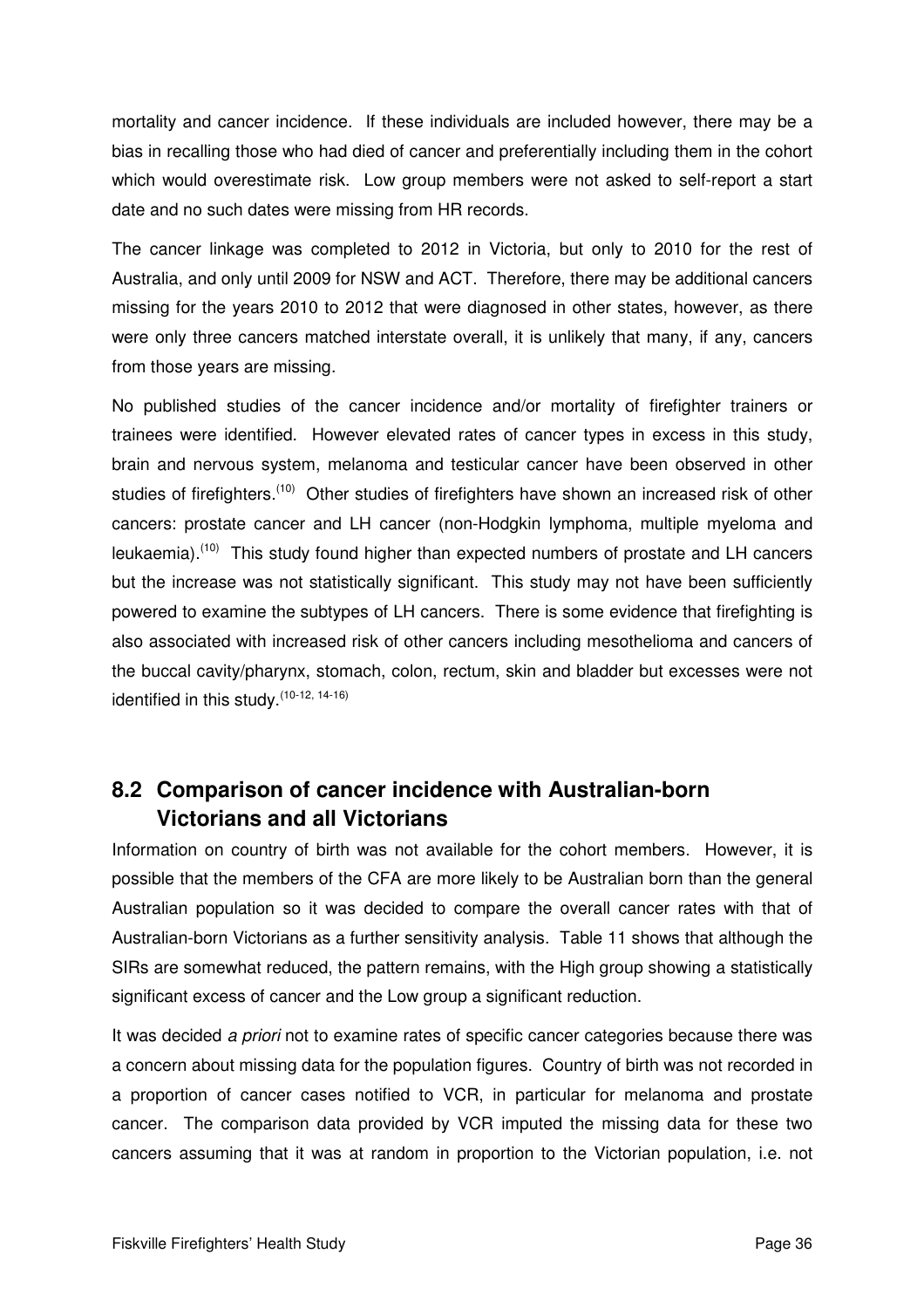related to country of birth. The missing country of birth was not imputed for the other cancers because they had a relatively small proportion of missing data.

The need to impute county of birth for the population data means that the findings from this analysis should be treated with caution.

## **8.3 Cohort mortality**

The overall mortality of the cohort was low compared to that of the general Australian population, and was particularly reduced for the Low group and the volunteer firefighters in the Medium group.

Mortality in the Medium career and High groups was also low, at less than 60% of the mortality expected when compared to the national population. None of the major categories of death were statistically significantly elevated for the groups examined, but numbers were small.

Industrial cohorts usually have a mortality rate lower than that of the general population because of the healthy worker effect which is discussed below in Section 8.5.2. As a comparison, the Health Watch cohort of Australian petroleum industry workers had an SMR of 0.72 (95% CI 0.69 - 0.75). $(27)$ 

One important aspect of the SMR findings is that the very low overall SMRs for the Low group and the volunteer firefighters in the Medium group suggest that there has been incomplete assembly of the cohort for those two groups in particular, especially in relation to inadequate identification of those who had died. This has important implications for interpreting the mortality results for these two groups. This is discussed further in Section 8.5.1.

## **8.4 Internal comparisons**

Internal analyses comparing the mortality and cancer incidence between the three groups of firefighters, was a way to limit the impact of the healthy worker effect in this study. The three groups all contained career firefighters although half the Medium group was made up of volunteer firefighters. The Low group was used as the comparison or reference group.

Even though the mortality of the Low group was very reduced, when age and calendar year were taken into account, there was no statistically significant difference in mortality between the three groups. The cancer RIR was however, statistically significantly elevated for the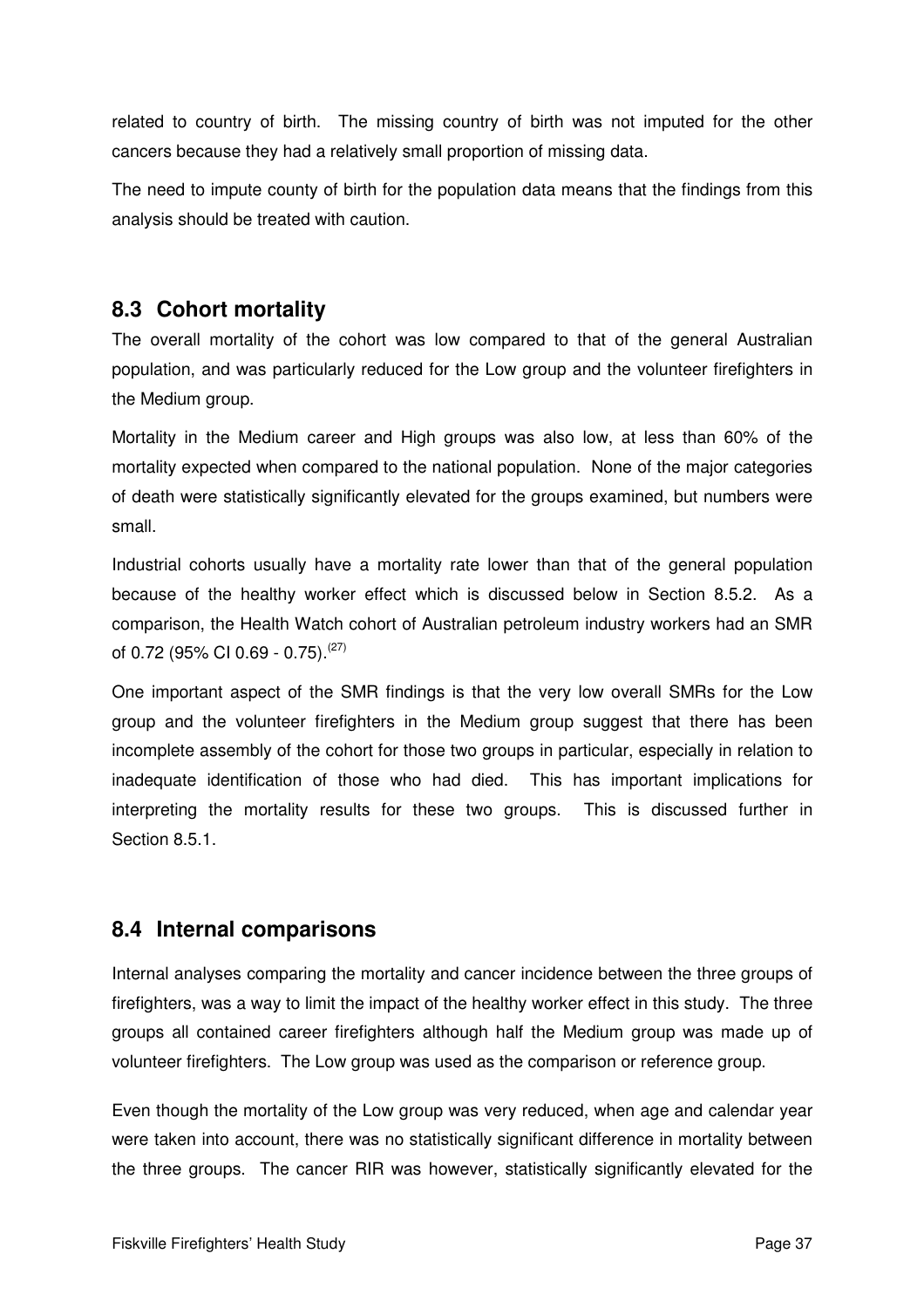Medium group and elevated further for the High group when compared to the Low group, even after adjustment for age and calendar year.

In both of the analyses, the number of deaths/cancers in the Low (reference) group was very small, although larger for the cancer incidence analysis (six cases). This results in wide confidence intervals. In addition, as discussed below, there is likely to have been historic under-ascertainment of employees in the Low group, which appears to have resulted in their risk of death and also possibly cancer incidence being underestimated. These Relative Mortality Ratio (RMR) and Relative Cancer Incidence Ratio (RIR) findings therefore must be treated with caution.

## **8.5 Sources of uncertainty in the risk estimates**

#### **8.5.1 Possible ascertainment bias**

The mortality rates for the Low group and the volunteer firefighters in the Medium group were very reduced, indeed, the SMRs were so low that they suggest that there had been an ascertainment bias. That is, the HR records were not retained on the HR system for individuals who had left (perhaps because they had died) and these individuals were less likely to be recalled by fellow firefighters. If they had died some time ago, for example before CFA records were centralised in 1993, volunteer firefighters would have been less likely to be remembered by those interviewed in the cohort assembly process.

When the mortality rate of the Low group was estimated using a cohort start date of 1998 or later, rather than the 1980 or later start date, the resulting SMR was slightly higher; this again suggests that there has been some incomplete historical ascertainment of employees. It was estimated that there would have to be eleven more deaths in the Low group and twice as many deaths in the Medium volunteer group to have the same death rate as the general Australian population.

The CFA has estimated that they had identified over 90% of the relevant career and volunteer firefighters. In terms of the Low group, the CFA identified 205 trainees from photographs but there were no photographs available for 17 of the years between 1971 and 1999, and none between 1974 and 1982 (see Appendix 5). The CFA did not run recruit courses every year but it is possible that some recruits from these early years have not been identified. There were 62 recruit firefighters identified in the HR systems who were not on photographs. This may be because the individuals were not present for their group photograph and/or that the available photographs were not a complete record of training courses.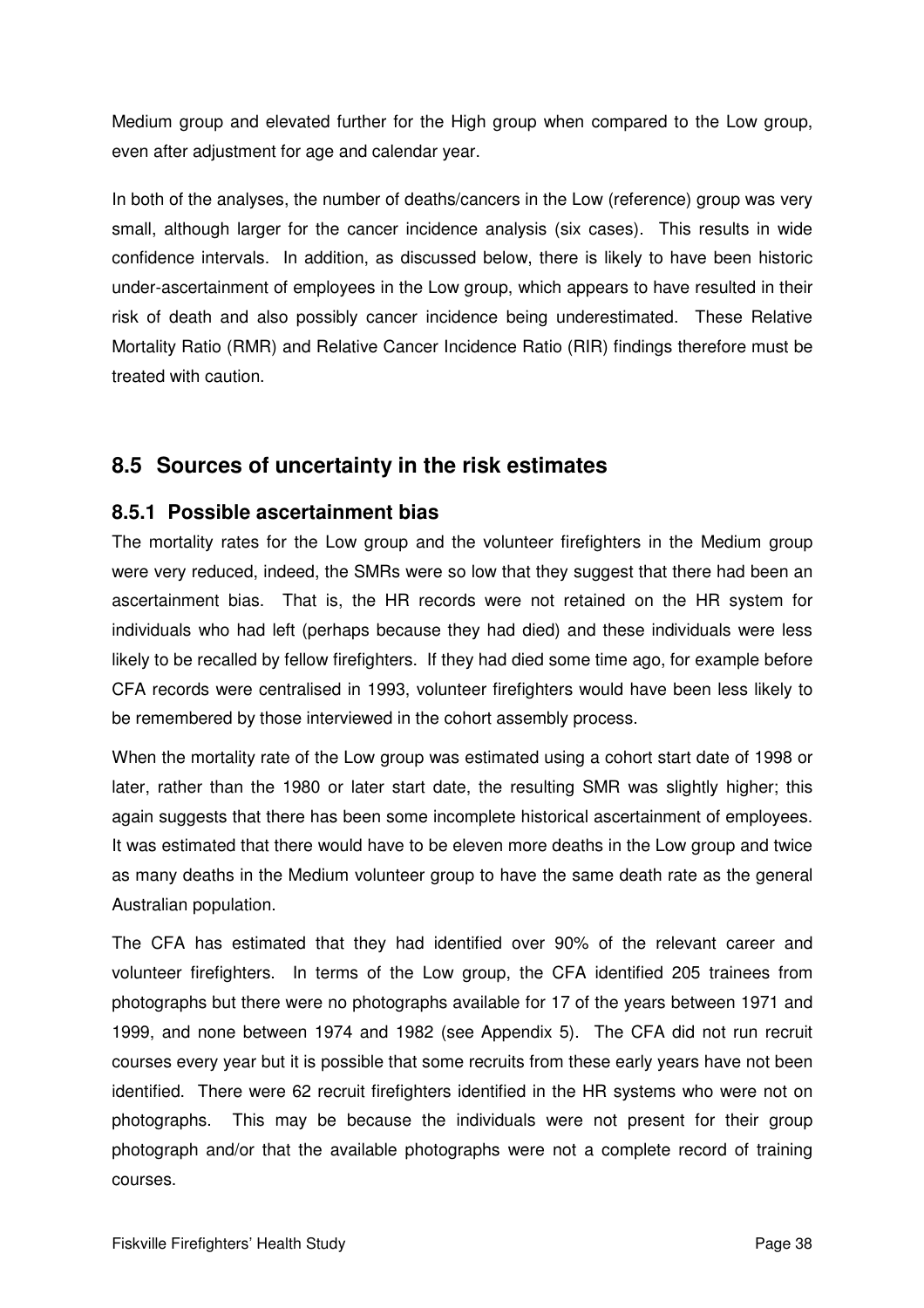Recruit firefighters who were not on the current HR system because they had left before it was established, and were not on photographs could have been missed.

In addition, not all the recruit firefighters on the available photographs were able to be identified. It is likely that those who no longer had contact with the CFA would have been less likely to have been identified and this would obviously include those who have died.

For the Medium group volunteer firefighters, after removal of the individuals with neither a Fiskville HR start date nor a self-reported start date, the all cause mortality was, like that for the Low group, extremely low suggesting that volunteer ascertainment was not complete and there was an ascertainment bias operating here too. All five cancer deaths in the Medium volunteer group were among the ten who had no Fiskville start date which suggests there may have been a bias in their inclusion. That is those individuals who died of cancer were more likely to be remembered and to be included in the cohort than those who died of causes other than cancer.

However, of the ten volunteer firefighters with no HR or self-reported start date, six had died and presumably the CFA did not receive a completed questionnaire for these individuals. The start dates were obtained for many of the Medium group firefighters from these questionnaires which means that excluding these individuals could bias the findings.

#### **8.5.2 Healthy worker effect**

When the mortality of occupational cohorts is compared with that of the general population, the mortality rate in the occupational cohort is typically lower. This is the well established healthy worker effect.<sup>(28)</sup> One cause of the healthy worker effect is the relative social and economic advantage of employed people. Another factor is that people with life-threatening conditions, such as cancer and other chronic illnesses which increase the risk of death, are less likely to enter the workforce after diagnosis, further lowering the mortality rate in the workforce compared with the general population. This healthy hire effect is thought to be particularly evident in career firefighters who are selected in part on the basis of their high level of physical fitness.<sup>(28)</sup> Those firefighters who become ill may leave the workforce as they can no longer carry out this physically demanding job. Over time, when personnel records are transferred from old to new systems, the records of those firefighters no longer employed, such as those who have left because of ill health, are typically not transferred and this could be a source of healthy worker bias in the records provided to Monash.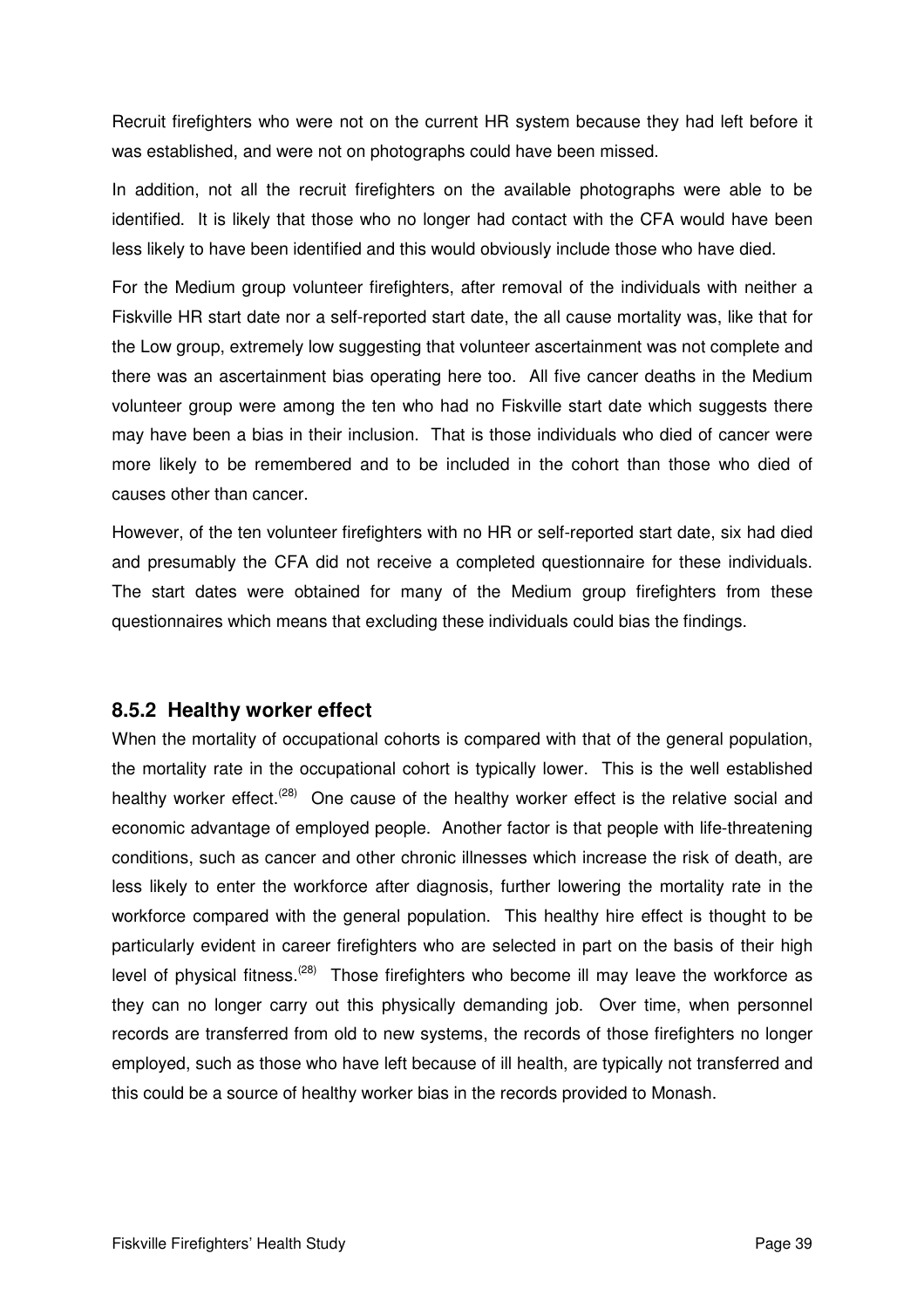#### **8.5.3 Identification of deaths and cancer cases**

Matching the cohort names to those in the NDI, VCR and ACD is a probabilistic process. Some deaths and cancer may be missed e.g. where names are spelt wrongly or dates of birth are wrong either in the cohort or in the comparison databases. The linkage process included similarly spelled names and common shortenings e.g. Bob for Robert, so few cases should be missed. It is also possible that matches have been made with people who were not in the cohort but who had similar names and dates of birth i.e. there may be deaths/cancer cases in the analyses that should not have been included. Monash investigators carried out a thorough clerical review of the possible death matches and are confident that all of the good matches were included. The clerical review of possible matches for cancer cases was done by the VCR and the AIHW and they reviewed all the Fiskville matches individually.

The NDI did not provide a match for three members of the Medium group who, according to the information provided by the CFA, had died. Individuals who died are not included in the NDI data. Exclusion of these three deaths, if they occurred within the follow up period, would reduce the observed risks. Three cancer cases diagnosed interstate were however, identified and included. Cancer diagnosed and treated overseas would also not be included in this study.

#### **8.5.4 Choice of population reference data for cancer risks**

The choice of the comparison population is important in accurately assessing the cohort's risk of cancer and mortality. The cancer incidence of the cohort and its sub-groups were compared to the Victorian population. This was thought a more appropriate comparison than with the Australian national rates because some cancer rates vary by state, notably melanoma.<sup>(29, 30)</sup>

If the majority of the cohort were born in Australia, rather than overseas, comparison of cancer rates with this section of the community would be appropriate. Monash investigators have no evidence of where members of the cohort were born or their ethnicity or Aboriginal status. This and the limitations consequent upon the missing and imputed country of birth in the Victorian population cancer incidence data make this comparison somewhat uncertain. It may be prudent to consider that the risks may be somewhere between those measured by comparison with the Victorian population as a whole and those found in comparison to the Australia-born Victorian population. However, it is reassuring that the rates are similar and follow the same pattern with respect to the groups.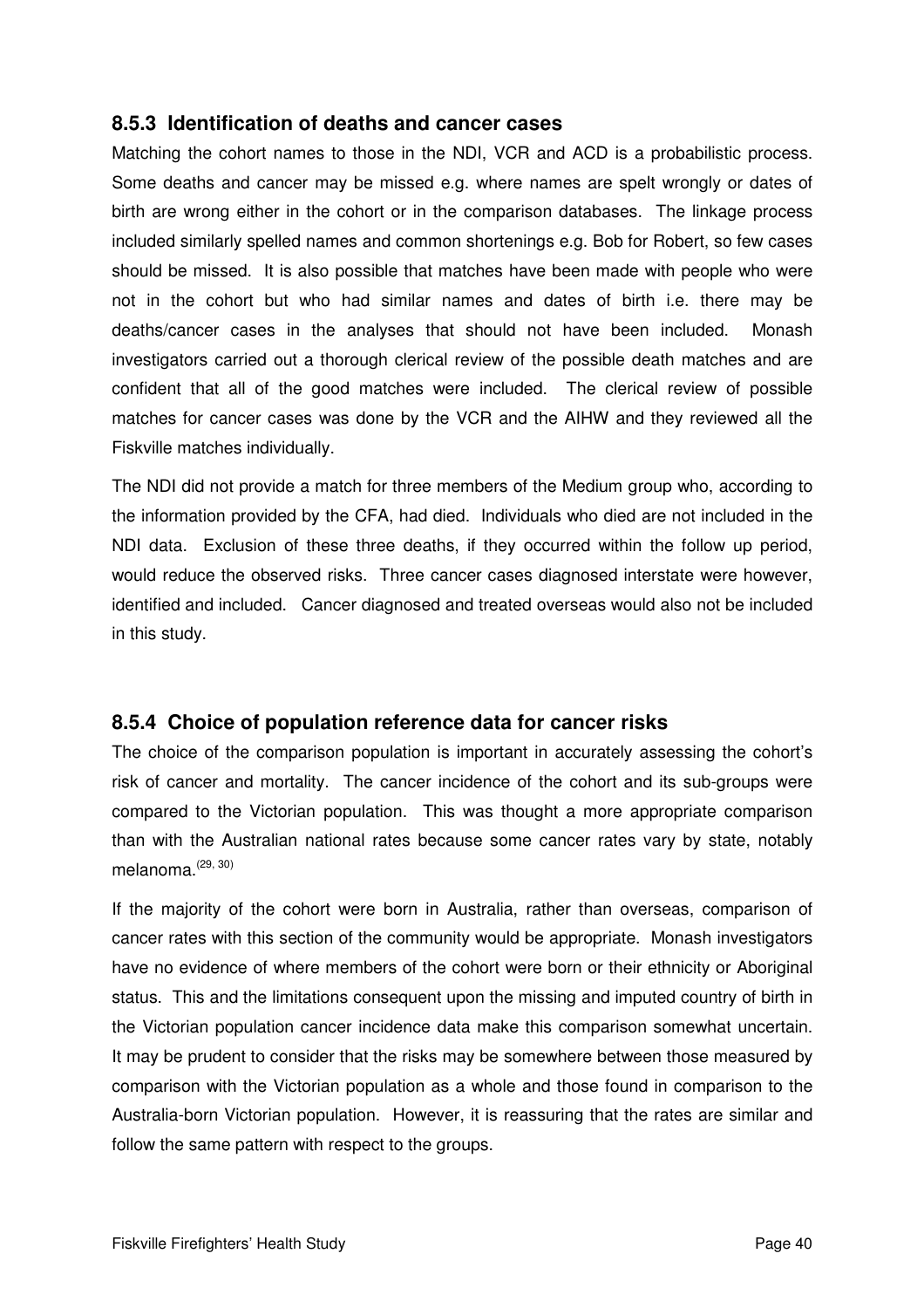#### **8.5.5 Latent period**

It is generally considered that there is a latent period between first exposure and diagnosis of cancer. The latent period can be short, perhaps ten years for leukaemia,  $(31)$  around 10-15 years for many solid tumours<sup>(32)</sup> and can be 30-40 years for mesotheliomas.<sup>(33)</sup> In view of this latency, it is unlikely that many cancers would have arisen before 1982 when the VCR is complete. However if exposure started for example in 1995, any solid tumours arising would only perhaps start being diagnosed in the next few years.

#### **8.5.6 Start date at Fiskville**

Monash investigators used a start date based on each individual's job history to make the person-years contributed to the study as accurate as possible. However, there was some difficulty in assigning a start date at Fiskville from the variety of data sources available. Some individuals had three possible start dates, a self-reported one, and different HR start dates from the two HR systems. This means that the number of person-years of follow up was somewhat uncertain. If the start date for all individuals was assumed to be 1971 regardless of the individual Fiskville start dates, the person-years would have been overestimated and the risks would have been underestimated. If the start dates were set later than they should have been, risk would have been overestimated.

#### **8.5.7 Exposure at Fiskville and elsewhere**

The High, Medium and Low groups identified by the Joy Report formed groups with likely different extents of exposure. However, data on the extent of exposure was not available on an individual and quantified basis. There were two firefighters in the High group, whose service at Fiskville appeared to have been complete before 1974 when hot fire training started at Fiskville.<sup>(1)</sup>

The cohort contained firefighters who could have been allocated to more than one group, e.g. Fiskville trainers who were also volunteer firefighters. Appendix 3 provides details of how these cases were handled. It is possible that there was misclassification between groups, with individuals who should have been in the Medium group being allocated to the High group and perhaps, although less likely, vice versa.

Monash investigators did not attempt to factor duration of exposure at Fiskville into this assessment because periods of service at Fiskville were too uncertain.

For most cohort members, the period at Fiskville represents only a fraction of their firefighting service. Members of the cohort are likely to have been exposed to a number of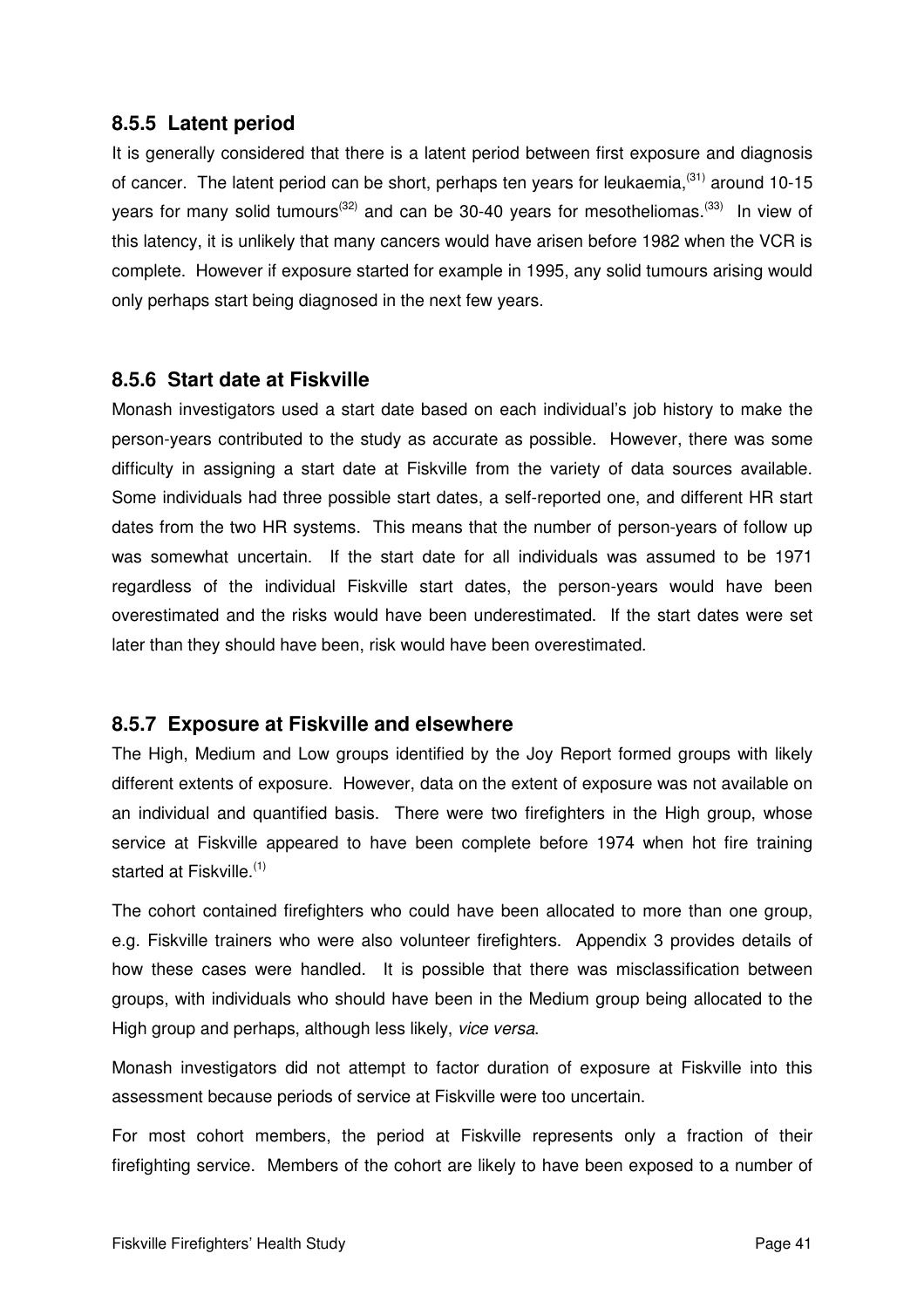agents including smoke in the course of the rest of their paid and/or voluntary service. This means that, in terms of exposure to firefighting activities and exposures, there is also scope for misclassification. Non-differential misclassification usually leads to a reduction in the observed risks,<sup>(34)</sup> although this would be mainly applicable to the internal analyses.

#### **8.5.8 Other possible confounding factors**

There may have been other confounding factors that affected the observed risk estimates for certain health outcomes that could not be measured or accounted for in this study design. This study could not take into account smoking, alcohol, diet or other lifestyle factors, nor non-firefighting job exposures, for example in previous jobs and for jobs held by volunteer firefighters. These factors may increase or decrease risk of some cancer and mortality outcomes. For melanoma, sun exposure is an important risk factor, but no information was available on this for the cohort members.

#### **8.5.9 Statistical power of the study**

The power of this study to determine any effect was limited by the small numbers employed at Fiskville as trainers and instructors and the short period of follow up for some members of the cohort. This means that it is only possible to identify relatively large increases or decreases in specific cancers or causes of death. The study was sufficiently powered however, to identify significantly increased risks of melanoma, brain cancer and testicular cancer in subgroups of the cohort even though these increases were based on small numbers.

There were only three women in the cohort so no risk estimates could be calculated for women, although no deaths or cancers were found for them.

## **8.5.10 Multiple comparisons**

The formal test for statistical significance is that the 95% confidence intervals around the risk estimate should not include one. This implies that there is less than a one in 20 probability that the finding is due to chance, i.e. is due to random variation. However when more than 20 risk estimates are made, it becomes more likely that one of these may be a chance finding. $(35)$ 

The number of risk estimates was restricted in this study a priori. There were seven categories of cause of death, including an overall risk estimate, for each of the three groups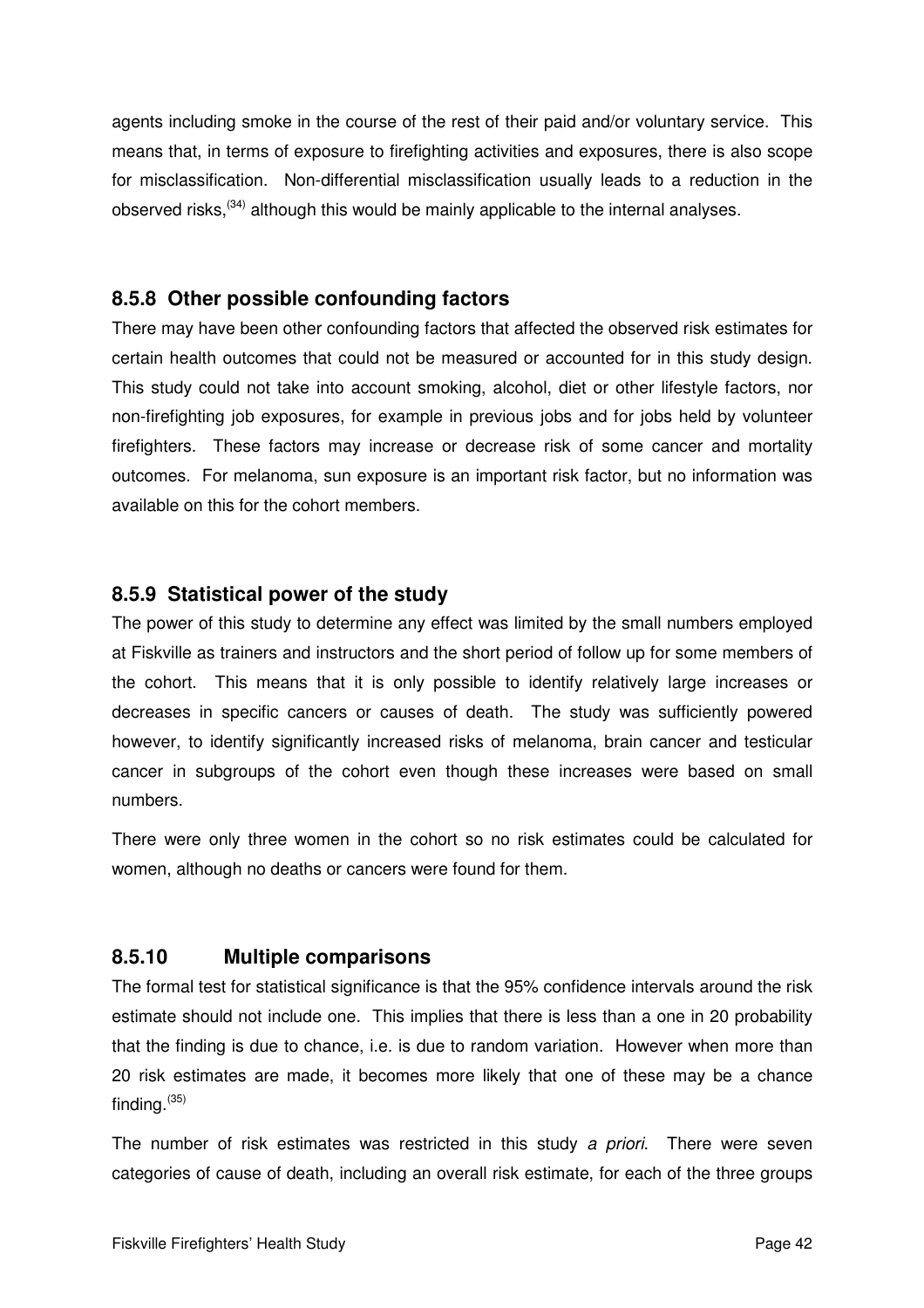and the overall cohort. There were ten cancer categories including an overall cancer risk estimate, for each of the three groups and the overall cohort. It is possible therefore that one or more statistically significant finding is due to chance.

## **8.6 Further research**

Now that the cohort has been assembled and a database constructed for linkage to the NDI, the ACD and the VCR, regular linkages into the future can be undertaken in a very costeffective manner. As the number of cancers and deaths accumulate due to the cohort aging and additional years of follow up, this will increase precision of the risk estimates and future linkages are therefore likely to give more robust estimates of cancer and mortality risk. Further work could also be directed at checking and improving the ascertainment of people in the Low group and volunteer firefighters in the Medium group. Another area of research would be to try to improve the job histories, specifically the period spent at Fiskville, and for this information to be included in analysing the results of future linkages for the Fiskville cohort.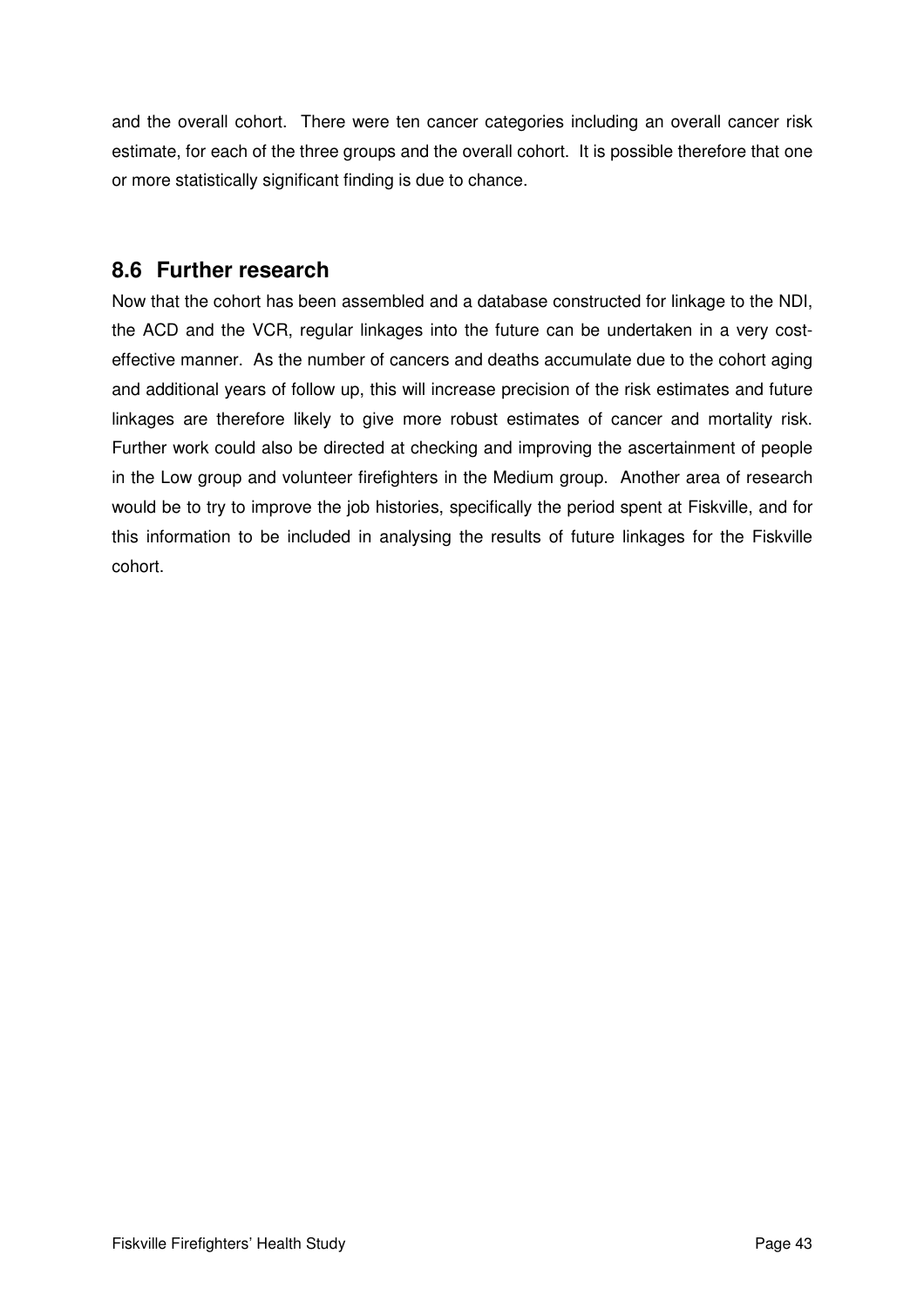# **9 Conclusions**

When compared to the Victorian population, higher than expected cancer rates were observed for melanoma and cancer of the testis in the High group and for brain cancer in the Medium group.

When compared to the Victorian population and to the Australian-born Victorian population, the overall cancer risk was significantly raised for the High group, it was similar to that of both these reference groups for the Medium group and the overall cancer risk was significantly reduced compared to both these reference groups for the Low group.

When compared to the Low group, there was a statistically significantly increased cancer risk for the Medium and High groups, but the number of cancers in the Low group was very small and there may be under-ascertainment in this group. This results in a lot of imprecision in the results and this is likely to impact on the robustness of these findings.

When compared to the general Australian population, the overall mortality was statistically significantly decreased for the whole cohort and for the Low and Medium groups within the cohort. This reduction in mortality may be due, at least in part, to the healthy worker effect. The mortality for the career Medium group and the High group was also reduced but not statistically significantly so.

For the Low group and the volunteer firefighters in the Medium group, the low mortality may also be a result of an ascertainment bias. That is, it appears likely that individuals who had died were less likely to have been identified and included in the cohort. It also possible however, that those individuals who died of cancer were more likely to be recalled than other individuals who had died of other diseases.

The analyses here are based on small numbers, and there are several other limitations in the study which mean that the results should be interpreted cautiously.

Now that the cohort has been assembled regular linkages into the future can be undertaken in a very cost-effective manner. The larger number of cancers and deaths will give more robust estimates of cancer and mortality risk.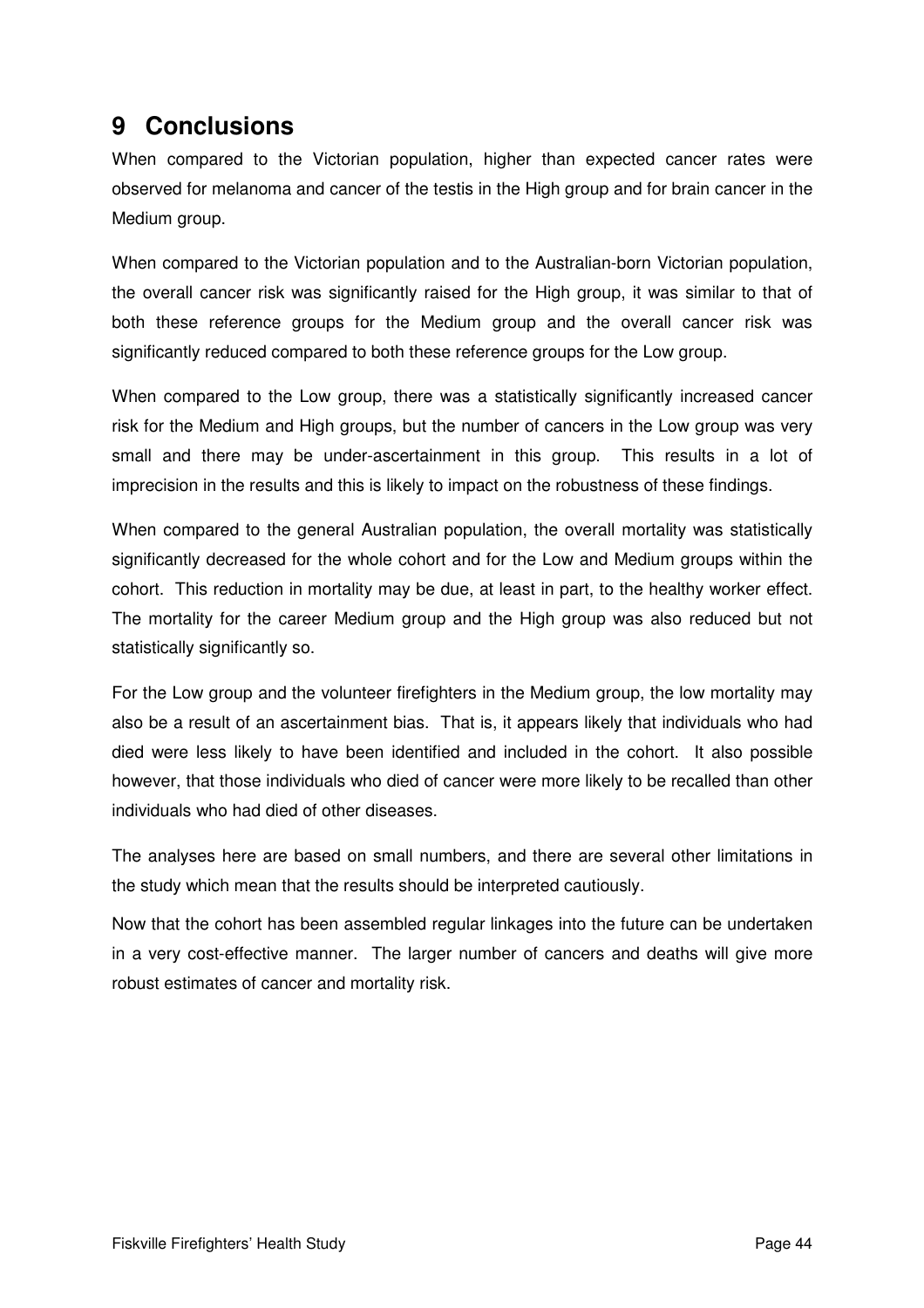# **Abbreviations**

| 95% CI        | 95% Confidence Interval                                            |
|---------------|--------------------------------------------------------------------|
| <b>ABS</b>    | <b>Australian Bureau of Statistics</b>                             |
| <b>ACS</b>    | Automated Coding System used by ABS to code deaths                 |
| <b>ACT</b>    | <b>Australian Capital Territory</b>                                |
| <b>AFAC</b>   | Australasian Fire and Emergency Service Authorities Council        |
| <b>AIHW</b>   | Australian Institute of Health and Welfare                         |
| ARO           | <b>Assistant Regional Officers</b>                                 |
| BA            | <b>Breathing Apparatus</b>                                         |
| <b>CFA</b>    | <b>Country Fire Authority</b>                                      |
| HAZMAT        | <b>Hazardous Materials Incidents</b>                               |
| HR            | Human resources                                                    |
| HREC          | Human Research Ethics Committees                                   |
| <b>IARC</b>   | International Agency for Research on Cancer                        |
| <b>ICD-10</b> | International Classification of Disease Version 10                 |
| ICD-9         | International Classification of Disease Version 9                  |
| ID            | Identification number                                              |
| LН            | Lymphoid & Haematopoetic cancer                                    |
| MonCOEH       | Monash University Centre for Occupational and Environmental Health |
| <b>MUHREC</b> | Monash University Human Research Ethics Committee                  |
| <b>NCIS</b>   | <b>National Coronial Information Service</b>                       |
| <b>NHMRC</b>  | National Health and Medical Research Council                       |
| <b>NSW</b>    | <b>New South Wales</b>                                             |
| <b>PAD</b>    | <b>Practical Areas for Drills</b>                                  |
| <b>PAHs</b>   | Polycyclic Aromatic Hydrocarbons                                   |
| <b>RIR</b>    | Relative Incidence Ratio                                           |
| <b>RMR</b>    | <b>Relative Mortality Ratio</b>                                    |
| <b>RMS</b>    | CFA computerised HR system                                         |
| <b>RO</b>     | <b>Regional Officers</b>                                           |
| <b>SIR</b>    | Standardised Incidence Ratio                                       |
| <b>SMR</b>    | <b>Standardised Mortality Ratio</b>                                |
| <b>VCR</b>    | Victorian Cancer Registry                                          |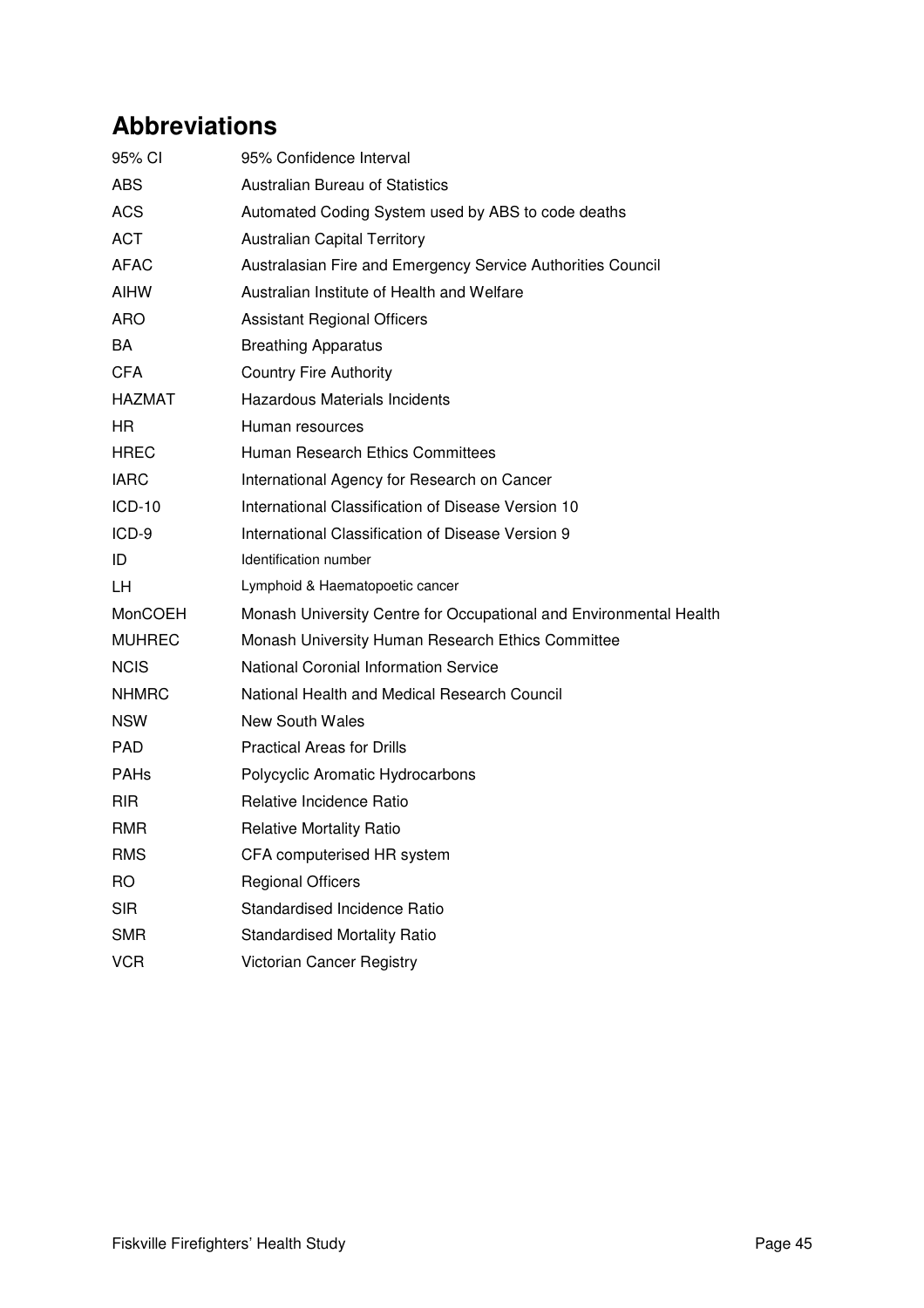**Appendix 1 CFA Fiskville Data collection methodology**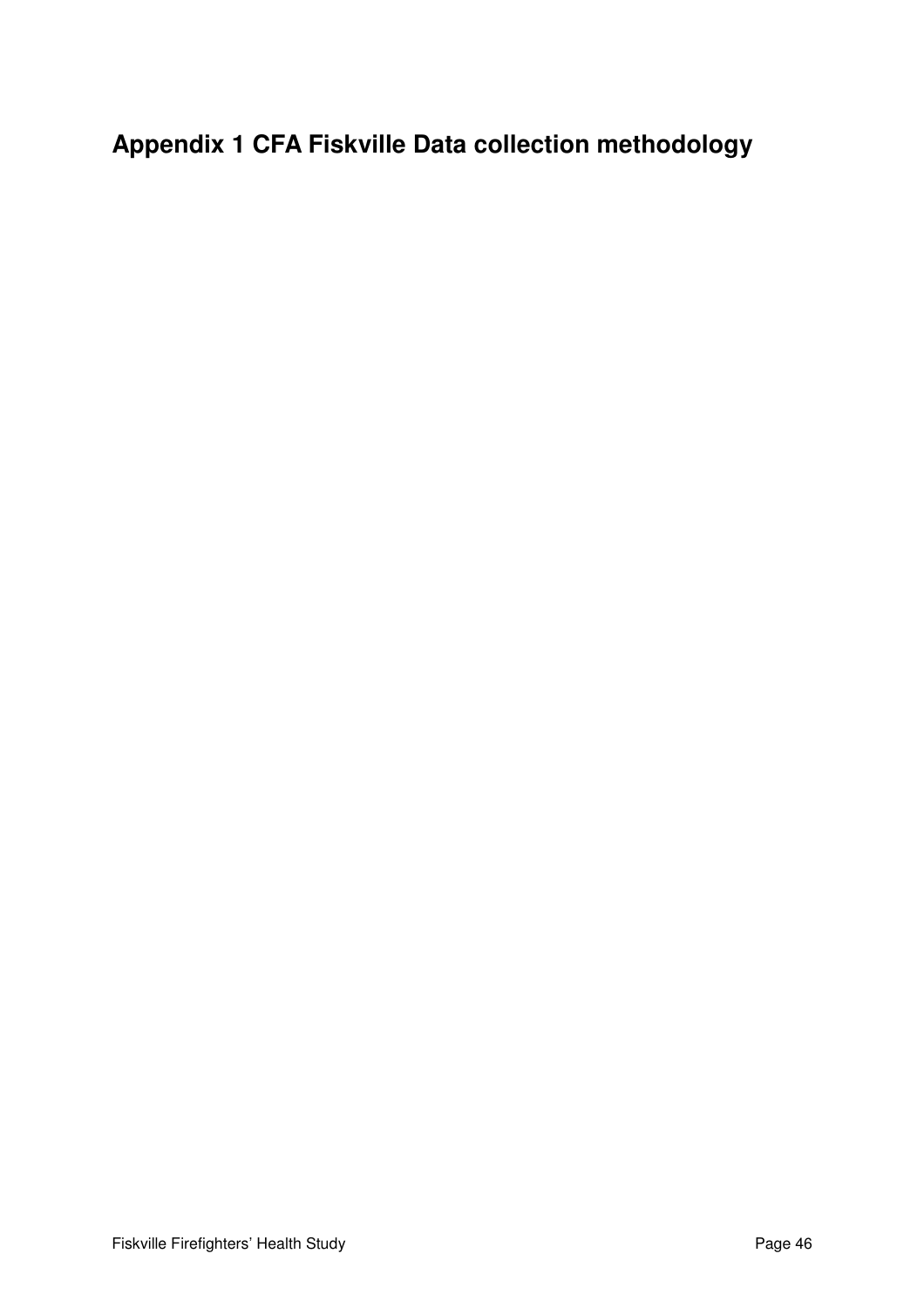# CFA Data Set Compilation Methodology for CFA's 'Cancer Incidence and Mortality Study – Fiskville' 11 April 2013



#### 1. Purpose of this Document

This document provides a decsription of the methodology CFA's Health & Welfare team followed to identify and verify the details of individuals to be included in the "Cancer Incidence and Mortality Study – Fiskville"

#### 2. Objectives of the Study

CFA commissioned Monash University to undertake the "Cancer Incidence and Mortality Study – Fiskville" to examine any linkages between the risk of exposure to hazardous materials at Fiskville during the period 1971-1999 and incidences of cancer and death. The study design is in accordance with Recommendation 5 of Professor Joy's "Report of the Independent Fiskville Investigation" (the Report), which states:

That any subsequent study of possible linkages between exposure of persons during training at Fiskville to materials such as flammable liquids and health effects evaluate the usefulness of the qualitative assessment of relative risk of exposure of different groups developed in Chapter 7 (see page 96 of the Report).

#### 3. CFA Personnel to be included in the study

In accordance with Professor Joy's recommendation, the study group includes CFA Personnel who were at Fiskville between 1971 and 1999 that have been categorised as having 'High', 'Medium', and 'Low' risk of exposure based on the groups defined in Table 7.1 on page 96 of the Report. As at the date of this document, CFA has identified the following data for inclusion in the study:

| <b>Groups</b>                              | Overall Risk of Exposure | <b>Number of Records</b> |
|--------------------------------------------|--------------------------|--------------------------|
| <b>PAD Workers</b>                         | High                     | 95                       |
| Instructors (full-time)                    | High                     |                          |
| Instructors (volunteer and regional staff) | Medium                   | 260                      |
| Paid trainees (practical firefighting)     | Low                      | 260                      |

The time parameters for the study pre-date computerised record keeping. As a result, identifying the individuals in the above groups and verifying their data proved quite difficult in many instances. This required searches of archived paper records and extensive enquiry within existing CFA networks. This process has taken nearly ten months as at the date of this document, and CFA will continue to search for information where gaps exist. CFA will provide Monash University with periodic updates as additional information becomes available.

Protecting lives and property 25/05/2013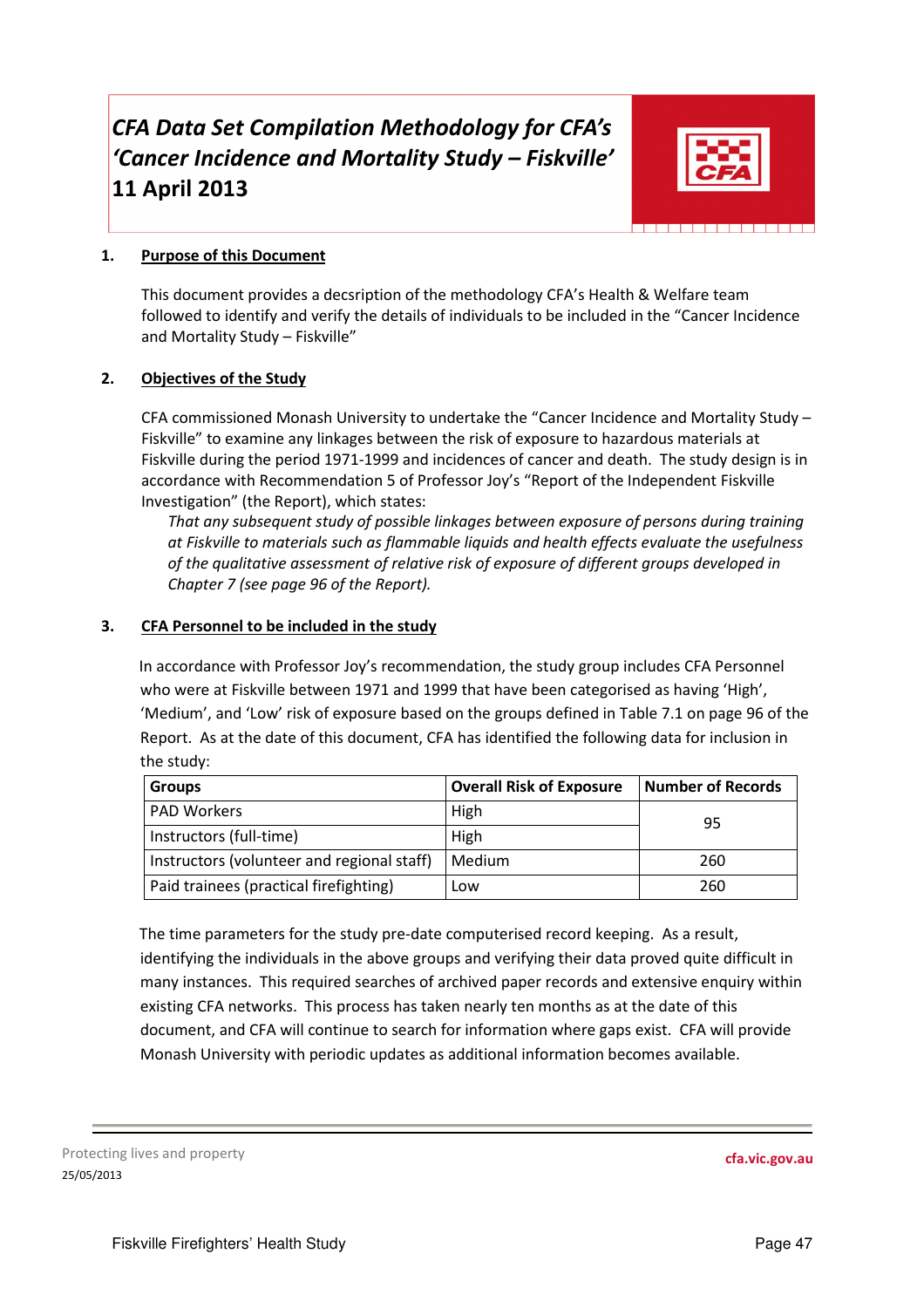#### 4. Sources of data used to identify individuals

#### a) Personnel and volunteer databases

CFA's current database for paid staff is called 'Pay Global', and it is held centrally at CFA headquarters. It was set up in 2005 from an earlier database (Lattice) which was used between 1993 and 2005. Lattice was also held centrally at CFA headquarters. Prior to 1993, personnel data was held in individual paper records, many of which were held decentrally at CFA's regional offices.

CFA's current volunteer database is called 'Resource Management System' (RMS), which was established in 1994 and is maintained decentrally by CFA's Regions. Although it is primarily for volunteers, this database also contains some information about CFA's career firefighters. RMS holds volunteer's and career firefighter's service histories. During the period 1991 to 1994 a decentralised system called 'Drover' was developed for each Region for keeping volunteer records. During 1994 the 'Drover' databases from each Region were consolidated, cleansed and migrated to RMS. Prior to 1991 card and paper records were held within the Regions.

When PayGlobal, Lattice and RMS were established, in the main only the data for employees or volunteers who were currently with CFA at the time was uploaded into the systems (historical data for past employees and volunteers was generally not uploaded). As a result, there is some risk that individuals who left employment before 1993 may not have been identified. CFA has sought to mitigate this risk via enquiry within existing networks.

#### b) Photographs

It has been common practice since 1971 in CFA for photographs to be taken of career fire-fighters at the conclusion of their recruit training course at Fiskville. Many of these photos still hang on the walls of the main auditorium building at Fiskville.

CFA accessed these photos when compiling data for this study. 18 photographs were located and 203 Recruit Firefighters were identified from these photographs. The photographs included the names of the training officer and the trainees in each group photo (in some cases only the initial of their first name and surname were displayed). These photos were used to identify individual firefighter trainers and trainees and cross checked with Lattice, RMS and other reviews as outlined in 8(a) to 8(h).

#### c) The Fireman

The Fireman is a private monthly newspaper publication with close links to CFA and its brigades. It provides extensive coverage of activities at CFA brigades and of CFA personnel and is a valuable source of information on a variety of issues impacting on CFA and brigades.

Protecting lives and property 25/05/2013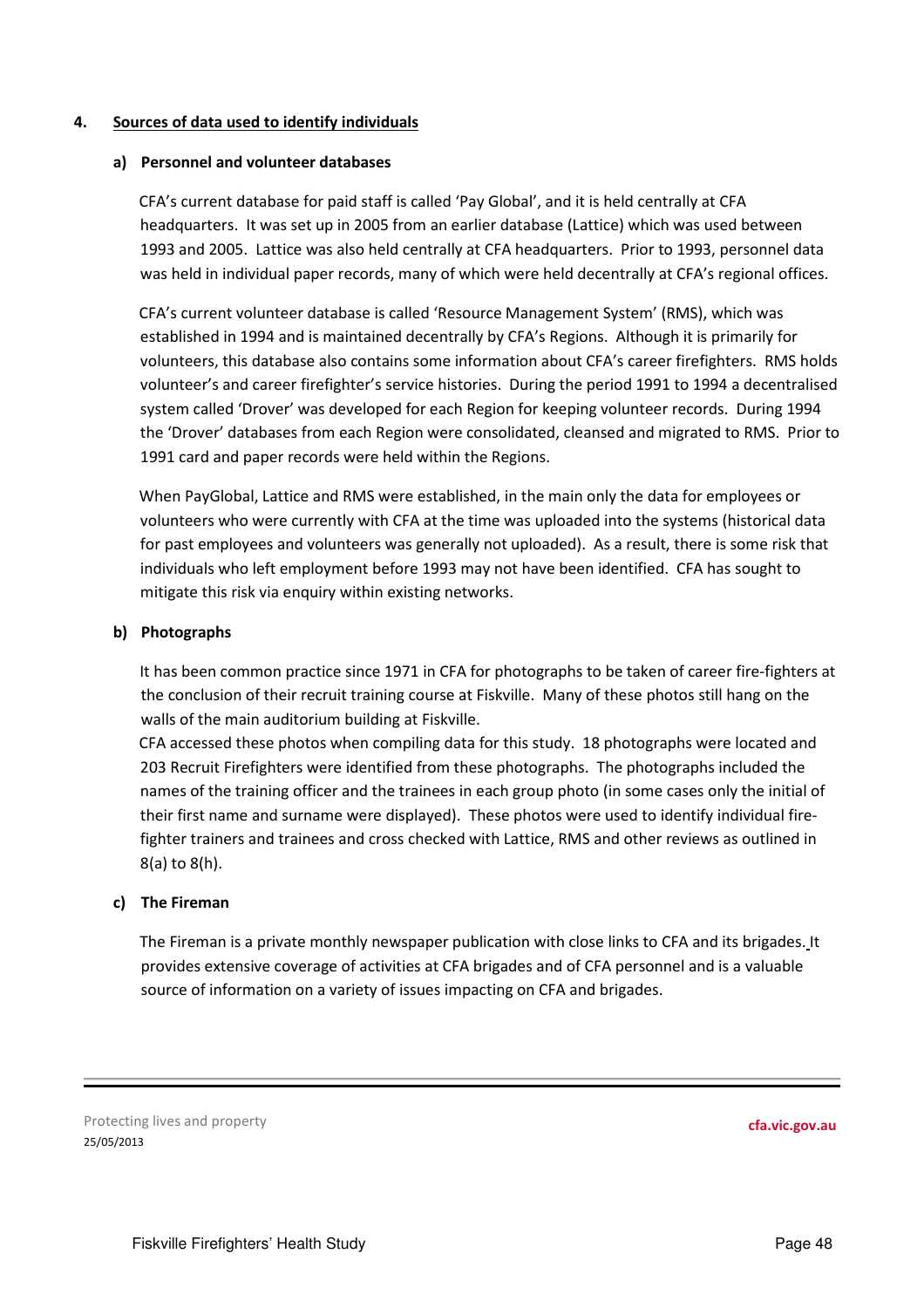During the years covered by the Health Study, on an annual basis The Fireman included details of senior CFA officers including Regional Officers, Assistant Regional Officers and Fiskville appointments. This information was provided by CFA to The Fireman.

Past copies of The Fireman were sourced and the names of those individuals involved in hot fire training at Fiskville and fitting within the risk of exposure groups were extracted.

#### 5. Personal contacts

CFA assigned a highly respected, long-serving and well known figure among the CFA volunteers (Peter Davis) to contact individuals and gather data for the study. He started with names of Assistant and Regional Officers obtained from The Fireman and names provided by Districts and contacted other long serving volunteers to ensure, as far as possible, that all relevant individuals had been identified.

#### 6. Completeness of Data Sets

#### a) High

The High group consists of PAD workers and fulltime paid instructors identified from the job title and site recorded in personnel databases and The Fireman.

Following the Joy report, originally 116 were included in the high group, 7 of these were deceased and there has been a further death since that time. 109 individuals were sent an Information Pack on CFA's offer of a voluntary 5 Year Health Surveillance Program. The information Pack included a questionnaire seeking details of the period of time they had worked at Fiskville. Following further discussions and receipts of the completed questionnaires, 23 individuals were subsequently removed from the high list. A further individual has since been included following a review of his involvement at Fiskville.

The names of individuals in the High group have been thoroughly canvassed with other individuals in this group. CFA has a high level of confidence that all the relevant people have been identified.

#### b) Medium

The Medium group contains:

I. Paid Regional Officers (RO's) and Assistant Regional Officers (ARO's) who, as part of their roles, took groups of volunteers to Fiskville for training and acted as PAD Operators or Instructors in the relevant time frame. Individuals were identified from The Fireman and cross checked in Lattice and RMS. The names of the RO's and ARO's were also checked with several known former RO's.

100 people were identified in this group, and all were sent a questionnaire and asked to

Protecting lives and property 25/05/2013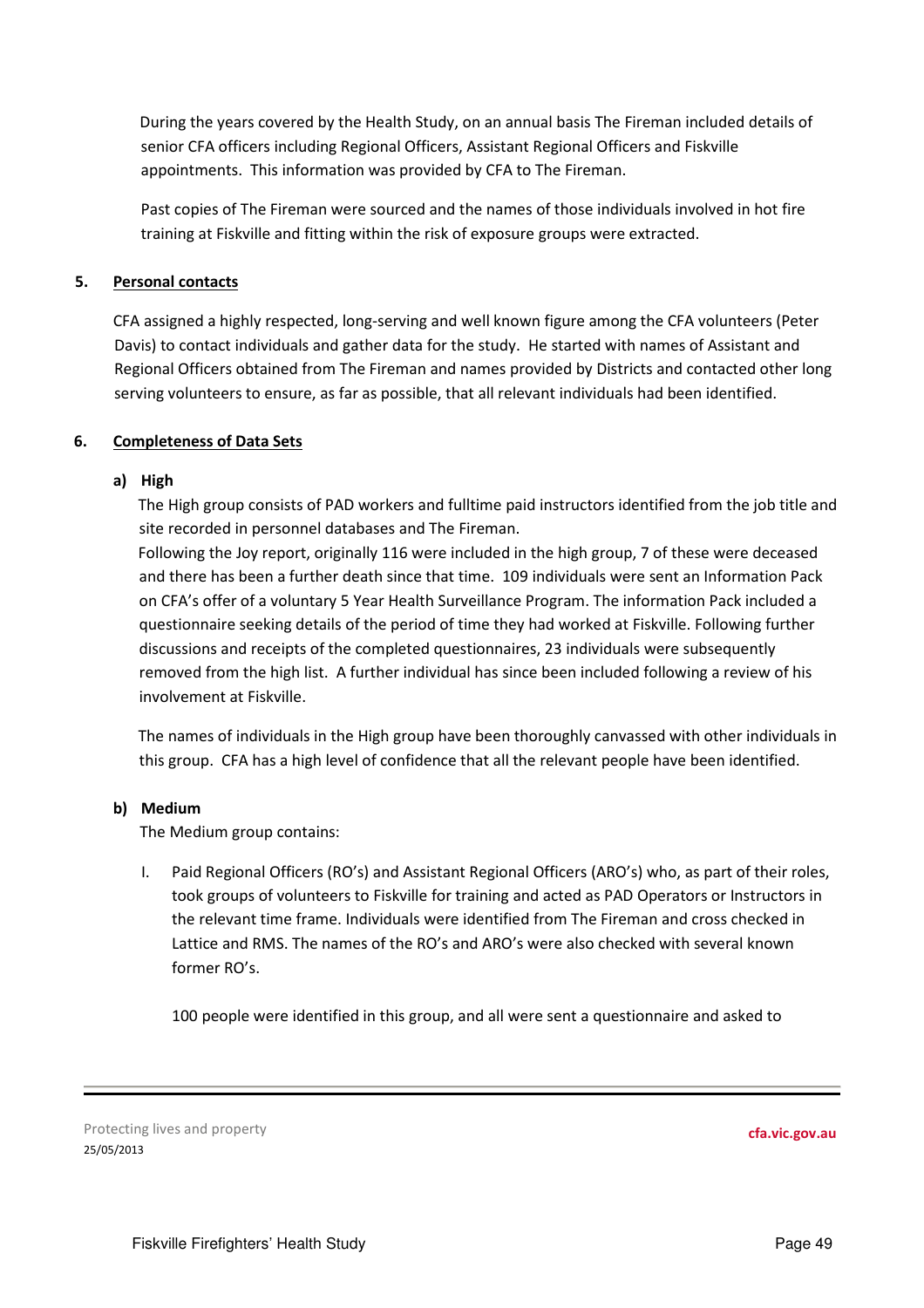confirm the time that they spent working at Fiskville. 94 of the questionnaires were returned. Of those not returned, follow up phone calls were made.

- II. Volunteers who, as part of their role, occasionally instructed at Fiskville. Whilst volunteers are recorded in RMS, the system does not identify whether they acted as Volunteer Instructors. Emails were forwarded to all Regional Directors requesting names of any Volunteer Instructors which they had in their records. Phone or email contact was also made with known Volunteer Instructors seeking names of other Volunteer Instructors during the relevant time frame. Other names were obtained from phone contacts with a Fiskville Hotline CFA established for people to phone and leave details of their involvement at Fiskville. These people were contacted by phone and the detail of their involvement was sought together with the names of any other Volunteer Instructors. In view of the considerable follow-up with known Volunteer Instructors, CFA is confident that the majority have been identified.
- III. In total 125 Volunteer Instructors were sent a questionnaire and asked to confirm the period that they spent at Fiskville. 120 of the questionnaires were returned. CFA are reasonably confident that the majority of the relevant Volunteer Instructors have been identified through personal contacts, Fiskville Hotline and Regional Offices.

#### c) Low

The Low group is comprised on CFA Career Firefighters who attended Recruit Courses at Fiskville during the period 1971-1999. CFA identified 205 people in this category from photographs. The names from the photographs were cross checked with RMS and Lattice. 236 people in this category were found in RMS and 250 were found in Lattice. 62 of the Recruits identified from Lattice and RMS were not found in photographs. Discussions were also held with various Recruits who trained during this period which identified further individuals, who were cross checked with Lattice and RMS. CFA is confident that the majority of Recruit Firefighters have been identified.

#### 7. Opting Out

A small number of individuals chose to opt out of the study. 11 chose to opt out of the study, 2 from the 'High' exposure group and 9 from the 'Medium' exposure group.

#### 8. Deceased

Eight members of the high group are thought to be deceased; date of birth is missing for 1 of these individuals.

Twenty-four members of the medium group are thought to be deceased; dates of birth are missing for 2 of these individuals.

Protecting lives and property 25/05/2013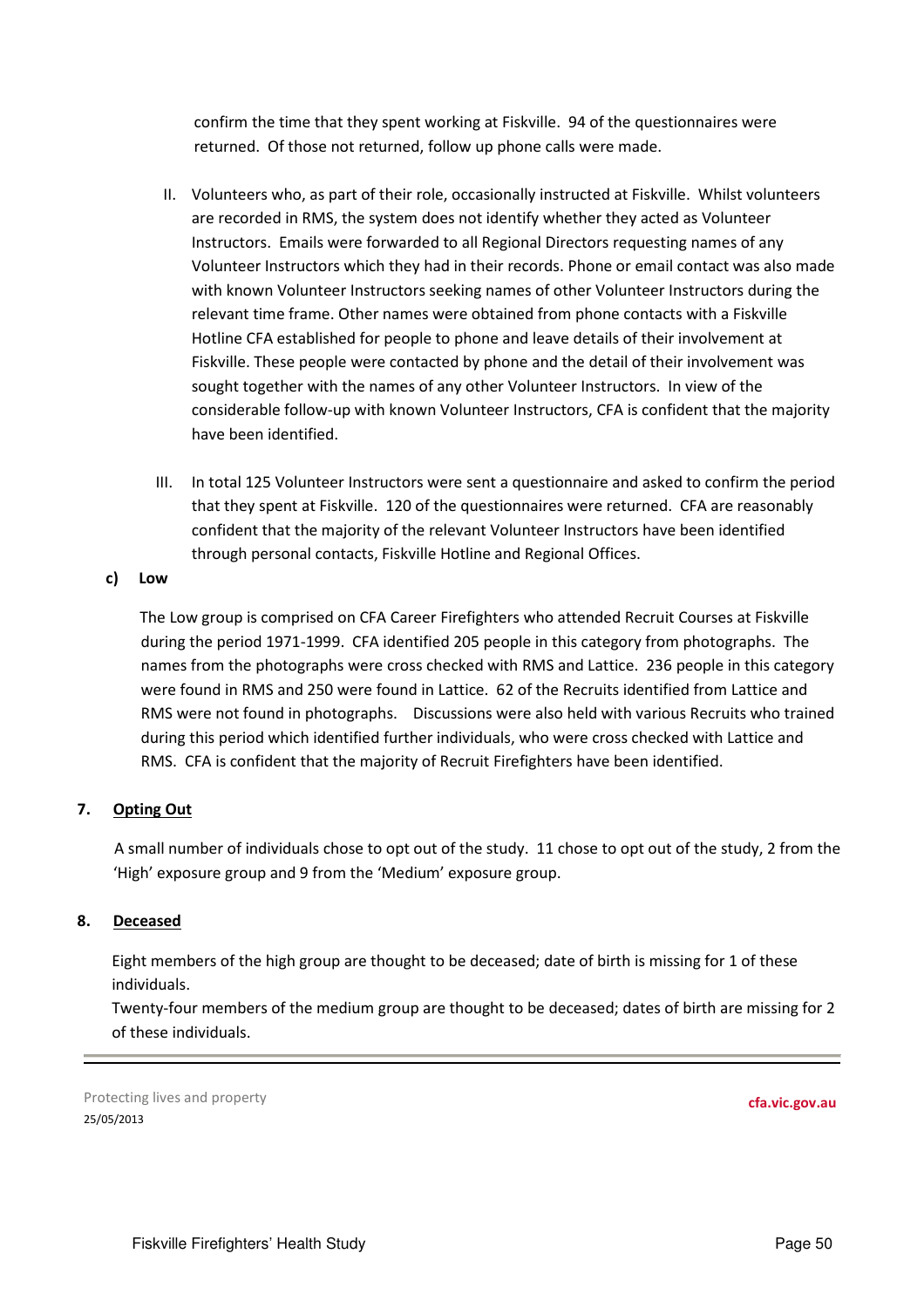One member of the low group is thought to be deceased; and the date of birth is known for this person.

CFA is reasonably confident that all avenues have been exhausted to locate the date of birth for the deceased including research and review of:

- a) historic paper records;
- b) archived records (personal files recalled from archives);
- c) RMS;
- d) Lattice;
- e) PayGlobal ;
- f) Contact and discussions with other long serving members;
- g) On-line searches in the Death Notices of The Herald Sun; and
- h) Microfiche records.

CFA will continue to seek information for people who are thought to be deceased and where their dates of birth are unknown. CFA will submit any further information to Monash as it is found.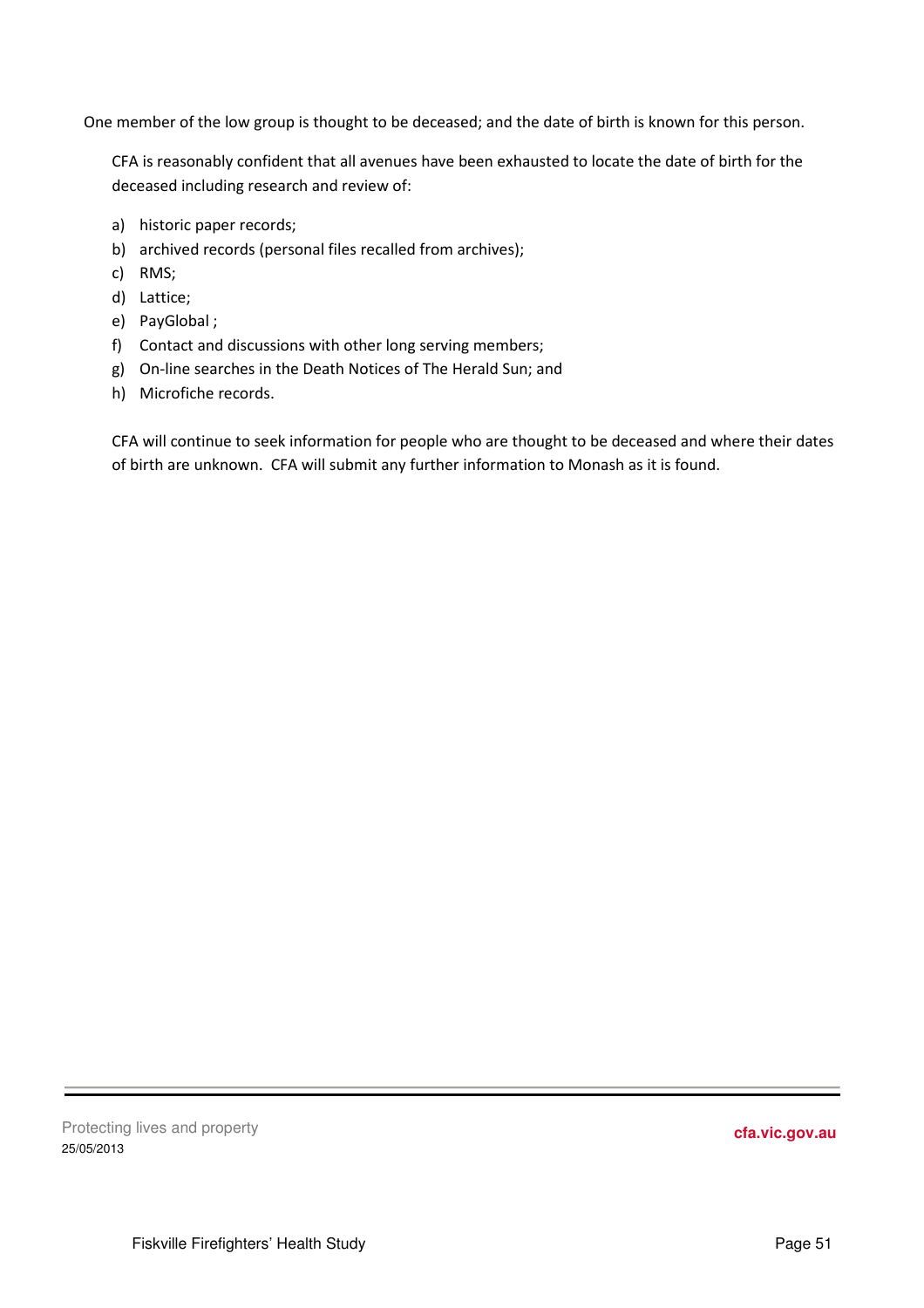# **Appendix 2 Data items requested from CFA**

The following data items were obtained

- 1. A data set containing personal information including (where available):
	- CFA ID or registration number
	- Surname
	- First name
	- Middle name (if available)
	- Preferred name (if available)
	- Date of birth
	- Sex
	- Last known postcode
	- Live status (any death notification)
	- Other jobs (if known)
- 2. A data set containing service history information for all employees or volunteer members

including (where available):

- CFA ID or registration number
- Occupational status (e.g. permanent, part-time, exchange, volunteer, temporary)
- Job /position code
- Job /position title
- Job start date
- Job end date
- Job location
- Platoon/ Area
- Additional job code/title/dates/location/platoon data relevant to position changes over time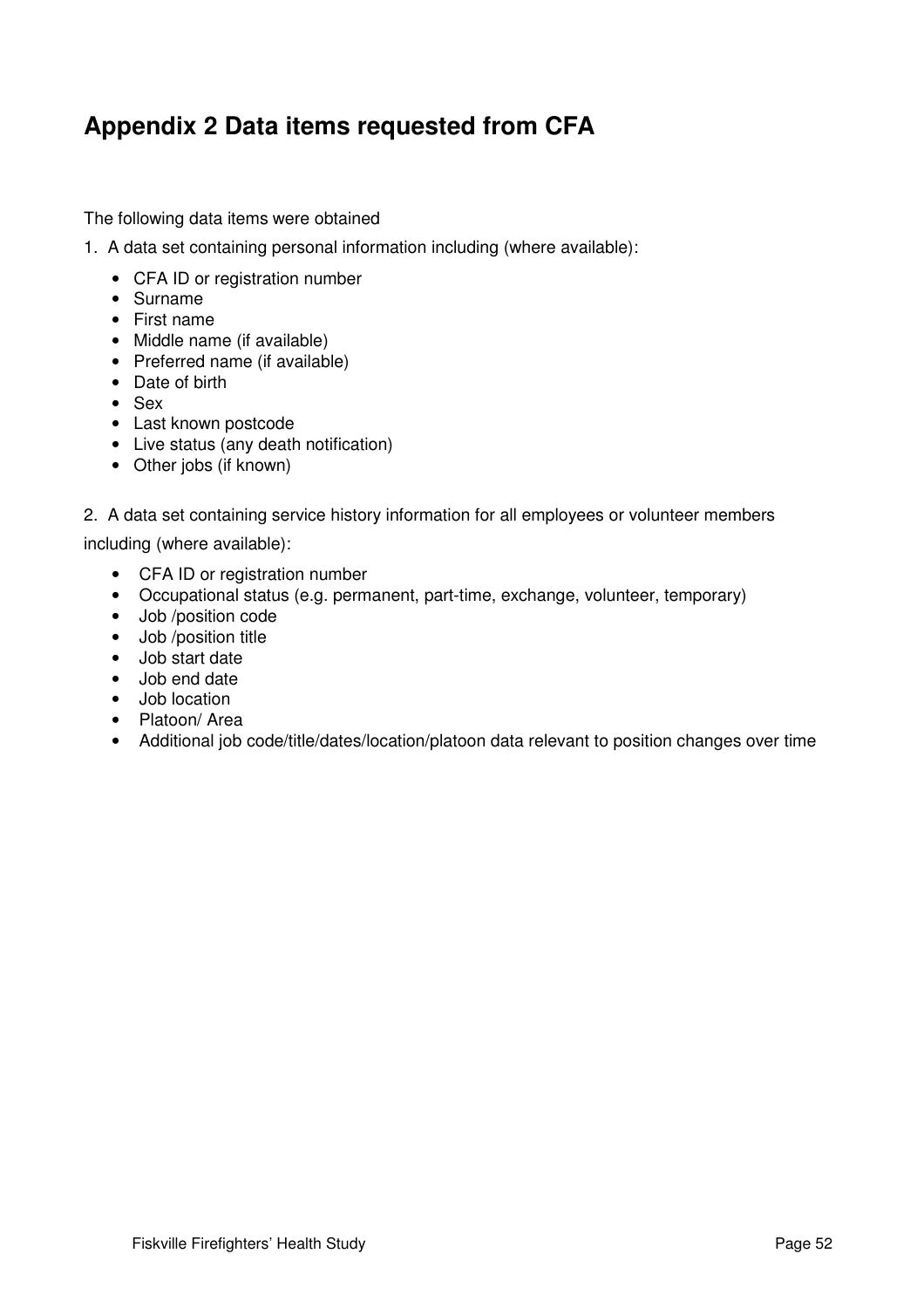# **Appendix 3 Data handling and cleaning processes**

#### **Data handling**

The data were loaded into a study database which has two components, the front end and back end. The back end contains all the data and this is stored in an SQL Server database on a secure Monash University server. A comprehensive data dictionary was prepared and stored with this database. Identifiers such as names and dates of birth were kept separate from the de-identified data set, which contains details of causes of death and cancer diagnoses. The records are linked by a common study-specific identification number (Fire-ID). Analysis is undertaken on a deidentified data set.

The front end was written in Microsoft Access and access to the data was limited only to staff working on the study and constituted a password login with user access and data modification rights controlled by the MonCOEH data manager.

The data were checked for completeness by the research team before being collated and passed to VCR and AIHW for linkage. A copy of this data set was also supplied to CFA and reflects the numbers reported in Appendix 1.

The date of last contact for individual cohort members was the date when the data set was sent from the CFA for current employees or current volunteer firefighters, or the date when the employee/volunteer resigned for former firefighters. Where no job history was provided, the date when the CFA HR data system was created was used as the date of last contact.

#### **Data cleaning**

The original data set was archived unchanged and a copy was loaded into the study database and the following cleaning procedures carried out to produce the final data set. At each step, clarification was sought from the CFA where there was missing or conflicting information.

- Duplicates were merged and the cohort member was moved to the higher group if in more than one group e.g. if a PAD trainer and a volunteer trainer at different periods the person would be allocated to the High group
- Additional cohort members from the national cohort who had Fiskville employment in the relevant time frame were identified
- Birth dates and employee / volunteer identifiers were checked against the national cohort data set.
- Missing birth dates and death deaths were followed up with the CFA
- Missing or implausible birth dates and employment start and end dates were checked and confirmed.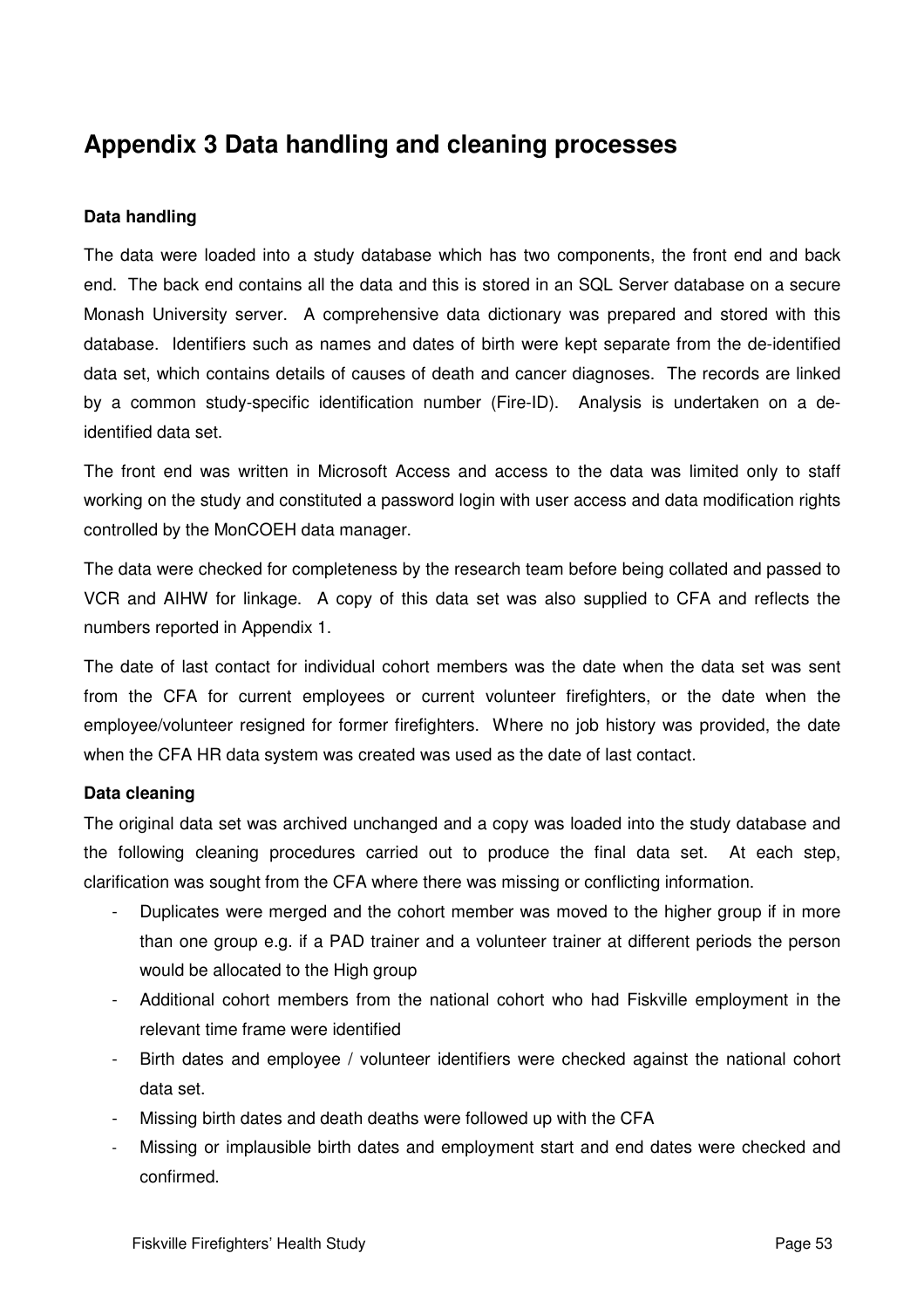# **Appendix 4 Analysis methodology**

There are two main ways to analyse the cohort data these are summarised below: $^{(26)}$ 

- 1. The Standardised Mortality Ratio and
- 2. Standardised Incidence Ratio which compare the cohort data with the Australian population.

The Standardised Mortality Ratio (SMR) compares the actual number of deaths from a particular cause in the cohort with the expected number of deaths in the cohort if the death rate in the cohort was the same as that of the Australian population. To find the expected number of deaths, the numbers of person-years were calculated in the cohort grouped by age group and calendar time, and the Australian death rates were applied to this population. The actual number of deaths is divided by the expected number of deaths to calculate the SMR. If the death rate in the cohort is the same as that of the Australian population, the SMR is equal to 1 (sometimes reported as a percentage i.e. 100). If the SMR is greater than 1 then the death rate in the cohort is greater than that of the Australian population. The same calculations can be done for incident cancers as a group and for individual cancers of interest, to calculate a Standardised Incidence Ratio (SIR).

The Relative Mortality Ratio (RMR) compares the mortality rates in the High and Medium groups with that of the Low group. This is calculated by dividing the number of deaths in a group with the number of person-years in the same group. The Low group is the comparison group, and the rate ratio for the other groups is calculated as the rate in each group divided by the rate in the comparison group. A rate ratio of 1 indicates that the exposed group has the same rate of death as the comparison group. Similar calculations will be made for incident cancers. The Relative Incidence Ratio (RIR) compares the cancer incidence rates for the High and Medium groups with that of the Low group. Such internal comparisons can only be done where there are sufficient numbers in the groups being compared. The big advantage of doing internal comparisons is that it helps to overcome the healthy worker effect, firefighters, as a group, can be expected to be fitter when they are taken into a firefighter agency, than the majority of the Australian community.

The SMR and SIR will be accompanied by 95% confidence intervals. If the confidence intervals do not include 1, the risk will be considered statistically significantly increased or decreased.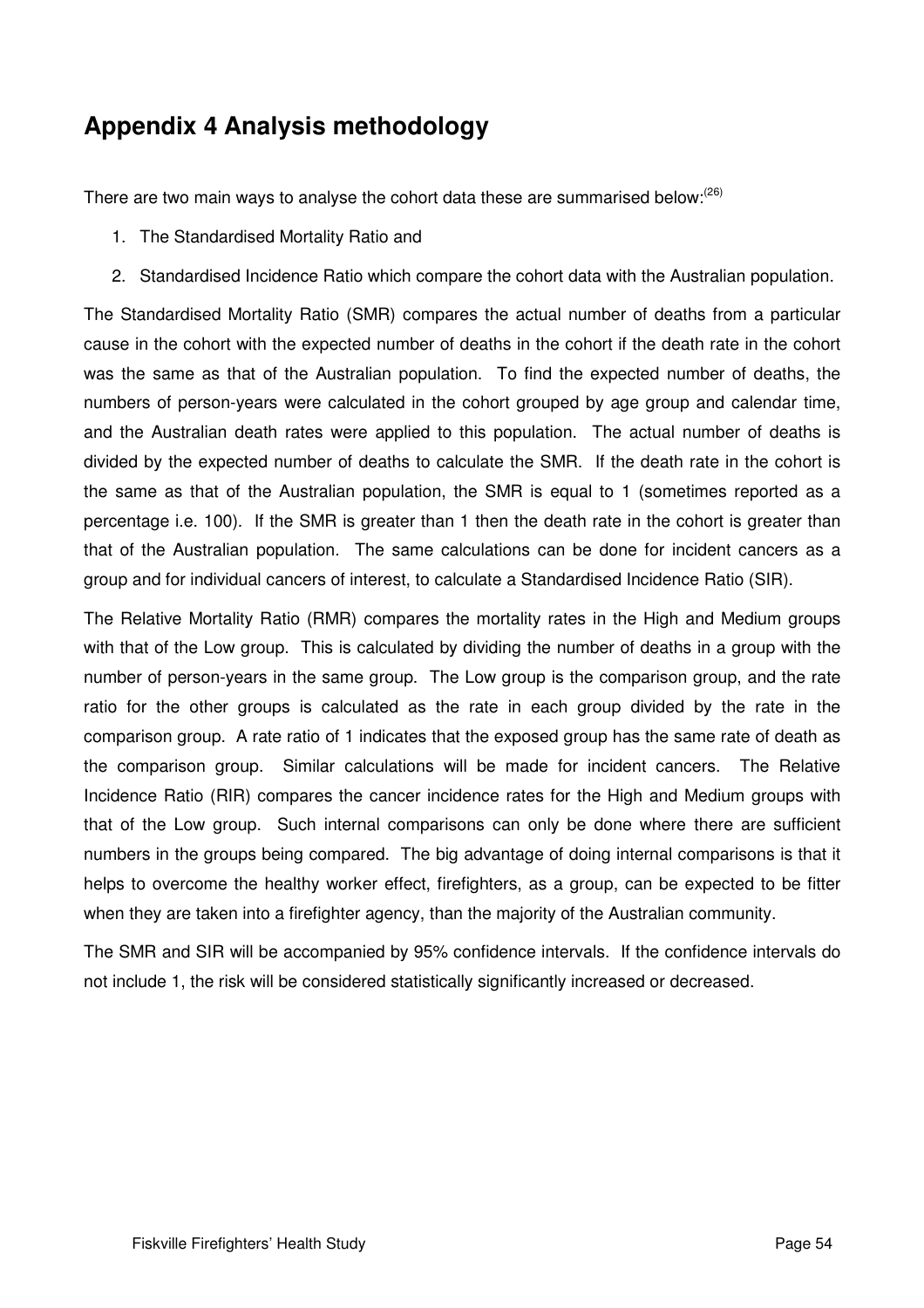| <b>RECRUIT COURSE 1971 - 1999</b> |                  |  |  |  |
|-----------------------------------|------------------|--|--|--|
| Year                              | <b>Available</b> |  |  |  |
| 1971                              | No <sup>*</sup>  |  |  |  |
| 1972                              | No               |  |  |  |
| 1973                              | Yes              |  |  |  |
| 1974                              | No               |  |  |  |
| 1975                              | No               |  |  |  |
| 1976                              | No               |  |  |  |
| 1977                              | No               |  |  |  |
| 1978                              | <b>No</b>        |  |  |  |
| 1979                              | No               |  |  |  |
| 1980                              | <b>No</b>        |  |  |  |
| 1981                              | No               |  |  |  |
| 1982                              | No               |  |  |  |
| 1983                              | Yes              |  |  |  |
| 1984                              | Yes              |  |  |  |
| 1/1985                            | Yes              |  |  |  |
| 2/1985                            | Yes              |  |  |  |
| 1/1986                            | Yes              |  |  |  |
| 2/1986                            | Yes              |  |  |  |
| 1/1987                            | Yes              |  |  |  |
| 2/1987                            | Yes              |  |  |  |
| 1/1988                            | Yes              |  |  |  |
| 2/1988                            | Yes              |  |  |  |
| 1989                              | Yes              |  |  |  |
| 1990                              | Yes              |  |  |  |
| 1991                              | No               |  |  |  |
| 1992                              | No               |  |  |  |
| 1993                              | Yes              |  |  |  |
| 1994                              | No               |  |  |  |
| 1/1995                            | Yes              |  |  |  |
| 2/1995                            | Yes              |  |  |  |
| 3/1995                            | Yes              |  |  |  |
| 1996                              | No               |  |  |  |
| 1997                              | No               |  |  |  |
| 1998                              | No               |  |  |  |
| 1/1999                            | Yes              |  |  |  |

# **Appendix 5 Photographs of recruits by year**

\* Only one person attended a recruit course in 1971 (no photo)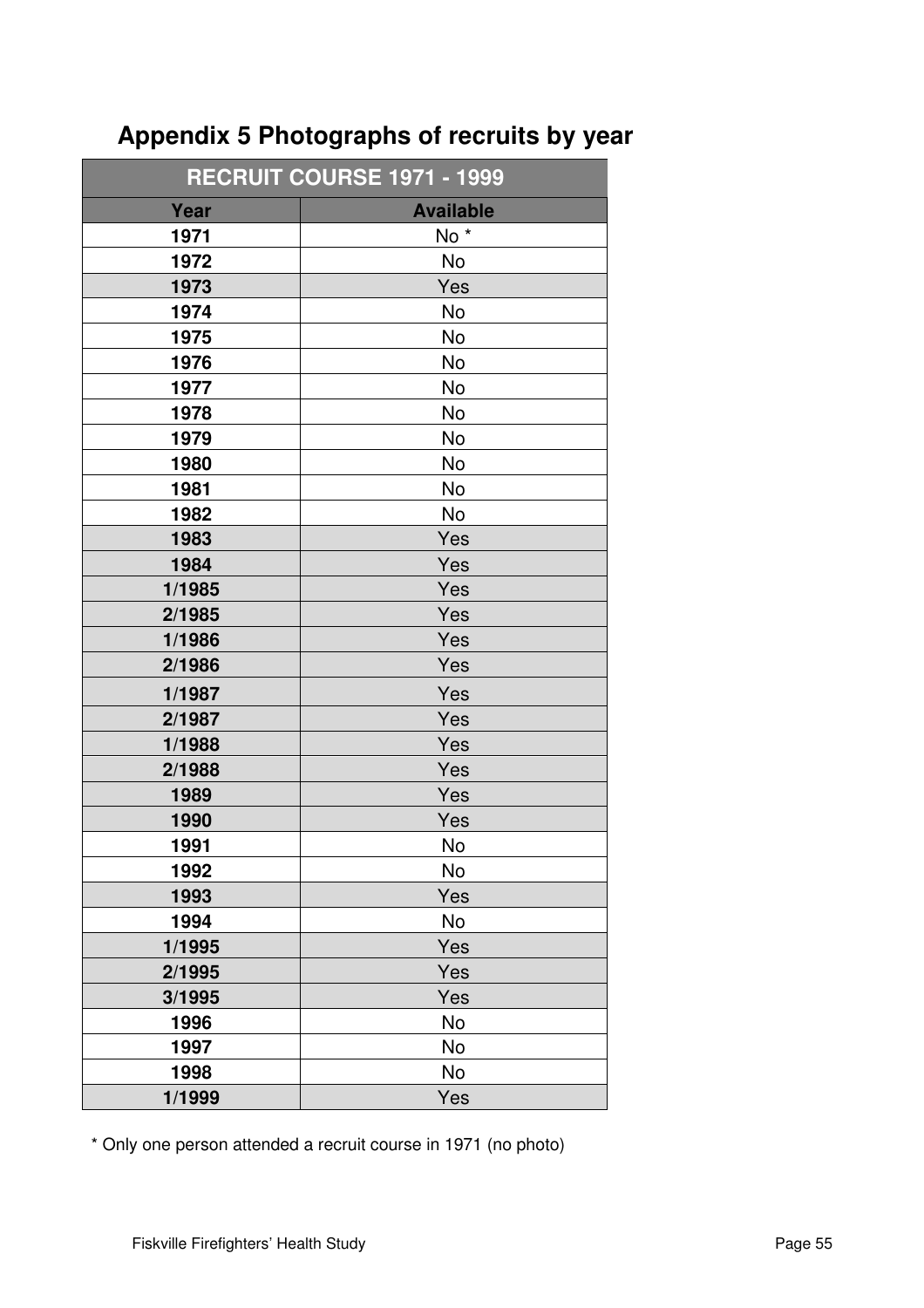# **References**

- 1. Joy R. Understanding the Past to Inform the Future: Report of the Independent Fiskville Investigation. Melbourne, Victoria: CFA2012.
- 2. Laitinen J, et al. Fire fighting trainers' exposure to carcinogenic agents in smoke diving simulators. Toxicology Letters. 2010;192:61-5.
- 3. Austin CC, et al. Characterization of volatile organic compounds in smoke at municipal structural fires. Journal of Toxicology and Environmental Health Part A. 2001 Jul 20;63(6):437-58.
- 4. Bolstad-Johnson DM, et al. Characterization of firefighter exposures during fire overhaul. American Journal of Industrial Hygiene. 2000 Sep-Oct;61(5):636-41.
- 5. Booze TF, et al. A screening-level assessment of the health risks of chronic smoke exposure for wildland firefighters. Journal of Occupational and Environmental Hygiene. 2004 May;1(5):296-305.
- 6. Lees P. Combustion products and other firefighter exposures. Occupational Medicine. 1995;10(4):691-706.
- 7. Reisen F, Brown SK. Australian firefighters' exposure to air toxics during bushfire burns of autumn 2005 and 2006. Environment International. 2009 Feb;35(2):342-52.
- 8. Robinson MS, et al. Occupational PAH exposures during prescribed pile burns. Ann Occup Hyg. 2008 Aug;52(6):497-508.
- 9. Laitinen J, et al. Firefighters' multiple exposure assessments in practice. Toxicology Letters. [Research Support, Non-U.S. Gov't]. 2012;213(1):129-33.
- 10. Lemasters GK, et al. Cancer risk among firefighters: a review and meta-analysis of 32 studies. J Occup Environ Med. 2006;48(11):1189-202.
- 11. Gordon I, Finch S. A review of epidemiological studies of cancer and heart disease in fire fighters. 2007.
- 12. Daniels RD, et al. Mortality and cancer incidence in a pooled cohort of US firefighters from San Francisco, Chicago and Philadelphia (1950–2009). Occupational and environmental medicine. 2014 June 1, 2014;71(6):388-97.
- 13. Straif K, et al. Carcinogenicity of shift-work, painting, and fire-fighting. The Lancet Oncology. 2007;8(12):1065-6.
- 14. IARC. IARC monographs on the evaluation of carcinogenic risks to humans. Volume 98. Shift-work, painting and fire-fighting Lyon: International Agency for Research on Cancer; 2007.
- 15. Ma F, et al. Cancer Incidence in Florida Professional Firefighters, 1981 to 1999. Journal of Occupational and Environmental Medicine. 2006;48(9):883-8 10.1097/01.jom.0000235862.12518.04.
- 16. Pukkala E, et al. Cancer incidence among firefighters: 45 years of follow-up in five Nordic countries. Occup Environ Med. 2014 February 6, 2014.
- 17. Baris D, et al. Cohort mortality study of Philadelphia firefighters. American Journal of Industrial Medicine. 2001;39(5):463-76.
- 18. Kales S, et al. Emergency duties and deaths from heart disease among firefighters in the United States. The New England Journal of Medicine. 2007;256(12):1207-15.
- 19. Mbanu I, et al. Seasonality and Coronary Heart Disease Deaths in United States Firefighters. Chronobiology International. 2007;24(4):715 - 26.